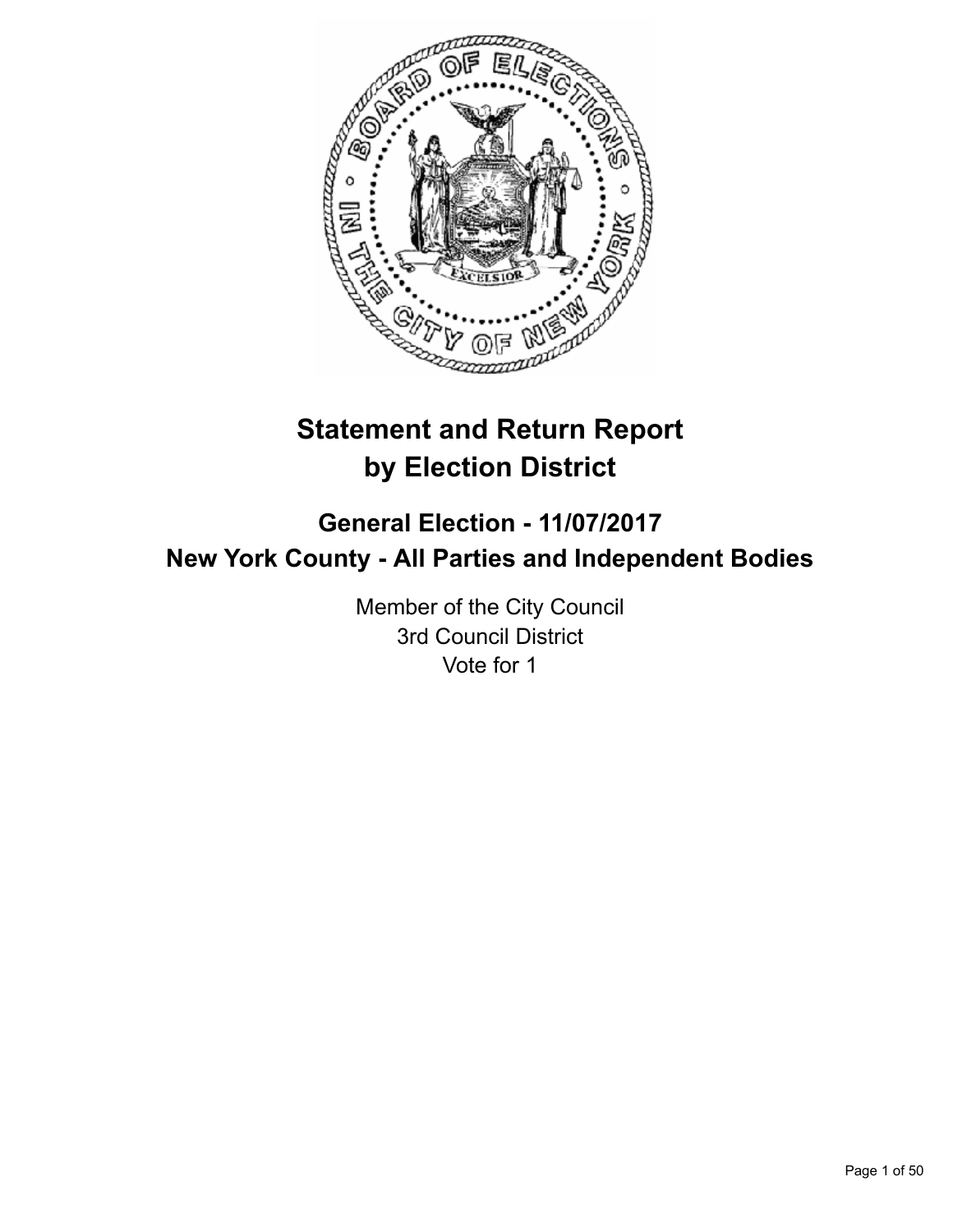

# **040/66 COMBINED into: 042/66**

# **041/66**

| PUBLIC COUNTER                                           | 175            |
|----------------------------------------------------------|----------------|
| <b>MANUALLY COUNTED EMERGENCY</b>                        | 0              |
| ABSENTEE / MILITARY                                      | 6              |
| <b>AFFIDAVIT</b>                                         | $\overline{2}$ |
| <b>Total Ballots</b>                                     | 183            |
| Less - Inapplicable Federal/Special Presidential Ballots | 0              |
| <b>Total Applicable Ballots</b>                          | 183            |
| COREY D. JOHNSON (DEMOCRATIC)                            | 128            |
| COREY D. JOHNSON (WORKING FAMILIES)                      | 17             |
| MARNI HALASA (ECO JUSTICE)                               | 11             |
| CHRISTOPHER MARTE (WRITE-IN)                             | 1              |
| MARGARET CHIN (WRITE-IN)                                 | 1              |
| UNATTRIBUTABLE WRITE-IN (WRITE-IN)                       | 1              |
| UNCOUNTED WRITE-IN PER STATUTE (WRITE-IN)                | 1              |
| <b>Total Votes</b>                                       | 160            |
| Unrecorded                                               | 23             |

## **042/66**

| PUBLIC COUNTER                                           | 61 |
|----------------------------------------------------------|----|
| <b>MANUALLY COUNTED EMERGENCY</b>                        | 0  |
| <b>ABSENTEE / MILITARY</b>                               | 3  |
| AFFIDAVIT                                                | 0  |
| <b>Total Ballots</b>                                     | 64 |
| Less - Inapplicable Federal/Special Presidential Ballots | 0  |
| <b>Total Applicable Ballots</b>                          | 64 |
| COREY D. JOHNSON (DEMOCRATIC)                            | 46 |
| COREY D. JOHNSON (WORKING FAMILIES)                      | 5  |
| MARNI HALASA (ECO JUSTICE)                               | 3  |
| CARLOS MENCHACA (WRITE-IN)                               | 1  |
| <b>Total Votes</b>                                       | 55 |
| Unrecorded                                               | 9  |

| PUBLIC COUNTER                                           | 189 |
|----------------------------------------------------------|-----|
| <b>MANUALLY COUNTED EMERGENCY</b>                        | 0   |
| ABSENTEE / MILITARY                                      | 5   |
| AFFIDAVIT                                                |     |
| <b>Total Ballots</b>                                     | 195 |
| Less - Inapplicable Federal/Special Presidential Ballots | 0   |
| <b>Total Applicable Ballots</b>                          | 195 |
| COREY D. JOHNSON (DEMOCRATIC)                            | 147 |
| COREY D. JOHNSON (WORKING FAMILIES)                      | 25  |
| MARNI HALASA (ECO JUSTICE)                               | 9   |
| <b>Total Votes</b>                                       | 181 |
| Unrecorded                                               | 14  |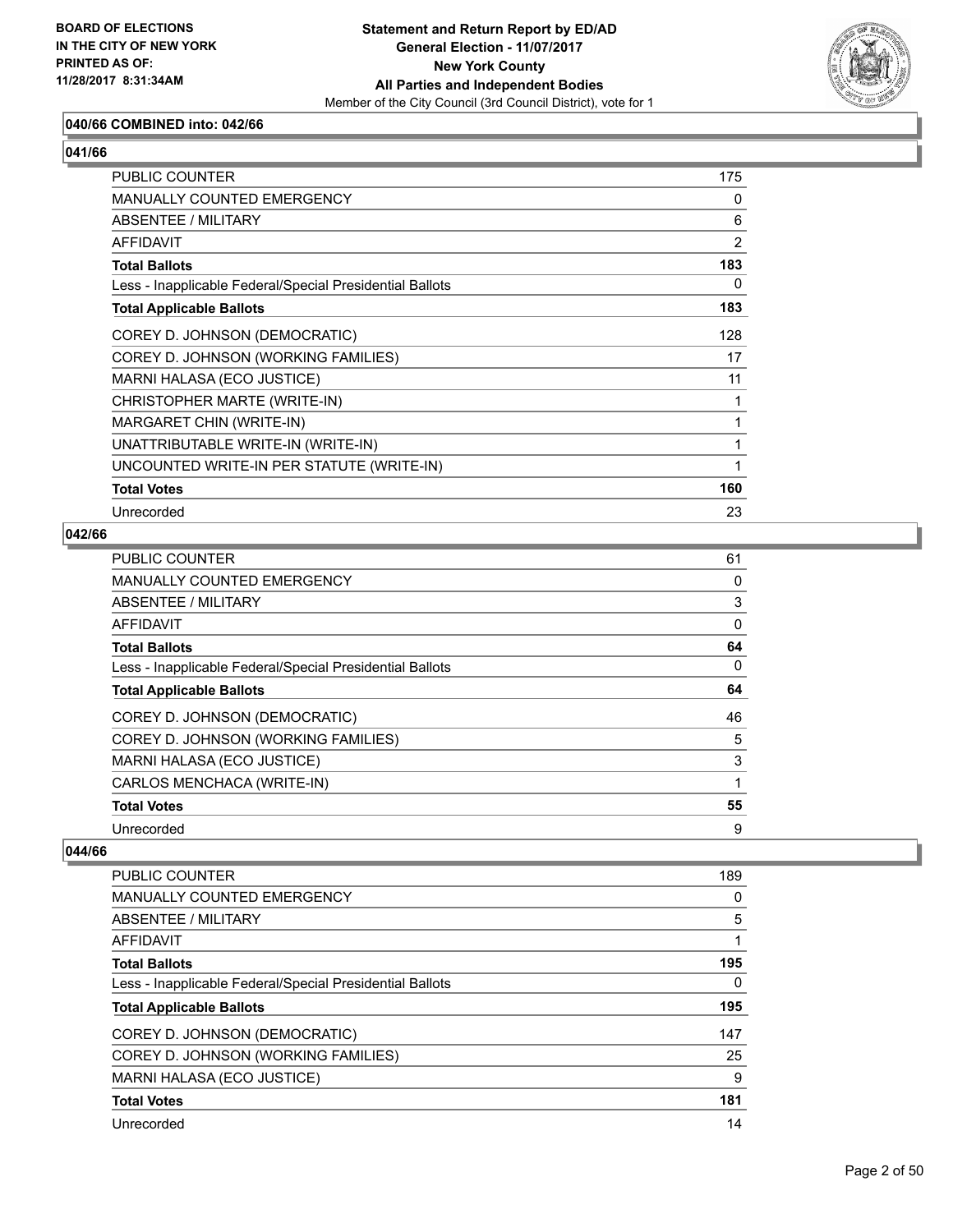

| <b>PUBLIC COUNTER</b>                                    | 114 |
|----------------------------------------------------------|-----|
| <b>MANUALLY COUNTED EMERGENCY</b>                        | 0   |
| ABSENTEE / MILITARY                                      | 3   |
| <b>AFFIDAVIT</b>                                         | 0   |
| <b>Total Ballots</b>                                     | 117 |
| Less - Inapplicable Federal/Special Presidential Ballots | 0   |
| <b>Total Applicable Ballots</b>                          | 117 |
| COREY D. JOHNSON (DEMOCRATIC)                            | 98  |
| COREY D. JOHNSON (WORKING FAMILIES)                      | 5   |
| MARNI HALASA (ECO JUSTICE)                               | 5   |
| <b>Total Votes</b>                                       | 108 |
|                                                          |     |

#### **059/66**

| PUBLIC COUNTER                                           | 279 |
|----------------------------------------------------------|-----|
| MANUALLY COUNTED EMERGENCY                               | 0   |
| ABSENTEE / MILITARY                                      | 9   |
| <b>AFFIDAVIT</b>                                         | 1   |
| <b>Total Ballots</b>                                     | 289 |
| Less - Inapplicable Federal/Special Presidential Ballots | 0   |
| <b>Total Applicable Ballots</b>                          | 289 |
| COREY D. JOHNSON (DEMOCRATIC)                            | 222 |
| COREY D. JOHNSON (WORKING FAMILIES)                      | 30  |
| MARNI HALASA (ECO JUSTICE)                               | 9   |
| AIMOR SASSON (WRITE-IN)                                  | 1   |
| RAHOL KUMAR (WRITE-IN)                                   | 1   |
| <b>Total Votes</b>                                       | 263 |
| Unrecorded                                               | 26  |

| <b>PUBLIC COUNTER</b>                                    | 276            |
|----------------------------------------------------------|----------------|
| <b>MANUALLY COUNTED EMERGENCY</b>                        | 0              |
| ABSENTEE / MILITARY                                      | 7              |
| AFFIDAVIT                                                | $\overline{2}$ |
| <b>Total Ballots</b>                                     | 285            |
| Less - Inapplicable Federal/Special Presidential Ballots | 0              |
| <b>Total Applicable Ballots</b>                          | 285            |
| COREY D. JOHNSON (DEMOCRATIC)                            | 212            |
| COREY D. JOHNSON (WORKING FAMILIES)                      | 35             |
| MARNI HALASA (ECO JUSTICE)                               | 8              |
| MELINDA HACKETT (WRITE-IN)                               |                |
| PATRICIA COMEZ FORD (WRITE-IN)                           | 4              |
| <b>Total Votes</b>                                       | 257            |
| Unrecorded                                               | 28             |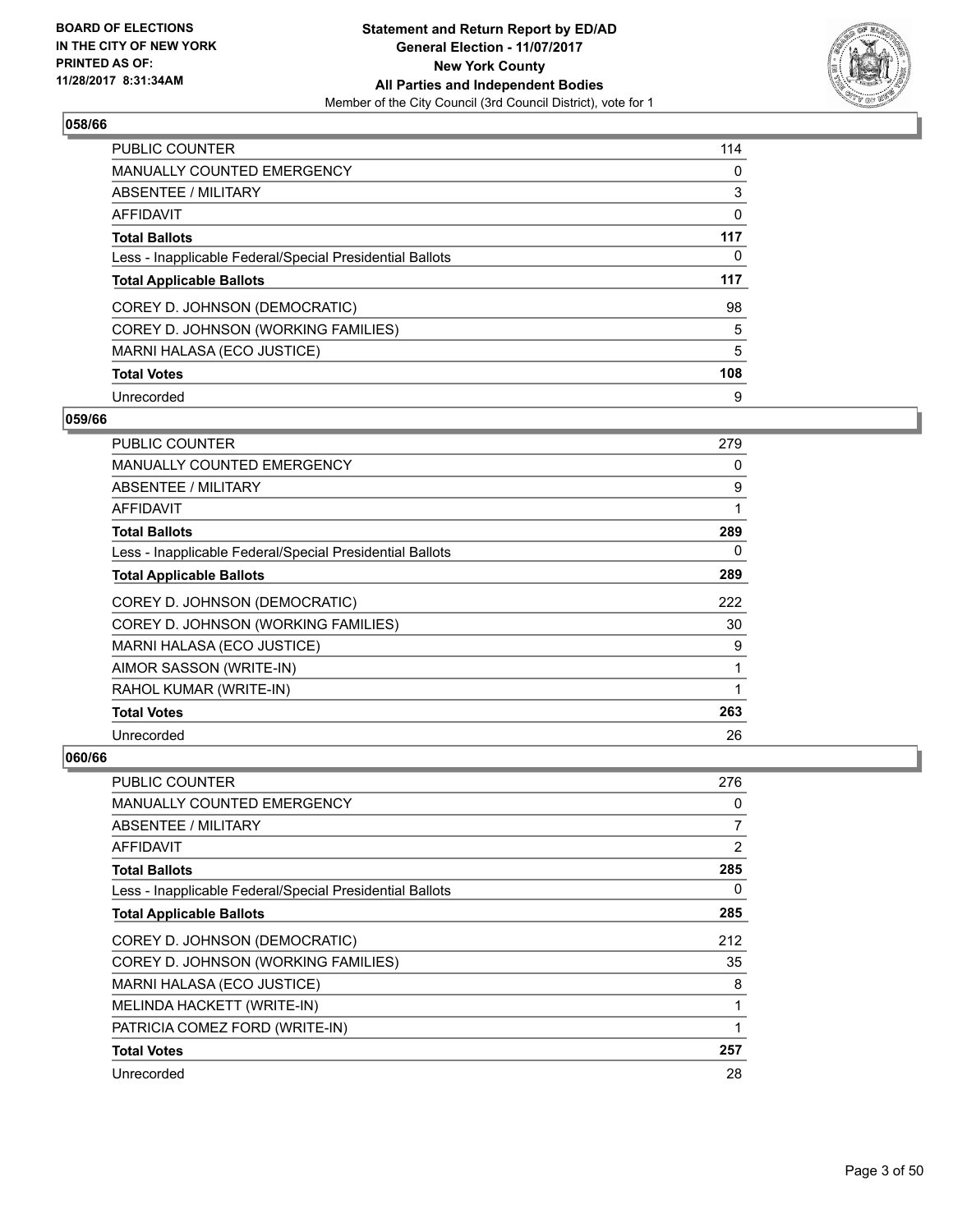

| <b>PUBLIC COUNTER</b>                                    | 273 |
|----------------------------------------------------------|-----|
| <b>MANUALLY COUNTED EMERGENCY</b>                        | 0   |
| ABSENTEE / MILITARY                                      | 14  |
| <b>AFFIDAVIT</b>                                         |     |
| <b>Total Ballots</b>                                     | 288 |
| Less - Inapplicable Federal/Special Presidential Ballots | 0   |
| <b>Total Applicable Ballots</b>                          | 288 |
| COREY D. JOHNSON (DEMOCRATIC)                            | 209 |
| COREY D. JOHNSON (WORKING FAMILIES)                      | 29  |
| MARNI HALASA (ECO JUSTICE)                               | 18  |
| HENRY G. STERN (WRITE-IN)                                |     |
| <b>Total Votes</b>                                       | 257 |
| Unrecorded                                               | 31  |

# **062/66**

| <b>PUBLIC COUNTER</b>                                    | 210 |
|----------------------------------------------------------|-----|
| <b>MANUALLY COUNTED EMERGENCY</b>                        | 0   |
| ABSENTEE / MILITARY                                      | 9   |
| AFFIDAVIT                                                | 2   |
| <b>Total Ballots</b>                                     | 221 |
| Less - Inapplicable Federal/Special Presidential Ballots | 0   |
| <b>Total Applicable Ballots</b>                          | 221 |
| COREY D. JOHNSON (DEMOCRATIC)                            | 172 |
| COREY D. JOHNSON (WORKING FAMILIES)                      | 20  |
| MARNI HALASA (ECO JUSTICE)                               | 7   |
| TAYLOR COPUS (WRITE-IN)                                  |     |
| <b>Total Votes</b>                                       | 200 |
| Unrecorded                                               | 21  |

| <b>PUBLIC COUNTER</b>                                    | 218 |
|----------------------------------------------------------|-----|
| <b>MANUALLY COUNTED EMERGENCY</b>                        | 0   |
| ABSENTEE / MILITARY                                      | 11  |
| AFFIDAVIT                                                | 4   |
| <b>Total Ballots</b>                                     | 233 |
| Less - Inapplicable Federal/Special Presidential Ballots | 0   |
| <b>Total Applicable Ballots</b>                          | 233 |
| COREY D. JOHNSON (DEMOCRATIC)                            | 174 |
| COREY D. JOHNSON (WORKING FAMILIES)                      | 32  |
| MARNI HALASA (ECO JUSTICE)                               | 10  |
| LARA CRYSTAL (WRITE-IN)                                  |     |
| UNATTRIBUTABLE WRITE-IN (WRITE-IN)                       | 1   |
| <b>Total Votes</b>                                       | 218 |
| Unrecorded                                               | 15  |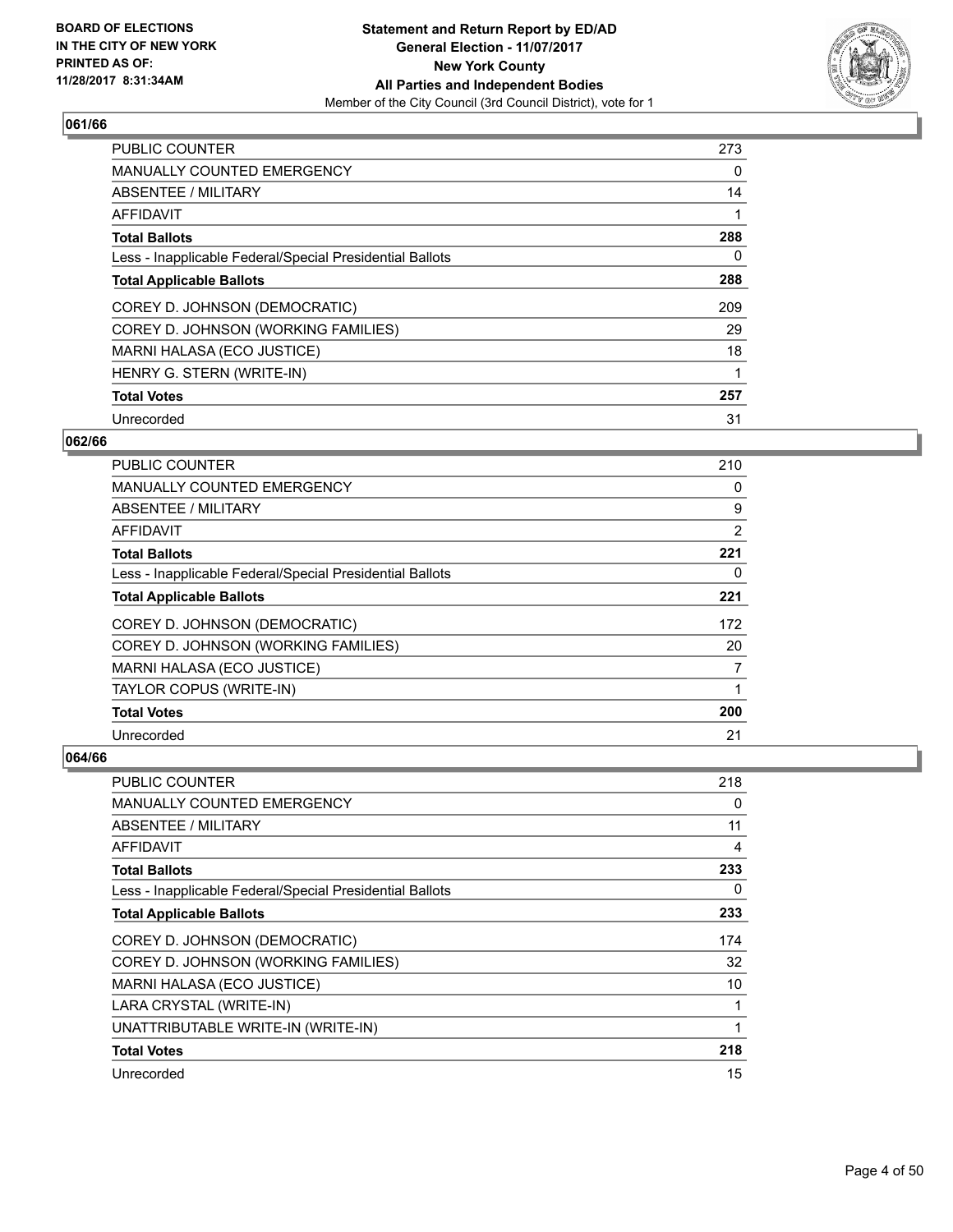

| <b>PUBLIC COUNTER</b>                                    | 201 |
|----------------------------------------------------------|-----|
| MANUALLY COUNTED EMERGENCY                               | 0   |
| ABSENTEE / MILITARY                                      | 10  |
| AFFIDAVIT                                                | 3   |
| <b>Total Ballots</b>                                     | 214 |
| Less - Inapplicable Federal/Special Presidential Ballots | 0   |
| <b>Total Applicable Ballots</b>                          | 214 |
| COREY D. JOHNSON (DEMOCRATIC)                            | 165 |
| COREY D. JOHNSON (WORKING FAMILIES)                      | 17  |
| MARNI HALASA (ECO JUSTICE)                               | 11  |
| UNATTRIBUTABLE WRITE-IN (WRITE-IN)                       | 1   |
| <b>Total Votes</b>                                       | 194 |
| Unrecorded                                               | 20  |

# **067/66**

| PUBLIC COUNTER                                           | 216 |
|----------------------------------------------------------|-----|
| <b>MANUALLY COUNTED EMERGENCY</b>                        | 0   |
| ABSENTEE / MILITARY                                      | 6   |
| <b>AFFIDAVIT</b>                                         | 1   |
| <b>Total Ballots</b>                                     | 223 |
| Less - Inapplicable Federal/Special Presidential Ballots | 0   |
| <b>Total Applicable Ballots</b>                          | 223 |
| COREY D. JOHNSON (DEMOCRATIC)                            | 159 |
| COREY D. JOHNSON (WORKING FAMILIES)                      | 28  |
| MARNI HALASA (ECO JUSTICE)                               | 10  |
| AMY GOODMAN (WRITE-IN)                                   |     |
| DIANA ST. LOUIS (WRITE-IN)                               | 1   |
| <b>Total Votes</b>                                       | 199 |
| Unrecorded                                               | 24  |

| <b>PUBLIC COUNTER</b>                                    | 227 |
|----------------------------------------------------------|-----|
| MANUALLY COUNTED EMERGENCY                               | 0   |
| ABSENTEE / MILITARY                                      | 7   |
| AFFIDAVIT                                                | 4   |
| <b>Total Ballots</b>                                     | 238 |
| Less - Inapplicable Federal/Special Presidential Ballots | 0   |
| <b>Total Applicable Ballots</b>                          | 238 |
| COREY D. JOHNSON (DEMOCRATIC)                            | 183 |
| COREY D. JOHNSON (WORKING FAMILIES)                      | 20  |
| MARNI HALASA (ECO JUSTICE)                               | 12  |
| <b>JULIA POTEAT (WRITE-IN)</b>                           |     |
| <b>Total Votes</b>                                       | 216 |
| Unrecorded                                               | 22  |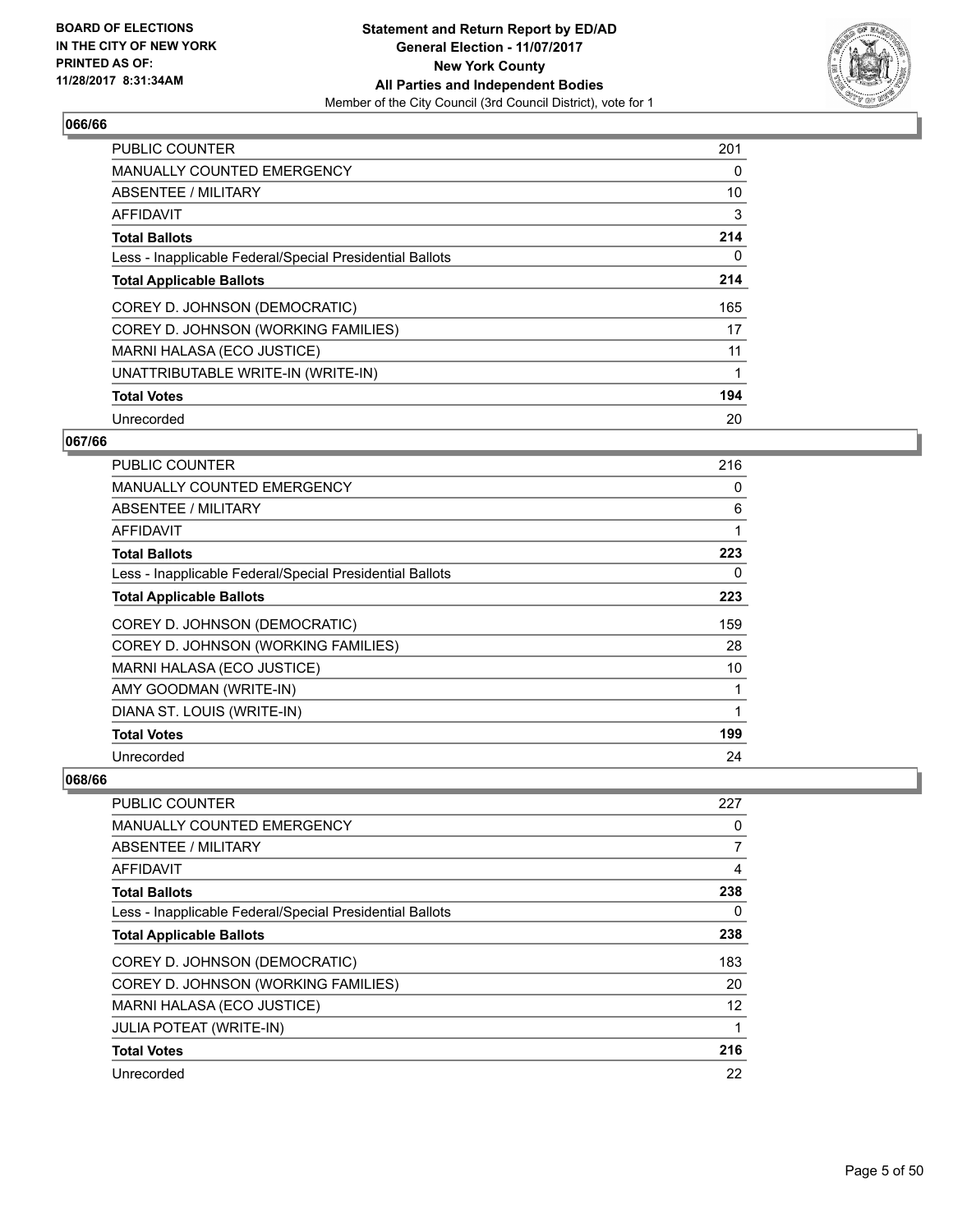

| <b>PUBLIC COUNTER</b>                                    | 281 |
|----------------------------------------------------------|-----|
| <b>MANUALLY COUNTED EMERGENCY</b>                        | 0   |
| ABSENTEE / MILITARY                                      | 6   |
| <b>AFFIDAVIT</b>                                         | 2   |
| <b>Total Ballots</b>                                     | 289 |
| Less - Inapplicable Federal/Special Presidential Ballots | 0   |
| <b>Total Applicable Ballots</b>                          | 289 |
| COREY D. JOHNSON (DEMOCRATIC)                            | 216 |
| COREY D. JOHNSON (WORKING FAMILIES)                      | 21  |
| MARNI HALASA (ECO JUSTICE)                               | 12  |
| UNATTRIBUTABLE WRITE-IN (WRITE-IN)                       | 1   |
| <b>Total Votes</b>                                       | 250 |
| Unrecorded                                               | 39  |

# **070/66**

| <b>PUBLIC COUNTER</b>                                    | 41 |
|----------------------------------------------------------|----|
| <b>MANUALLY COUNTED EMERGENCY</b>                        | 0  |
| ABSENTEE / MILITARY                                      | 3  |
| AFFIDAVIT                                                |    |
| <b>Total Ballots</b>                                     | 45 |
| Less - Inapplicable Federal/Special Presidential Ballots | 0  |
| <b>Total Applicable Ballots</b>                          | 45 |
| COREY D. JOHNSON (DEMOCRATIC)                            | 33 |
| COREY D. JOHNSON (WORKING FAMILIES)                      | 3  |
| MARNI HALASA (ECO JUSTICE)                               | 2  |
| <b>Total Votes</b>                                       | 38 |
| Unrecorded                                               | 7  |

| PUBLIC COUNTER                                           | 234 |
|----------------------------------------------------------|-----|
| <b>MANUALLY COUNTED EMERGENCY</b>                        | 0   |
| ABSENTEE / MILITARY                                      | 7   |
| AFFIDAVIT                                                | 2   |
| <b>Total Ballots</b>                                     | 243 |
| Less - Inapplicable Federal/Special Presidential Ballots | 0   |
| <b>Total Applicable Ballots</b>                          | 243 |
| COREY D. JOHNSON (DEMOCRATIC)                            | 183 |
| COREY D. JOHNSON (WORKING FAMILIES)                      | 22  |
| MARNI HALASA (ECO JUSTICE)                               | 9   |
| <b>Total Votes</b>                                       | 214 |
| Unrecorded                                               | 29  |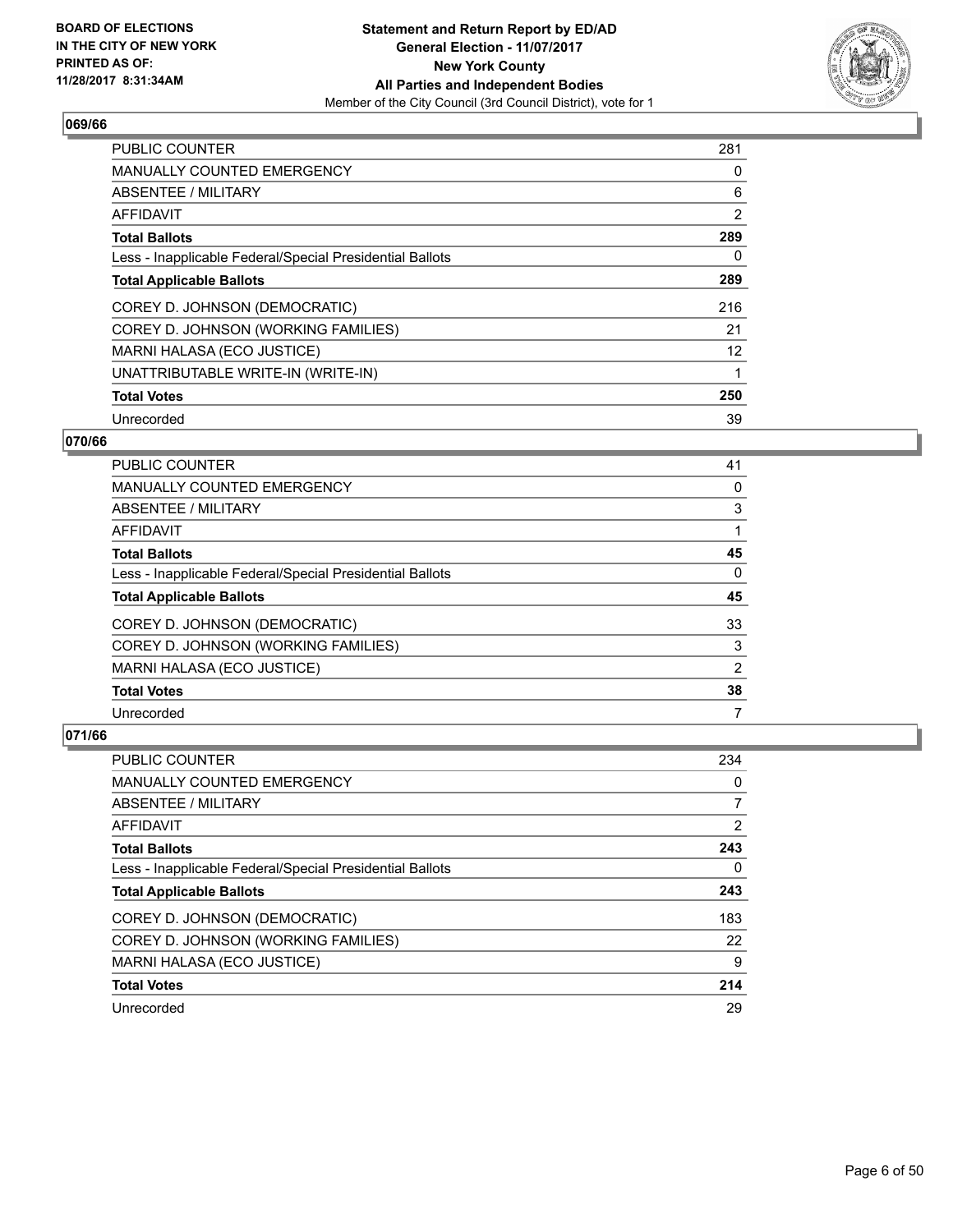

| <b>PUBLIC COUNTER</b>                                    | 248 |
|----------------------------------------------------------|-----|
| <b>MANUALLY COUNTED EMERGENCY</b>                        | 0   |
| ABSENTEE / MILITARY                                      | 6   |
| <b>AFFIDAVIT</b>                                         | 3   |
| <b>Total Ballots</b>                                     | 257 |
| Less - Inapplicable Federal/Special Presidential Ballots | 0   |
| <b>Total Applicable Ballots</b>                          | 257 |
| COREY D. JOHNSON (DEMOCRATIC)                            | 200 |
| COREY D. JOHNSON (WORKING FAMILIES)                      | 20  |
| <b>MARNI HALASA (ECO JUSTICE)</b>                        | 17  |
| UNATTRIBUTABLE WRITE-IN (WRITE-IN)                       |     |
| <b>Total Votes</b>                                       | 238 |
| Unrecorded                                               | 19  |

# **073/66**

| <b>PUBLIC COUNTER</b>                                    | 241 |
|----------------------------------------------------------|-----|
| MANUALLY COUNTED EMERGENCY                               | 0   |
| ABSENTEE / MILITARY                                      | 8   |
| AFFIDAVIT                                                |     |
| <b>Total Ballots</b>                                     | 250 |
| Less - Inapplicable Federal/Special Presidential Ballots | 0   |
| <b>Total Applicable Ballots</b>                          | 250 |
| COREY D. JOHNSON (DEMOCRATIC)                            | 188 |
| COREY D. JOHNSON (WORKING FAMILIES)                      | 34  |
| MARNI HALASA (ECO JUSTICE)                               | 6   |
| ALEXANDRA T MCCORMACK (WRITE-IN)                         | 1   |
| <b>Total Votes</b>                                       | 229 |
| Unrecorded                                               | 21  |

| PUBLIC COUNTER                                           | 225            |
|----------------------------------------------------------|----------------|
| <b>MANUALLY COUNTED EMERGENCY</b>                        | 0              |
| ABSENTEE / MILITARY                                      | 4              |
| AFFIDAVIT                                                | $\overline{2}$ |
| <b>Total Ballots</b>                                     | 231            |
| Less - Inapplicable Federal/Special Presidential Ballots | 0              |
| <b>Total Applicable Ballots</b>                          | 231            |
| COREY D. JOHNSON (DEMOCRATIC)                            | 176            |
| COREY D. JOHNSON (WORKING FAMILIES)                      | 22             |
| MARNI HALASA (ECO JUSTICE)                               | 16             |
| <b>Total Votes</b>                                       | 214            |
| Unrecorded                                               | 17             |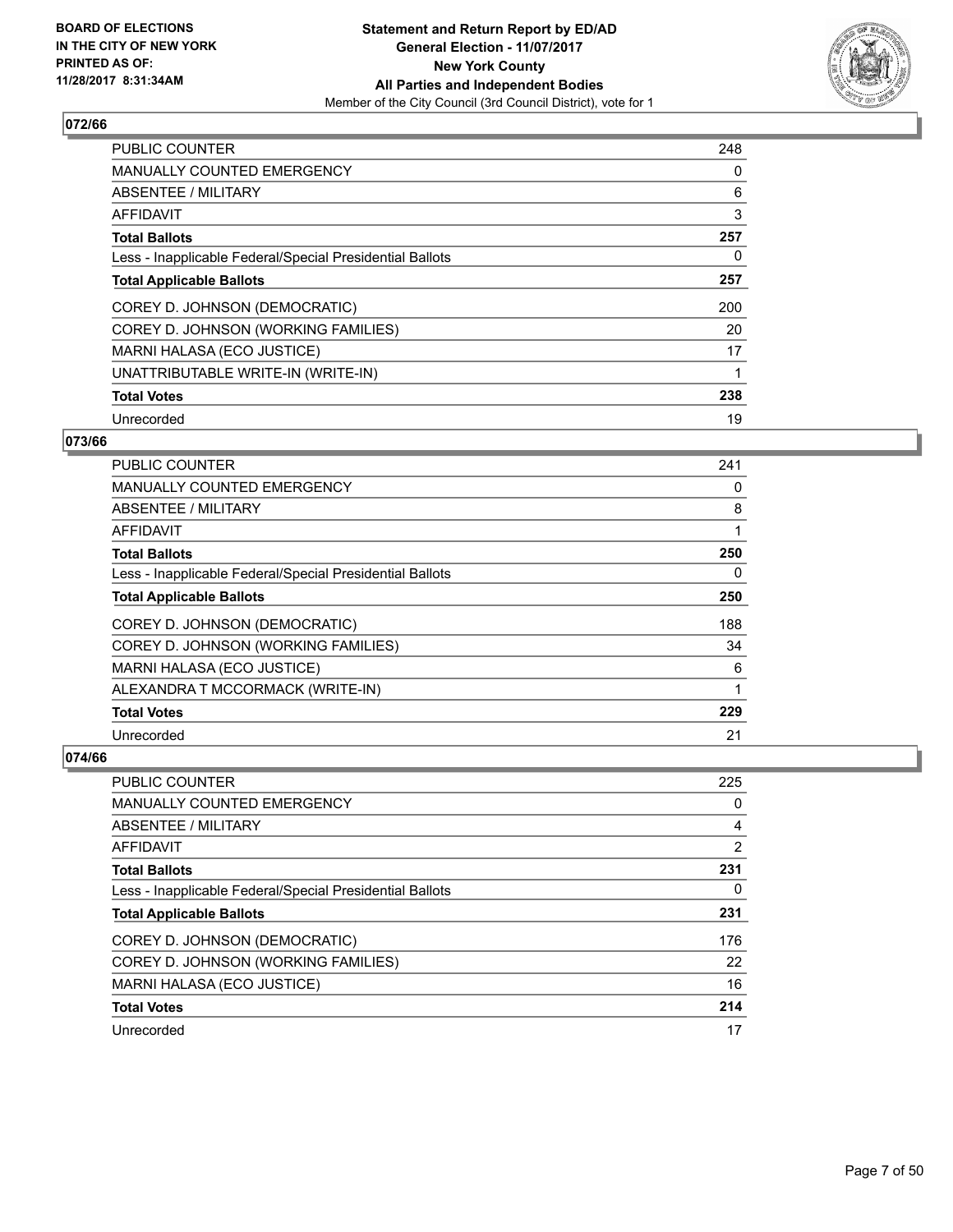

| <b>PUBLIC COUNTER</b>                                    | 264 |
|----------------------------------------------------------|-----|
| <b>MANUALLY COUNTED EMERGENCY</b>                        | 0   |
| <b>ABSENTEE / MILITARY</b>                               | 9   |
| <b>AFFIDAVIT</b>                                         | 1   |
| <b>Total Ballots</b>                                     | 274 |
| Less - Inapplicable Federal/Special Presidential Ballots | 0   |
| <b>Total Applicable Ballots</b>                          | 274 |
| COREY D. JOHNSON (DEMOCRATIC)                            | 213 |
| COREY D. JOHNSON (WORKING FAMILIES)                      | 22  |
| MARNI HALASA (ECO JUSTICE)                               | 9   |
| ALEXANDER ROSS (WRITE-IN)                                | 1   |
| DAVID W. ROSS (WRITE-IN)                                 | 1   |
| GEORGE A. ORTIZ (WRITE-IN)                               | 1   |
| MARC FLIEDNER (WRITE-IN)                                 | 1   |
| UNATTRIBUTABLE WRITE-IN (WRITE-IN)                       |     |
| <b>Total Votes</b>                                       | 249 |
| Unrecorded                                               | 25  |

| <b>PUBLIC COUNTER</b>                                    | 285 |
|----------------------------------------------------------|-----|
| MANUALLY COUNTED EMERGENCY                               | 0   |
| ABSENTEE / MILITARY                                      | 8   |
| AFFIDAVIT                                                | 3   |
| <b>Total Ballots</b>                                     | 296 |
| Less - Inapplicable Federal/Special Presidential Ballots | 0   |
| <b>Total Applicable Ballots</b>                          | 296 |
| COREY D. JOHNSON (DEMOCRATIC)                            | 230 |
| COREY D. JOHNSON (WORKING FAMILIES)                      | 26  |
| MARNI HALASA (ECO JUSTICE)                               | 17  |
| DAVID BERGER (WRITE-IN)                                  | 1   |
| <b>Total Votes</b>                                       | 274 |
| Unrecorded                                               | 22  |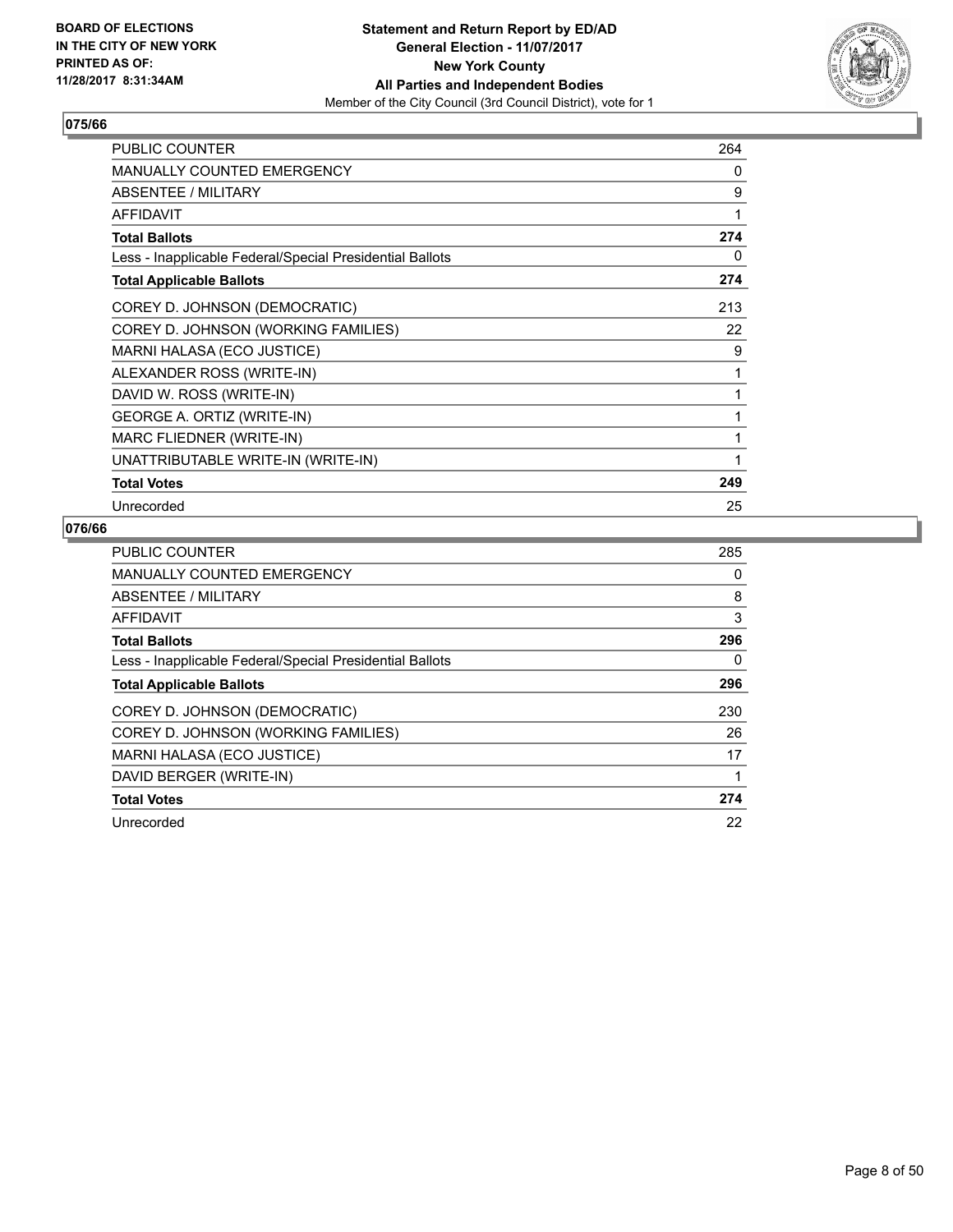

| <b>PUBLIC COUNTER</b>                                    | 291 |
|----------------------------------------------------------|-----|
| <b>MANUALLY COUNTED EMERGENCY</b>                        | 0   |
| ABSENTEE / MILITARY                                      | 12  |
| AFFIDAVIT                                                | 4   |
| <b>Total Ballots</b>                                     | 307 |
| Less - Inapplicable Federal/Special Presidential Ballots | 0   |
| <b>Total Applicable Ballots</b>                          | 307 |
| COREY D. JOHNSON (DEMOCRATIC)                            | 237 |
| COREY D. JOHNSON (WORKING FAMILIES)                      | 32  |
| MARNI HALASA (ECO JUSTICE)                               | 15  |
| JAMES MENTOR (WRITE-IN)                                  |     |
| UNATTRIBUTABLE WRITE-IN (WRITE-IN)                       |     |
| <b>Total Votes</b>                                       | 286 |
| Unrecorded                                               | 21  |

| <b>PUBLIC COUNTER</b>                                    | 384          |
|----------------------------------------------------------|--------------|
| <b>MANUALLY COUNTED EMERGENCY</b>                        | 0            |
| ABSENTEE / MILITARY                                      | 7            |
| <b>AFFIDAVIT</b>                                         | 3            |
| <b>Total Ballots</b>                                     | 394          |
| Less - Inapplicable Federal/Special Presidential Ballots | 0            |
| <b>Total Applicable Ballots</b>                          | 394          |
| COREY D. JOHNSON (DEMOCRATIC)                            | 288          |
| COREY D. JOHNSON (WORKING FAMILIES)                      | 46           |
| <b>MARNI HALASA (ECO JUSTICE)</b>                        | 17           |
| ANDREW BERMAN (WRITE-IN)                                 |              |
| <b>BRUCE MILLER (WRITE-IN)</b>                           | 1            |
| CAROLINE KENNEDY (WRITE-IN)                              | 1            |
| ROBERT STROBEL (WRITE-IN)                                | $\mathbf{1}$ |
| <b>Total Votes</b>                                       | 355          |
| Unrecorded                                               | 39           |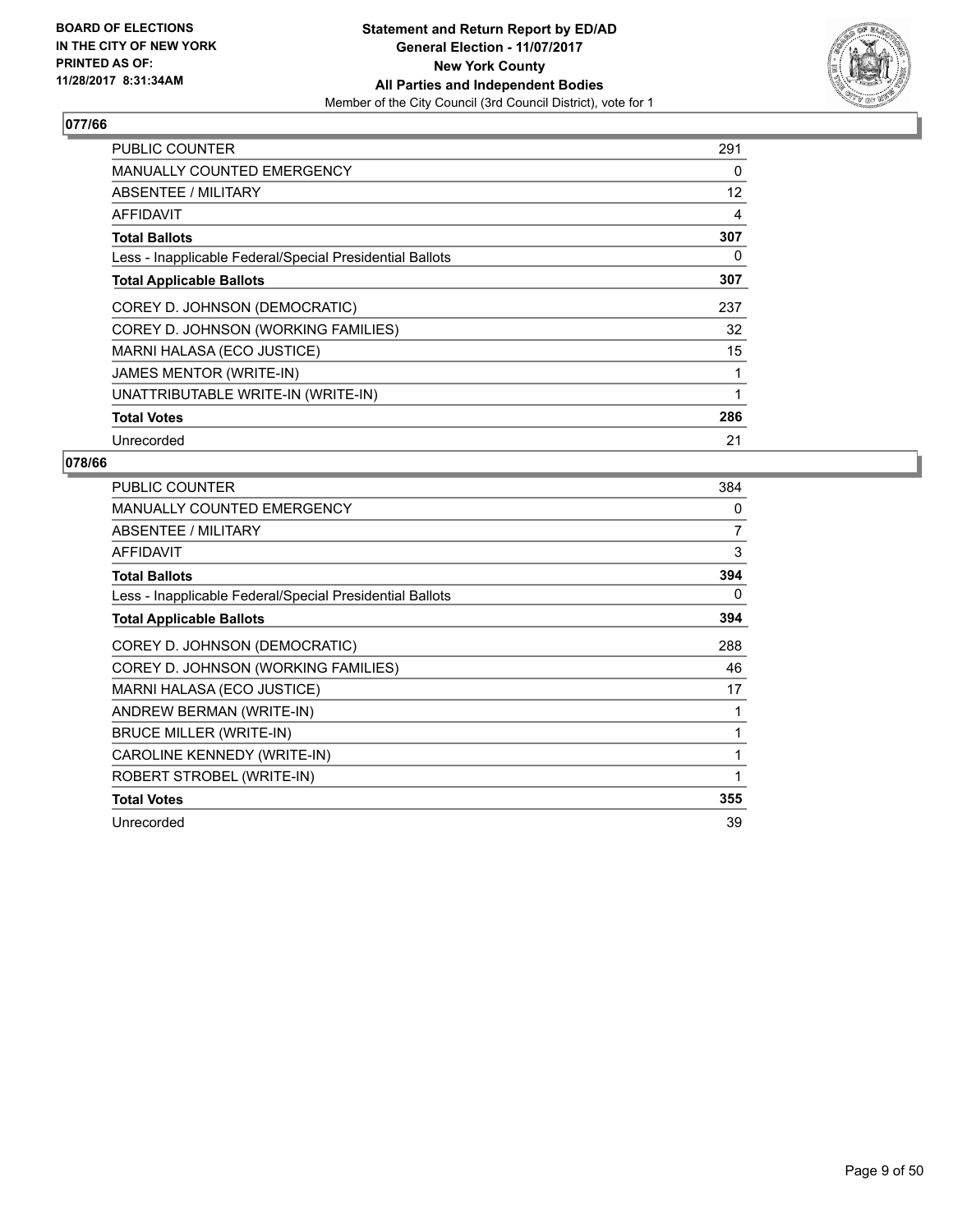

| <b>PUBLIC COUNTER</b>                                    | 359 |
|----------------------------------------------------------|-----|
| <b>MANUALLY COUNTED EMERGENCY</b>                        | 0   |
| <b>ABSENTEE / MILITARY</b>                               | 4   |
| AFFIDAVIT                                                | 2   |
| <b>Total Ballots</b>                                     | 365 |
| Less - Inapplicable Federal/Special Presidential Ballots | 0   |
| <b>Total Applicable Ballots</b>                          | 365 |
| COREY D. JOHNSON (DEMOCRATIC)                            | 282 |
| COREY D. JOHNSON (WORKING FAMILIES)                      | 45  |
| MARNI HALASA (ECO JUSTICE)                               | 11  |
| BRAD HOYLMAN (WRITE-IN)                                  |     |
| MARC FLIEDNER (WRITE-IN)                                 |     |
| <b>Total Votes</b>                                       | 340 |
| Unrecorded                                               | 25  |

# **080/66**

| <b>PUBLIC COUNTER</b>                                    | 342 |
|----------------------------------------------------------|-----|
| MANUALLY COUNTED EMERGENCY                               | 0   |
| ABSENTEE / MILITARY                                      | 5   |
| AFFIDAVIT                                                | 4   |
| <b>Total Ballots</b>                                     | 351 |
| Less - Inapplicable Federal/Special Presidential Ballots | 0   |
| <b>Total Applicable Ballots</b>                          | 351 |
| COREY D. JOHNSON (DEMOCRATIC)                            | 289 |
| COREY D. JOHNSON (WORKING FAMILIES)                      | 34  |
| MARNI HALASA (ECO JUSTICE)                               | 7   |
| MAYRA FERRER (WRITE-IN)                                  | 1   |
| <b>Total Votes</b>                                       | 331 |
| Unrecorded                                               | 20  |

| <b>PUBLIC COUNTER</b>                                    | 268 |
|----------------------------------------------------------|-----|
| <b>MANUALLY COUNTED EMERGENCY</b>                        | 0   |
| ABSENTEE / MILITARY                                      | 9   |
| <b>AFFIDAVIT</b>                                         | 1   |
| <b>Total Ballots</b>                                     | 278 |
| Less - Inapplicable Federal/Special Presidential Ballots | 0   |
| <b>Total Applicable Ballots</b>                          | 278 |
| COREY D. JOHNSON (DEMOCRATIC)                            | 201 |
| COREY D. JOHNSON (WORKING FAMILIES)                      | 37  |
| MARNI HALASA (ECO JUSTICE)                               | 14  |
| HARVEY WEINSTEIN (WRITE-IN)                              |     |
| UNATTRIBUTABLE WRITE-IN (WRITE-IN)                       | 2   |
| <b>Total Votes</b>                                       | 255 |
| Unrecorded                                               | 23  |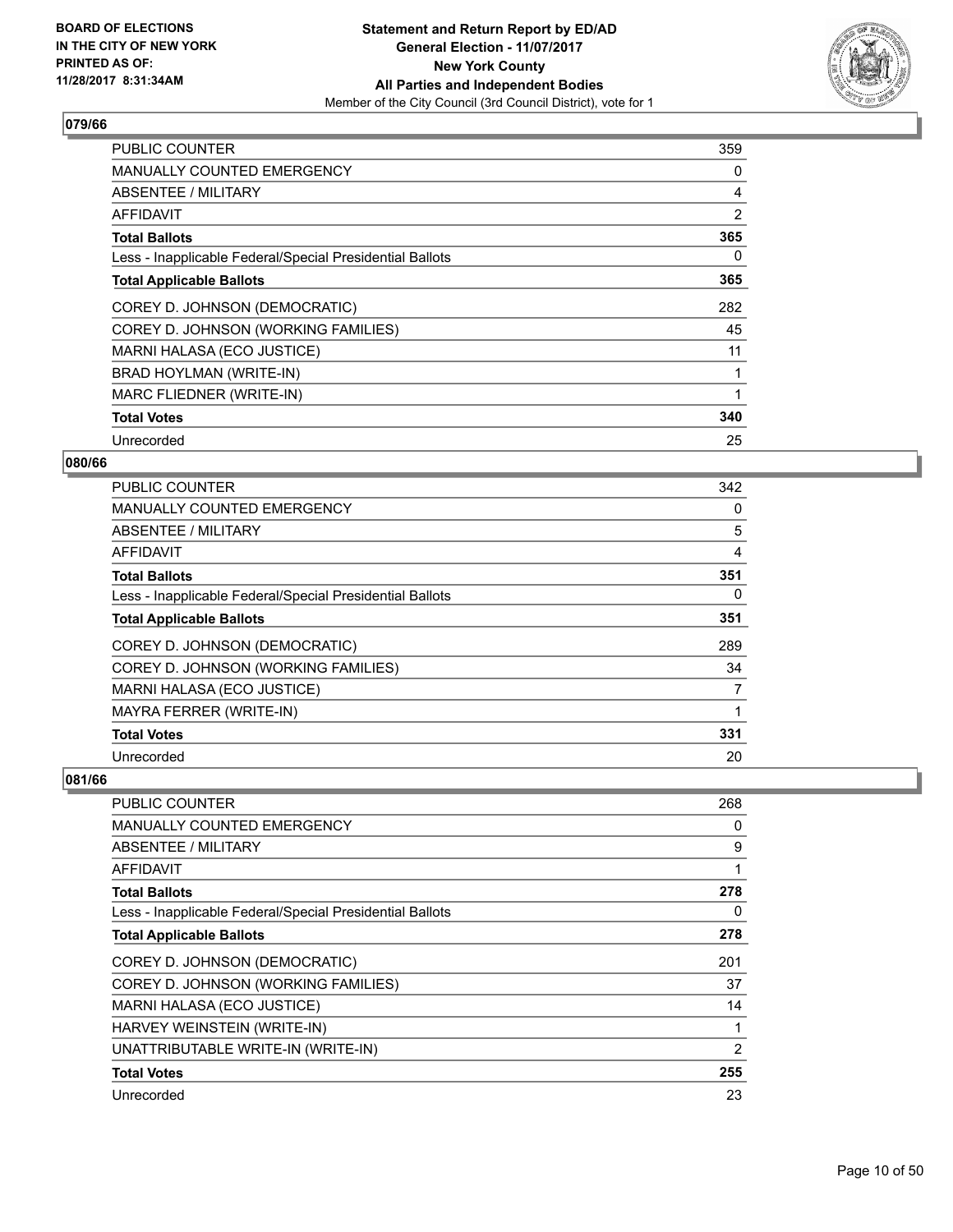

| <b>PUBLIC COUNTER</b>                                    | 205 |
|----------------------------------------------------------|-----|
| <b>MANUALLY COUNTED EMERGENCY</b>                        | 0   |
| ABSENTEE / MILITARY                                      | 4   |
| <b>AFFIDAVIT</b>                                         | 0   |
| <b>Total Ballots</b>                                     | 209 |
| Less - Inapplicable Federal/Special Presidential Ballots | 0   |
| <b>Total Applicable Ballots</b>                          | 209 |
| COREY D. JOHNSON (DEMOCRATIC)                            | 158 |
| COREY D. JOHNSON (WORKING FAMILIES)                      | 27  |
| <b>MARNI HALASA (ECO JUSTICE)</b>                        | 7   |
| UNATTRIBUTABLE WRITE-IN (WRITE-IN)                       | 1   |
| <b>Total Votes</b>                                       | 193 |
| Unrecorded                                               | 16  |

## **083/66**

| <b>PUBLIC COUNTER</b>                                    | 288 |
|----------------------------------------------------------|-----|
| MANUALLY COUNTED EMERGENCY                               | 0   |
| ABSENTEE / MILITARY                                      | 8   |
| AFFIDAVIT                                                | 5   |
| <b>Total Ballots</b>                                     | 301 |
| Less - Inapplicable Federal/Special Presidential Ballots | 0   |
| <b>Total Applicable Ballots</b>                          | 301 |
| COREY D. JOHNSON (DEMOCRATIC)                            | 235 |
| COREY D. JOHNSON (WORKING FAMILIES)                      | 31  |
| MARNI HALASA (ECO JUSTICE)                               | 10  |
| AARON FOLDENAUER (WRITE-IN)                              |     |
| <b>Total Votes</b>                                       | 277 |
| Unrecorded                                               | 24  |

| <b>PUBLIC COUNTER</b>                                    | 352 |
|----------------------------------------------------------|-----|
| <b>MANUALLY COUNTED EMERGENCY</b>                        | 0   |
| ABSENTEE / MILITARY                                      |     |
| AFFIDAVIT                                                |     |
| <b>Total Ballots</b>                                     | 360 |
| Less - Inapplicable Federal/Special Presidential Ballots | 0   |
| <b>Total Applicable Ballots</b>                          | 360 |
| COREY D. JOHNSON (DEMOCRATIC)                            | 292 |
| COREY D. JOHNSON (WORKING FAMILIES)                      | 35  |
| MARNI HALASA (ECO JUSTICE)                               | 11  |
| <b>Total Votes</b>                                       | 338 |
| Unrecorded                                               | 22  |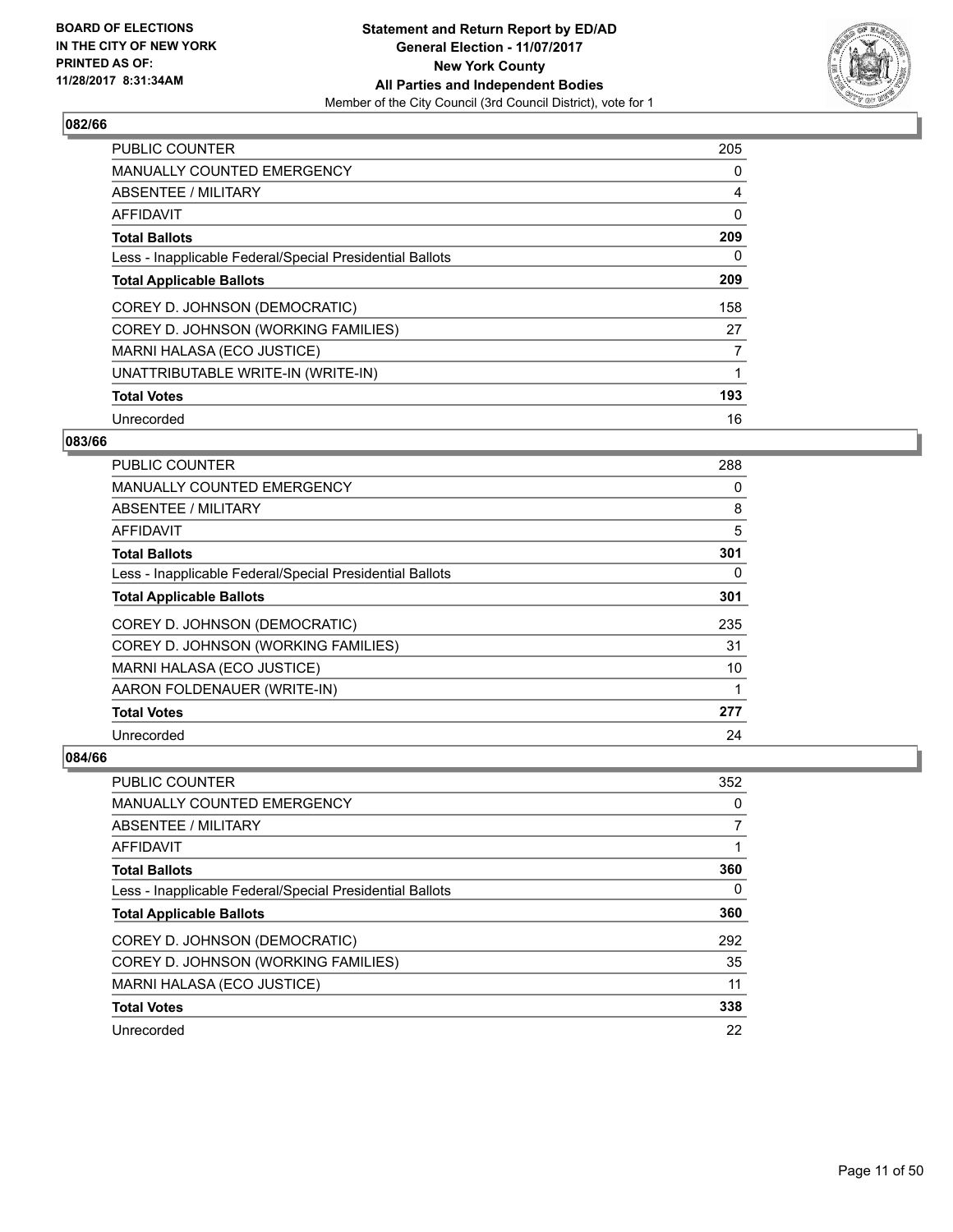

| <b>PUBLIC COUNTER</b>                                    | 263 |
|----------------------------------------------------------|-----|
| <b>MANUALLY COUNTED EMERGENCY</b>                        | 0   |
| ABSENTEE / MILITARY                                      | 9   |
| <b>AFFIDAVIT</b>                                         | 1   |
| <b>Total Ballots</b>                                     | 273 |
| Less - Inapplicable Federal/Special Presidential Ballots | 0   |
| <b>Total Applicable Ballots</b>                          | 273 |
| COREY D. JOHNSON (DEMOCRATIC)                            | 203 |
| COREY D. JOHNSON (WORKING FAMILIES)                      | 27  |
| MARNI HALASA (ECO JUSTICE)                               | 16  |
| YEITA KIRKLAND (WRITE-IN)                                | 1   |
| <b>Total Votes</b>                                       | 247 |
| Unrecorded                                               | 26  |

## **086/66**

| <b>PUBLIC COUNTER</b>                                    | 268 |
|----------------------------------------------------------|-----|
| <b>MANUALLY COUNTED EMERGENCY</b>                        | 0   |
| ABSENTEE / MILITARY                                      | 9   |
| <b>AFFIDAVIT</b>                                         | 2   |
| <b>Total Ballots</b>                                     | 279 |
| Less - Inapplicable Federal/Special Presidential Ballots | 0   |
| <b>Total Applicable Ballots</b>                          | 279 |
| COREY D. JOHNSON (DEMOCRATIC)                            | 193 |
| COREY D. JOHNSON (WORKING FAMILIES)                      | 32  |
| MARNI HALASA (ECO JUSTICE)                               | 12  |
| <b>Total Votes</b>                                       | 237 |
| Unrecorded                                               | 42  |

| <b>PUBLIC COUNTER</b>                                    | 336 |
|----------------------------------------------------------|-----|
| <b>MANUALLY COUNTED EMERGENCY</b>                        | 0   |
| ABSENTEE / MILITARY                                      | 21  |
| AFFIDAVIT                                                | 2   |
| <b>Total Ballots</b>                                     | 359 |
| Less - Inapplicable Federal/Special Presidential Ballots | 0   |
| <b>Total Applicable Ballots</b>                          | 359 |
| COREY D. JOHNSON (DEMOCRATIC)                            | 300 |
| COREY D. JOHNSON (WORKING FAMILIES)                      | 25  |
| MARNI HALASA (ECO JUSTICE)                               | 15  |
| <b>Total Votes</b>                                       | 340 |
|                                                          |     |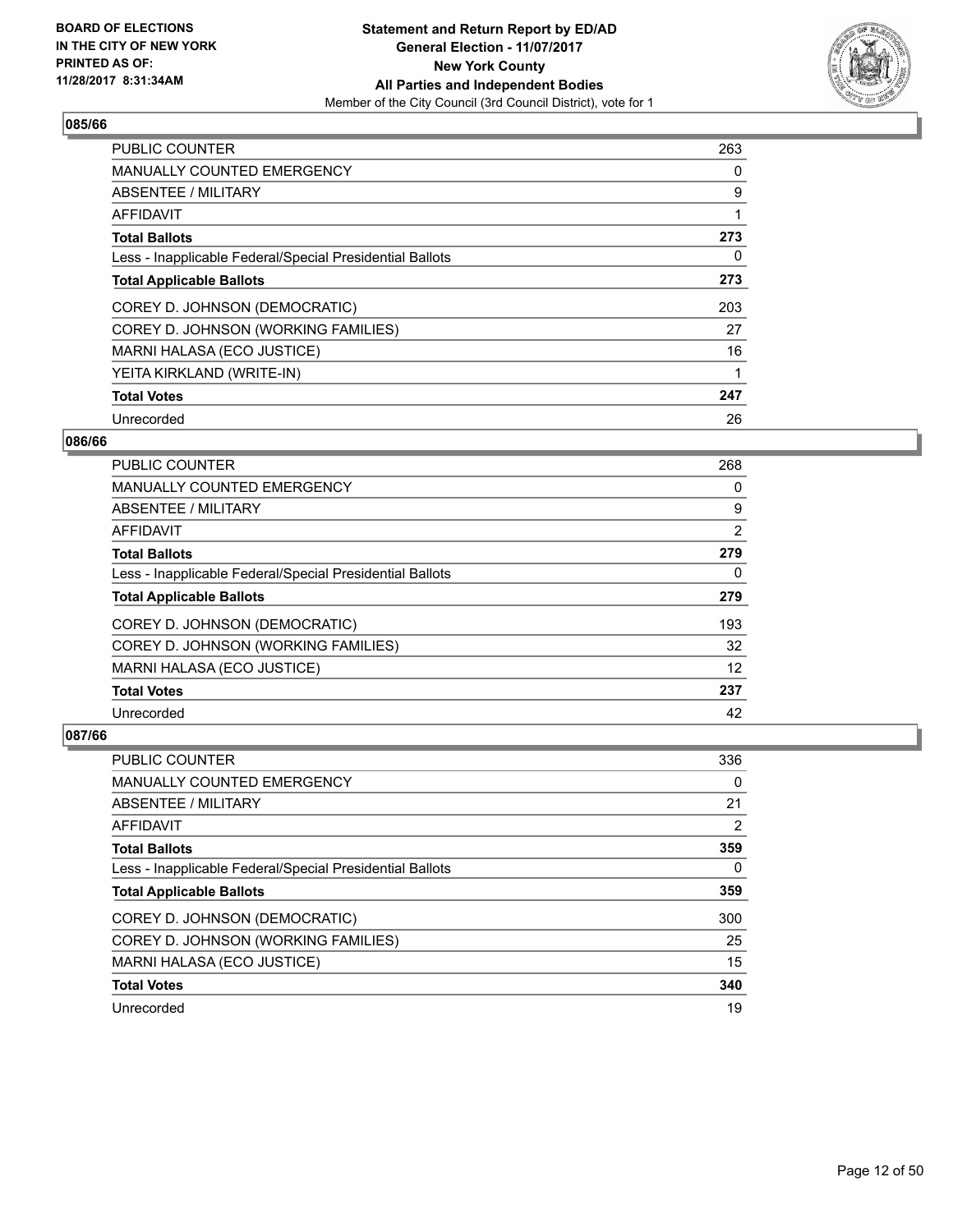

| <b>PUBLIC COUNTER</b>                                    | 208            |
|----------------------------------------------------------|----------------|
| <b>MANUALLY COUNTED EMERGENCY</b>                        | 0              |
| ABSENTEE / MILITARY                                      | 6              |
| <b>AFFIDAVIT</b>                                         | $\overline{2}$ |
| <b>Total Ballots</b>                                     | 216            |
| Less - Inapplicable Federal/Special Presidential Ballots | 0              |
| <b>Total Applicable Ballots</b>                          | 216            |
| COREY D. JOHNSON (DEMOCRATIC)                            | 152            |
| COREY D. JOHNSON (WORKING FAMILIES)                      | 23             |
| MARNI HALASA (ECO JUSTICE)                               | 16             |
| <b>Total Votes</b>                                       | 191            |
| Unrecorded                                               | 25             |

#### **089/66**

| <b>PUBLIC COUNTER</b>                                    | 264 |
|----------------------------------------------------------|-----|
| <b>MANUALLY COUNTED EMERGENCY</b>                        | 0   |
| ABSENTEE / MILITARY                                      | 9   |
| AFFIDAVIT                                                | 2   |
| <b>Total Ballots</b>                                     | 275 |
| Less - Inapplicable Federal/Special Presidential Ballots | 0   |
| <b>Total Applicable Ballots</b>                          | 275 |
| COREY D. JOHNSON (DEMOCRATIC)                            | 200 |
| COREY D. JOHNSON (WORKING FAMILIES)                      | 27  |
| MARNI HALASA (ECO JUSTICE)                               | 18  |
| YETTA KURLAND (WRITE-IN)                                 |     |
| <b>Total Votes</b>                                       | 246 |
| Unrecorded                                               | 29  |

| <b>PUBLIC COUNTER</b>                                    | 158 |
|----------------------------------------------------------|-----|
| <b>MANUALLY COUNTED EMERGENCY</b>                        | 0   |
| ABSENTEE / MILITARY                                      |     |
| AFFIDAVIT                                                |     |
| <b>Total Ballots</b>                                     | 160 |
| Less - Inapplicable Federal/Special Presidential Ballots | 0   |
| <b>Total Applicable Ballots</b>                          | 160 |
| COREY D. JOHNSON (DEMOCRATIC)                            | 125 |
| COREY D. JOHNSON (WORKING FAMILIES)                      | 9   |
| MARNI HALASA (ECO JUSTICE)                               | 8   |
| ADAM VELASQUEZ (WRITE-IN)                                |     |
| CHARLES BROWES (WRITE-IN)                                | 1   |
| <b>Total Votes</b>                                       | 144 |
| Unrecorded                                               | 16  |
| 092/66 COMBINED into: 070/66                             |     |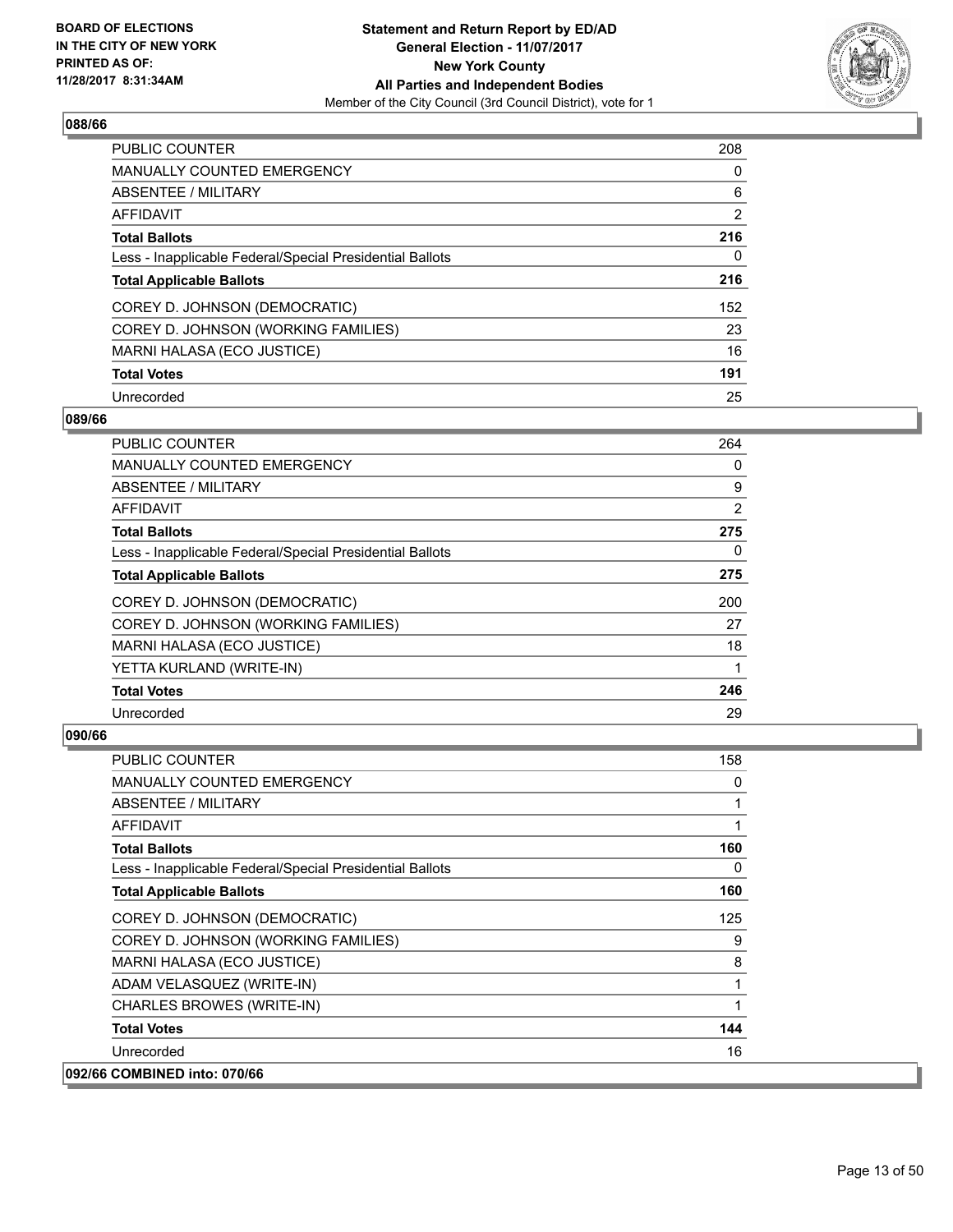

| <b>PUBLIC COUNTER</b>                                    | 0 |
|----------------------------------------------------------|---|
| <b>MANUALLY COUNTED EMERGENCY</b>                        | 0 |
| ABSENTEE / MILITARY                                      | 0 |
| AFFIDAVIT                                                | 0 |
| <b>Total Ballots</b>                                     | 0 |
| Less - Inapplicable Federal/Special Presidential Ballots | 0 |
| <b>Total Applicable Ballots</b>                          | 0 |
| COREY D. JOHNSON (DEMOCRATIC)                            | 0 |
| COREY D. JOHNSON (WORKING FAMILIES)                      | 0 |
| MARNI HALASA (ECO JUSTICE)                               | 0 |
| <b>Total Votes</b>                                       | 0 |
|                                                          |   |

#### **095/66 COMBINED into: 058/66**

#### **096/66**

| <b>PUBLIC COUNTER</b>                                    | 168 |
|----------------------------------------------------------|-----|
| MANUALLY COUNTED EMERGENCY                               | 0   |
| ABSENTEE / MILITARY                                      | 7   |
| AFFIDAVIT                                                | 2   |
| <b>Total Ballots</b>                                     | 177 |
| Less - Inapplicable Federal/Special Presidential Ballots | 0   |
| <b>Total Applicable Ballots</b>                          | 177 |
| COREY D. JOHNSON (DEMOCRATIC)                            | 136 |
| COREY D. JOHNSON (WORKING FAMILIES)                      | 18  |
| MARNI HALASA (ECO JUSTICE)                               | 5   |
| JOHN KOSTOKOPOULOS (WRITE-IN)                            | 1   |
| UNATTRIBUTABLE WRITE-IN (WRITE-IN)                       | 1   |
| <b>Total Votes</b>                                       | 161 |
| Unrecorded                                               | 16  |

| <b>PUBLIC COUNTER</b>                                    | 225 |
|----------------------------------------------------------|-----|
| MANUALLY COUNTED EMERGENCY                               | 0   |
| ABSENTEE / MILITARY                                      | 5   |
| <b>AFFIDAVIT</b>                                         | 5   |
| <b>Total Ballots</b>                                     | 235 |
| Less - Inapplicable Federal/Special Presidential Ballots | 0   |
| <b>Total Applicable Ballots</b>                          | 235 |
| COREY D. JOHNSON (DEMOCRATIC)                            | 157 |
| COREY D. JOHNSON (WORKING FAMILIES)                      | 25  |
| <b>MARNI HALASA (ECO JUSTICE)</b>                        | 11  |
| CHRISTOPHER MARTE (WRITE-IN)                             | 1   |
| JENNIFER SALE (WRITE-IN)                                 | 1   |
| UNATTRIBUTABLE WRITE-IN (WRITE-IN)                       | 1   |
| <b>Total Votes</b>                                       | 196 |
| Unrecorded                                               | 39  |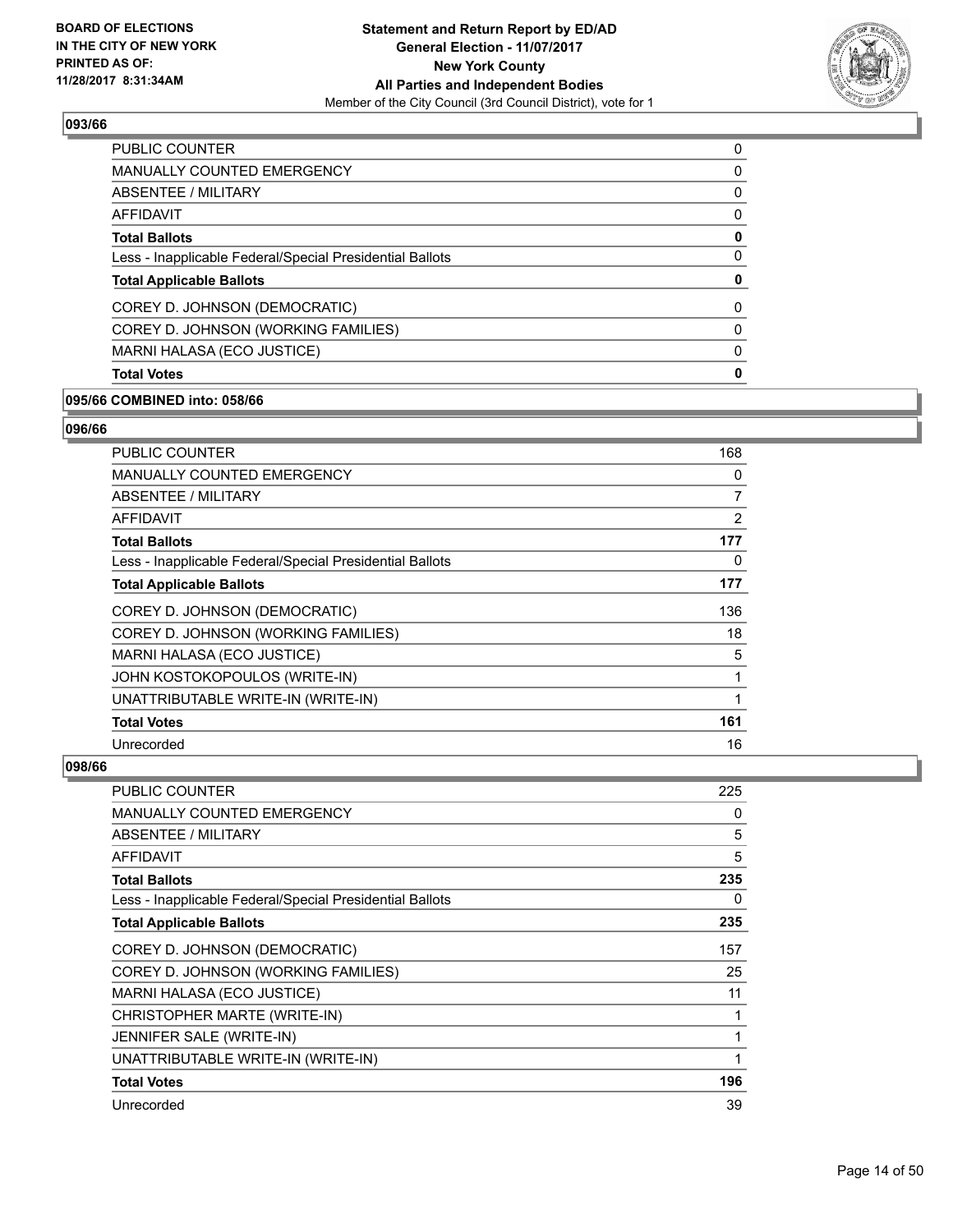

| <b>PUBLIC COUNTER</b>                                    | 168 |
|----------------------------------------------------------|-----|
| <b>MANUALLY COUNTED EMERGENCY</b>                        | 0   |
| <b>ABSENTEE / MILITARY</b>                               | 6   |
| AFFIDAVIT                                                | 2   |
| <b>Total Ballots</b>                                     | 176 |
| Less - Inapplicable Federal/Special Presidential Ballots | 0   |
| <b>Total Applicable Ballots</b>                          | 176 |
| COREY D. JOHNSON (DEMOCRATIC)                            | 131 |
| COREY D. JOHNSON (WORKING FAMILIES)                      | 12  |
| <b>MARNI HALASA (ECO JUSTICE)</b>                        | 4   |
| UNATTRIBUTABLE WRITE-IN (WRITE-IN)                       | 1   |
| YETTA KURLAND (WRITE-IN)                                 |     |
| <b>Total Votes</b>                                       | 149 |
| Unrecorded                                               | 27  |

# **002/67**

| <b>PUBLIC COUNTER</b>                                    | 337 |
|----------------------------------------------------------|-----|
| <b>MANUALLY COUNTED EMERGENCY</b>                        | 0   |
| ABSENTEE / MILITARY                                      | 12  |
| AFFIDAVIT                                                | 8   |
| <b>Total Ballots</b>                                     | 357 |
| Less - Inapplicable Federal/Special Presidential Ballots | 0   |
| <b>Total Applicable Ballots</b>                          | 357 |
| COREY D. JOHNSON (DEMOCRATIC)                            | 280 |
| COREY D. JOHNSON (WORKING FAMILIES)                      | 27  |
| MARNI HALASA (ECO JUSTICE)                               | 19  |
| CHRISTINE QUINN (WRITE-IN)                               |     |
| <b>Total Votes</b>                                       | 327 |
| Unrecorded                                               | 30  |

| <b>PUBLIC COUNTER</b>                                    | 243 |
|----------------------------------------------------------|-----|
| <b>MANUALLY COUNTED EMERGENCY</b>                        | 0   |
| ABSENTEE / MILITARY                                      | 2   |
| <b>AFFIDAVIT</b>                                         | 9   |
| <b>Total Ballots</b>                                     | 254 |
| Less - Inapplicable Federal/Special Presidential Ballots | 0   |
| <b>Total Applicable Ballots</b>                          | 254 |
| COREY D. JOHNSON (DEMOCRATIC)                            | 183 |
| COREY D. JOHNSON (WORKING FAMILIES)                      | 19  |
| MARNI HALASA (ECO JUSTICE)                               | 12  |
| DONALD TUTHILL (WRITE-IN)                                |     |
| UNATTRIBUTABLE WRITE-IN (WRITE-IN)                       |     |
| <b>Total Votes</b>                                       | 216 |
| Unrecorded                                               | 38  |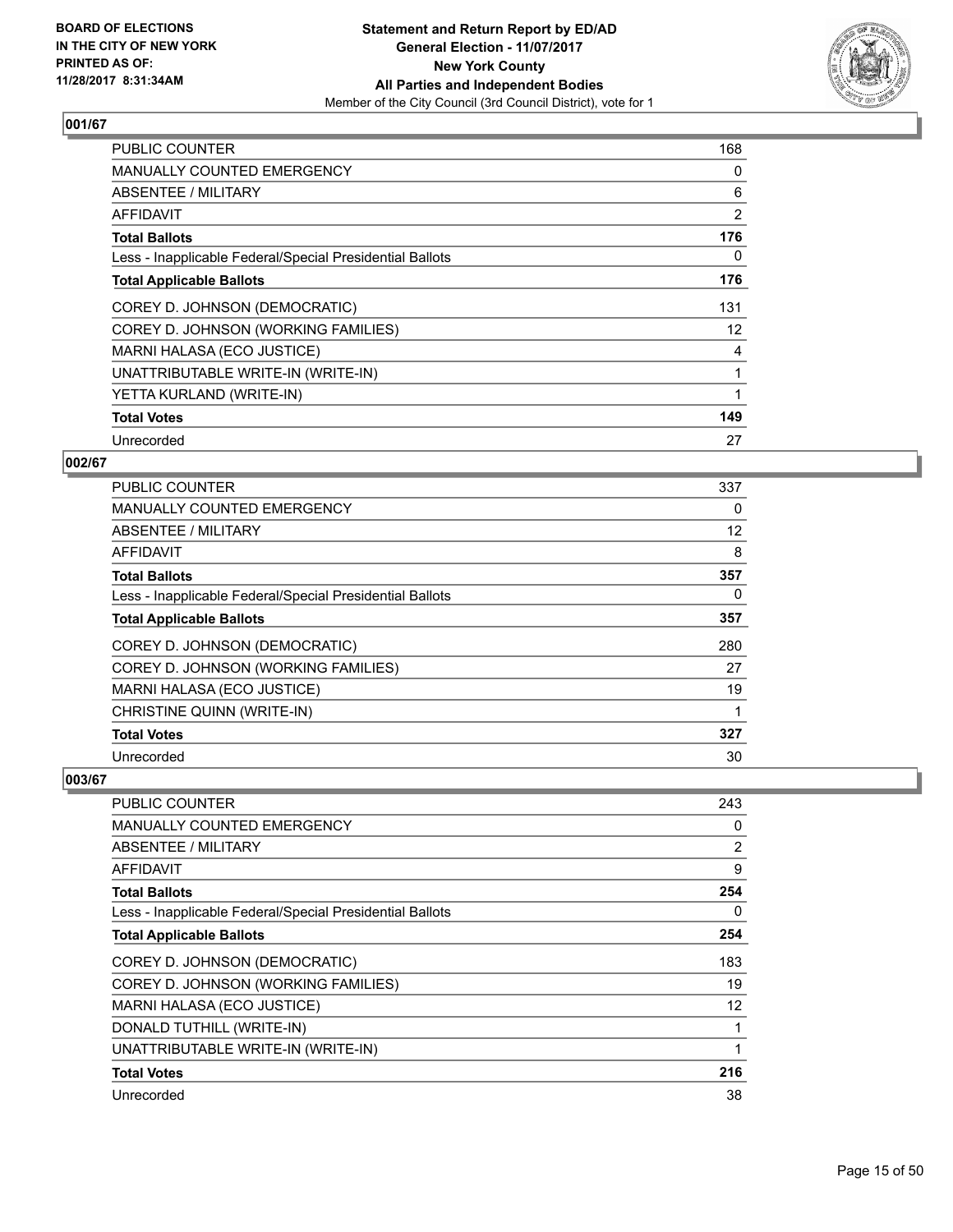

| <b>PUBLIC COUNTER</b>                                    | 198            |
|----------------------------------------------------------|----------------|
| <b>MANUALLY COUNTED EMERGENCY</b>                        | 0              |
| ABSENTEE / MILITARY                                      | $\overline{2}$ |
| AFFIDAVIT                                                | 3              |
| <b>Total Ballots</b>                                     | 203            |
| Less - Inapplicable Federal/Special Presidential Ballots | 0              |
| <b>Total Applicable Ballots</b>                          | 203            |
| COREY D. JOHNSON (DEMOCRATIC)                            | 158            |
| COREY D. JOHNSON (WORKING FAMILIES)                      | 23             |
| MARNI HALASA (ECO JUSTICE)                               | 8              |
| <b>Total Votes</b>                                       | 189            |
| Unrecorded                                               | 14             |

## **005/67**

| <b>PUBLIC COUNTER</b>                                    | 219 |
|----------------------------------------------------------|-----|
| MANUALLY COUNTED EMERGENCY                               | 0   |
| ABSENTEE / MILITARY                                      | 10  |
| <b>AFFIDAVIT</b>                                         | 2   |
| <b>Total Ballots</b>                                     | 231 |
| Less - Inapplicable Federal/Special Presidential Ballots | 0   |
| <b>Total Applicable Ballots</b>                          | 231 |
| COREY D. JOHNSON (DEMOCRATIC)                            | 182 |
| COREY D. JOHNSON (WORKING FAMILIES)                      | 18  |
| MARNI HALASA (ECO JUSTICE)                               | 7   |
| AARON COMMEY (WRITE-IN)                                  | 2   |
| <b>BRIAN CLARK (WRITE-IN)</b>                            | 1   |
| <b>Total Votes</b>                                       | 210 |
| Unrecorded                                               | 21  |

| <b>PUBLIC COUNTER</b>                                    | 179 |
|----------------------------------------------------------|-----|
| MANUALLY COUNTED EMERGENCY                               | 0   |
| ABSENTEE / MILITARY                                      | 4   |
| AFFIDAVIT                                                | 3   |
| <b>Total Ballots</b>                                     | 186 |
| Less - Inapplicable Federal/Special Presidential Ballots | 0   |
| <b>Total Applicable Ballots</b>                          | 186 |
| COREY D. JOHNSON (DEMOCRATIC)                            | 143 |
| COREY D. JOHNSON (WORKING FAMILIES)                      | 18  |
| MARNI HALASA (ECO JUSTICE)                               | 12  |
| ROBERT ANTON WILSON (WRITE-IN)                           | 1   |
| TED CRUZ (WRITE-IN)                                      | 1   |
| <b>Total Votes</b>                                       | 175 |
|                                                          |     |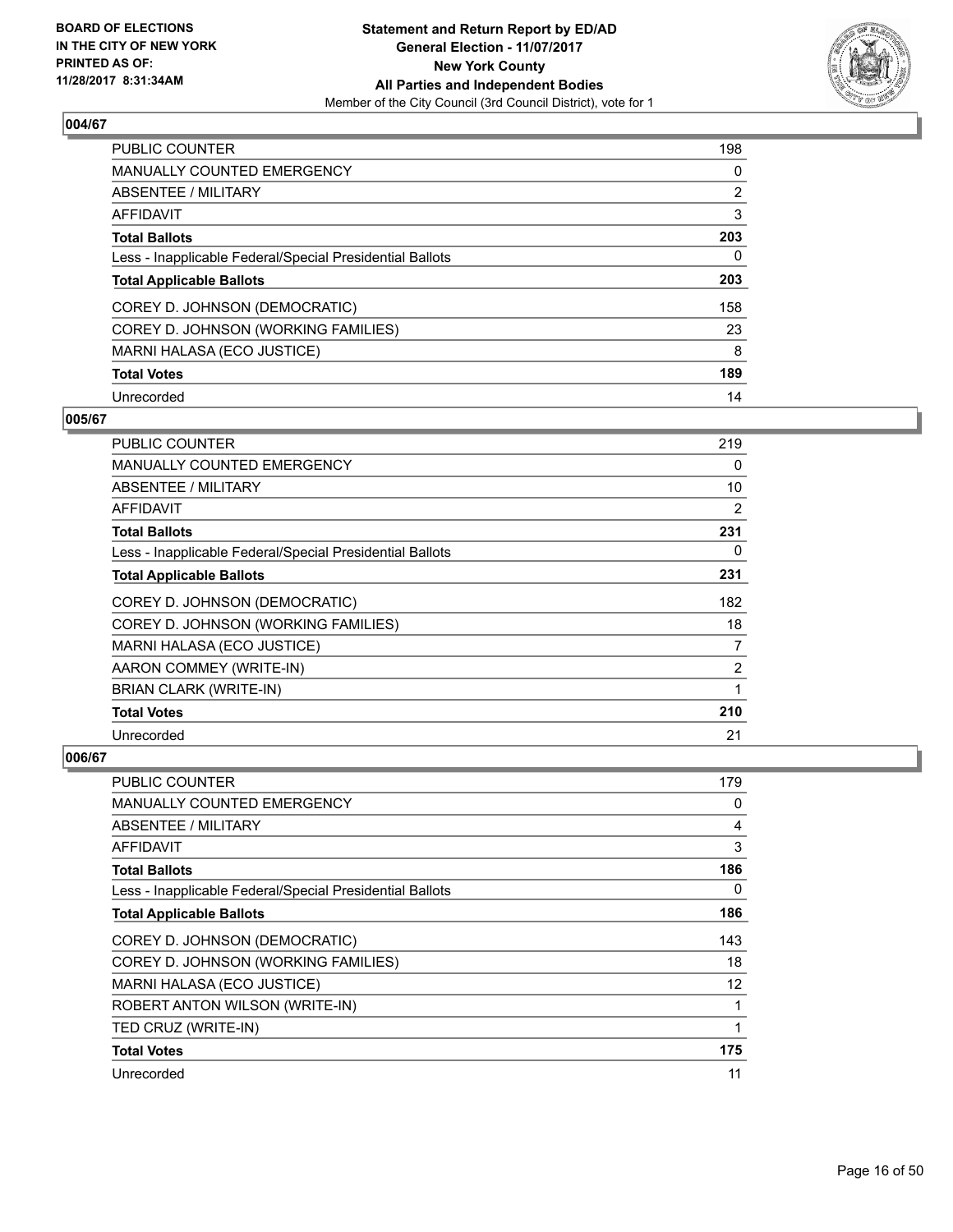

| <b>PUBLIC COUNTER</b>                                    | 259 |
|----------------------------------------------------------|-----|
| <b>MANUALLY COUNTED EMERGENCY</b>                        | 0   |
| ABSENTEE / MILITARY                                      | 7   |
| AFFIDAVIT                                                | 6   |
| <b>Total Ballots</b>                                     | 272 |
| Less - Inapplicable Federal/Special Presidential Ballots | 0   |
| <b>Total Applicable Ballots</b>                          | 272 |
| COREY D. JOHNSON (DEMOCRATIC)                            | 211 |
| COREY D. JOHNSON (WORKING FAMILIES)                      | 29  |
| MARNI HALASA (ECO JUSTICE)                               | 13  |
| DAMIAN BURROWS (WRITE-IN)                                |     |
| LOURDES NURIEL (WRITE-IN)                                | 1   |
| UNATTRIBUTABLE WRITE-IN (WRITE-IN)                       | 1   |
| <b>Total Votes</b>                                       | 256 |
| Unrecorded                                               | 16  |

# **009/67**

| <b>PUBLIC COUNTER</b>                                    | 187 |
|----------------------------------------------------------|-----|
| MANUALLY COUNTED EMERGENCY                               | 0   |
| ABSENTEE / MILITARY                                      | 9   |
| AFFIDAVIT                                                | 1   |
| <b>Total Ballots</b>                                     | 197 |
| Less - Inapplicable Federal/Special Presidential Ballots | 0   |
| <b>Total Applicable Ballots</b>                          | 197 |
| COREY D. JOHNSON (DEMOCRATIC)                            | 144 |
| COREY D. JOHNSON (WORKING FAMILIES)                      | 13  |
| MARNI HALASA (ECO JUSTICE)                               | 11  |
| <b>BOB GANGI (WRITE-IN)</b>                              | 1   |
| UNATTRIBUTABLE WRITE-IN (WRITE-IN)                       | 1   |
| <b>Total Votes</b>                                       | 170 |
| Unrecorded                                               | 27  |

| <b>PUBLIC COUNTER</b>                                    | 269 |
|----------------------------------------------------------|-----|
| <b>MANUALLY COUNTED EMERGENCY</b>                        | 0   |
| ABSENTEE / MILITARY                                      | 11  |
| AFFIDAVIT                                                | 1   |
| <b>Total Ballots</b>                                     | 281 |
| Less - Inapplicable Federal/Special Presidential Ballots | 0   |
| <b>Total Applicable Ballots</b>                          | 281 |
| COREY D. JOHNSON (DEMOCRATIC)                            | 224 |
| COREY D. JOHNSON (WORKING FAMILIES)                      | 19  |
| MARNI HALASA (ECO JUSTICE)                               | 11  |
| UNATTRIBUTABLE WRITE-IN (WRITE-IN)                       | 1   |
| <b>Total Votes</b>                                       | 255 |
| Unrecorded                                               | 26  |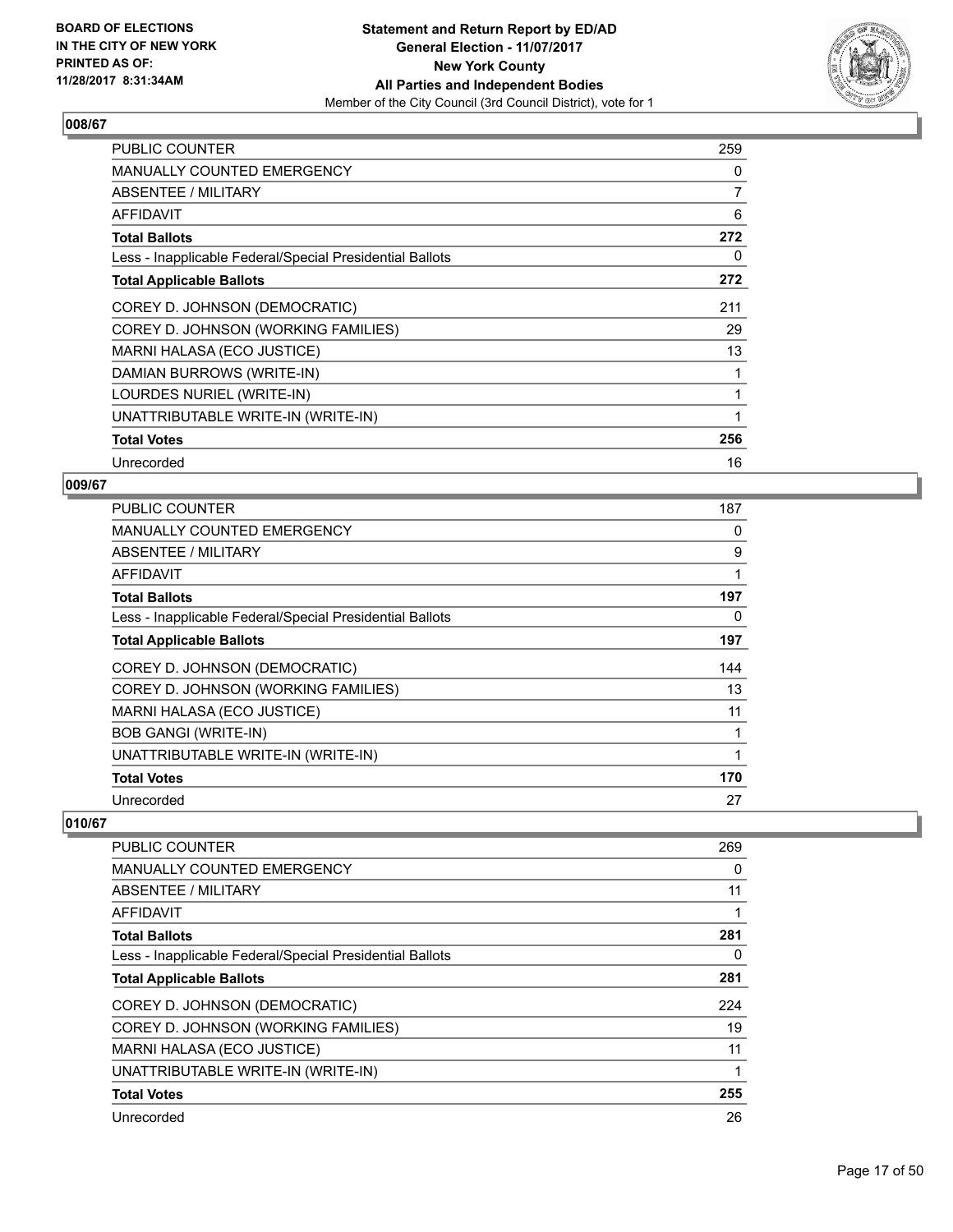

| <b>PUBLIC COUNTER</b>                                    | 69 |
|----------------------------------------------------------|----|
| <b>MANUALLY COUNTED EMERGENCY</b>                        | 0  |
| ABSENTEE / MILITARY                                      | 5  |
| <b>AFFIDAVIT</b>                                         |    |
| <b>Total Ballots</b>                                     | 75 |
| Less - Inapplicable Federal/Special Presidential Ballots | 0  |
| <b>Total Applicable Ballots</b>                          | 75 |
| COREY D. JOHNSON (DEMOCRATIC)                            | 45 |
| COREY D. JOHNSON (WORKING FAMILIES)                      | 5  |
| <b>MARNI HALASA (ECO JUSTICE)</b>                        | 7  |
| STEPHEN M MCALLISTER (WRITE-IN)                          | 1  |
| <b>Total Votes</b>                                       | 58 |
| Unrecorded                                               | 17 |

# **013/67**

| <b>PUBLIC COUNTER</b>                                    | 225 |
|----------------------------------------------------------|-----|
| <b>MANUALLY COUNTED EMERGENCY</b>                        | 0   |
| ABSENTEE / MILITARY                                      | 6   |
| AFFIDAVIT                                                | 6   |
| <b>Total Ballots</b>                                     | 237 |
| Less - Inapplicable Federal/Special Presidential Ballots | 0   |
| <b>Total Applicable Ballots</b>                          | 237 |
| COREY D. JOHNSON (DEMOCRATIC)                            | 170 |
| COREY D. JOHNSON (WORKING FAMILIES)                      | 15  |
| MARNI HALASA (ECO JUSTICE)                               | 13  |
| SAM HYDE (WRITE-IN)                                      | 1   |
| UNATTRIBUTABLE WRITE-IN (WRITE-IN)                       | 2   |
| <b>Total Votes</b>                                       | 201 |
| Unrecorded                                               | 36  |

| PUBLIC COUNTER                                           | 286 |
|----------------------------------------------------------|-----|
| <b>MANUALLY COUNTED EMERGENCY</b>                        | 0   |
| ABSENTEE / MILITARY                                      | 4   |
| AFFIDAVIT                                                | 4   |
| <b>Total Ballots</b>                                     | 294 |
| Less - Inapplicable Federal/Special Presidential Ballots | 0   |
| <b>Total Applicable Ballots</b>                          | 294 |
| COREY D. JOHNSON (DEMOCRATIC)                            | 240 |
| COREY D. JOHNSON (WORKING FAMILIES)                      | 13  |
| MARNI HALASA (ECO JUSTICE)                               | 19  |
| <b>CHARLES LANE (WRITE-IN)</b>                           |     |
| MARIE WALSH (WRITE-IN)                                   |     |
| <b>Total Votes</b>                                       | 274 |
| Unrecorded                                               | 20  |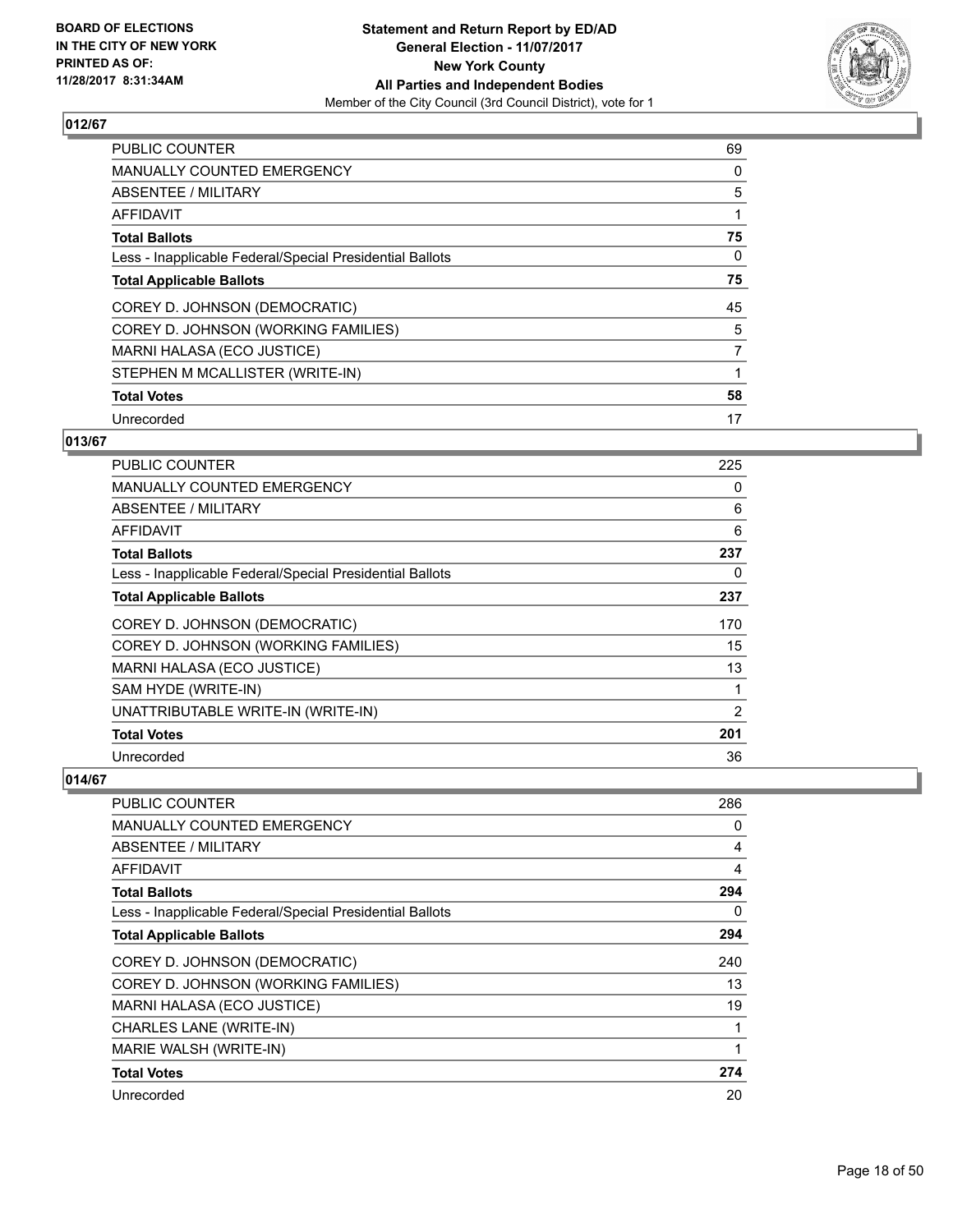

| <b>PUBLIC COUNTER</b>                                    | 271 |
|----------------------------------------------------------|-----|
| <b>MANUALLY COUNTED EMERGENCY</b>                        | 0   |
| ABSENTEE / MILITARY                                      | 11  |
| AFFIDAVIT                                                | 5   |
| <b>Total Ballots</b>                                     | 287 |
| Less - Inapplicable Federal/Special Presidential Ballots | 0   |
| <b>Total Applicable Ballots</b>                          | 287 |
| COREY D. JOHNSON (DEMOCRATIC)                            | 212 |
| COREY D. JOHNSON (WORKING FAMILIES)                      | 25  |
| MARNI HALASA (ECO JUSTICE)                               | 13  |
| <b>Total Votes</b>                                       | 250 |
| Unrecorded                                               | 37  |

# **016/67**

| <b>PUBLIC COUNTER</b>                                    | 175 |
|----------------------------------------------------------|-----|
| <b>MANUALLY COUNTED EMERGENCY</b>                        | 0   |
| ABSENTEE / MILITARY                                      | 7   |
| AFFIDAVIT                                                | 0   |
| <b>Total Ballots</b>                                     | 182 |
| Less - Inapplicable Federal/Special Presidential Ballots | 0   |
| <b>Total Applicable Ballots</b>                          | 182 |
| COREY D. JOHNSON (DEMOCRATIC)                            | 133 |
| COREY D. JOHNSON (WORKING FAMILIES)                      | 6   |
| MARNI HALASA (ECO JUSTICE)                               | 8   |
| KIMBERLY BRITT (WRITE-IN)                                | 1   |
| MARC FLIEDNER (WRITE-IN)                                 | 1   |
| <b>Total Votes</b>                                       | 149 |
| Unrecorded                                               | 33  |

| <b>PUBLIC COUNTER</b>                                    | 216 |
|----------------------------------------------------------|-----|
| <b>MANUALLY COUNTED EMERGENCY</b>                        | 0   |
| ABSENTEE / MILITARY                                      | 6   |
| AFFIDAVIT                                                | 0   |
| <b>Total Ballots</b>                                     | 222 |
| Less - Inapplicable Federal/Special Presidential Ballots | 0   |
| <b>Total Applicable Ballots</b>                          | 222 |
| COREY D. JOHNSON (DEMOCRATIC)                            | 167 |
| COREY D. JOHNSON (WORKING FAMILIES)                      | 9   |
| MARNI HALASA (ECO JUSTICE)                               | 9   |
| <b>JIMMY MCMILLAN (WRITE-IN)</b>                         | 1   |
| LANCE TARHAN (WRITE-IN)                                  | 1   |
| ROBERT A. SPIKER (WRITE-IN)                              |     |
| <b>Total Votes</b>                                       | 188 |
| Unrecorded                                               | 34  |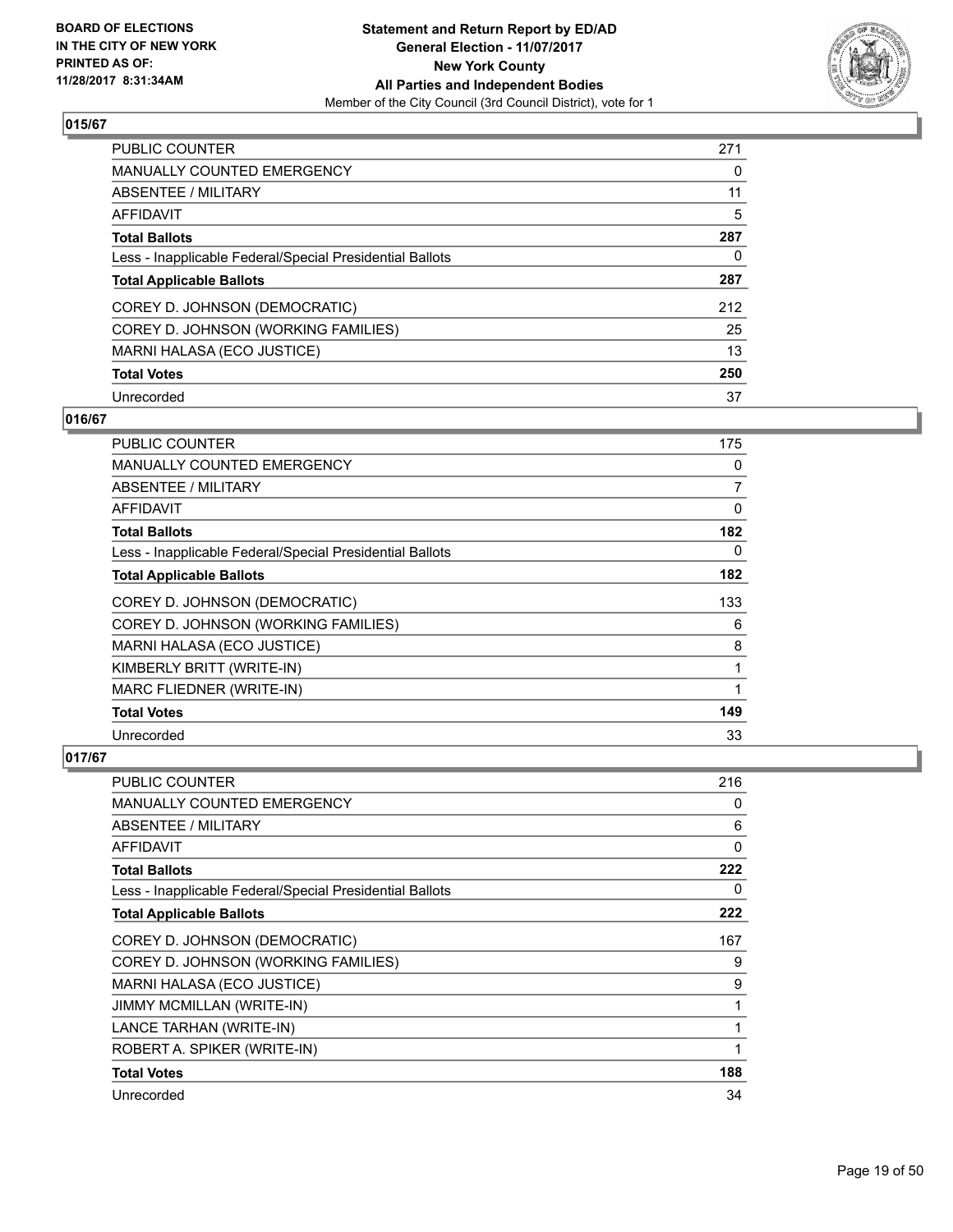

| <b>PUBLIC COUNTER</b>                                    | 293 |
|----------------------------------------------------------|-----|
| MANUALLY COUNTED EMERGENCY                               | 0   |
| <b>ABSENTEE / MILITARY</b>                               | 10  |
| <b>AFFIDAVIT</b>                                         | 2   |
| <b>Total Ballots</b>                                     | 305 |
| Less - Inapplicable Federal/Special Presidential Ballots | 0   |
| <b>Total Applicable Ballots</b>                          | 305 |
| COREY D. JOHNSON (DEMOCRATIC)                            | 233 |
| COREY D. JOHNSON (WORKING FAMILIES)                      | 27  |
| MARNI HALASA (ECO JUSTICE)                               | 19  |
| ALICE PAUL (WRITE-IN)                                    | 1   |
| BENJAMIN SOKOLY (WRITE-IN)                               | 1   |
| CHRISTINE QUINN (WRITE-IN)                               | 1   |
| MICHAEL BLUMENREICH (WRITE-IN)                           | 1   |
| <b>Total Votes</b>                                       | 283 |
| Unrecorded                                               | 22  |

# **022/67**

| PUBLIC COUNTER                                           | 94 |
|----------------------------------------------------------|----|
| <b>MANUALLY COUNTED EMERGENCY</b>                        | 0  |
| ABSENTEE / MILITARY                                      |    |
| AFFIDAVIT                                                | 4  |
| <b>Total Ballots</b>                                     | 99 |
| Less - Inapplicable Federal/Special Presidential Ballots | 0  |
| <b>Total Applicable Ballots</b>                          | 99 |
| COREY D. JOHNSON (DEMOCRATIC)                            | 61 |
| COREY D. JOHNSON (WORKING FAMILIES)                      | 7  |
| MARNI HALASA (ECO JUSTICE)                               | 8  |
| <b>Total Votes</b>                                       | 76 |
| Unrecorded                                               | 23 |

| <b>PUBLIC COUNTER</b>                                    | 262 |
|----------------------------------------------------------|-----|
| <b>MANUALLY COUNTED EMERGENCY</b>                        | 0   |
| ABSENTEE / MILITARY                                      | 7   |
| AFFIDAVIT                                                |     |
| <b>Total Ballots</b>                                     | 270 |
| Less - Inapplicable Federal/Special Presidential Ballots | 0   |
| <b>Total Applicable Ballots</b>                          | 270 |
| COREY D. JOHNSON (DEMOCRATIC)                            | 189 |
| COREY D. JOHNSON (WORKING FAMILIES)                      | 13  |
| MARNI HALASA (ECO JUSTICE)                               | 15  |
| LISA GOUDSTEIN (WRITE-IN)                                |     |
| <b>Total Votes</b>                                       | 218 |
| Unrecorded                                               | 52  |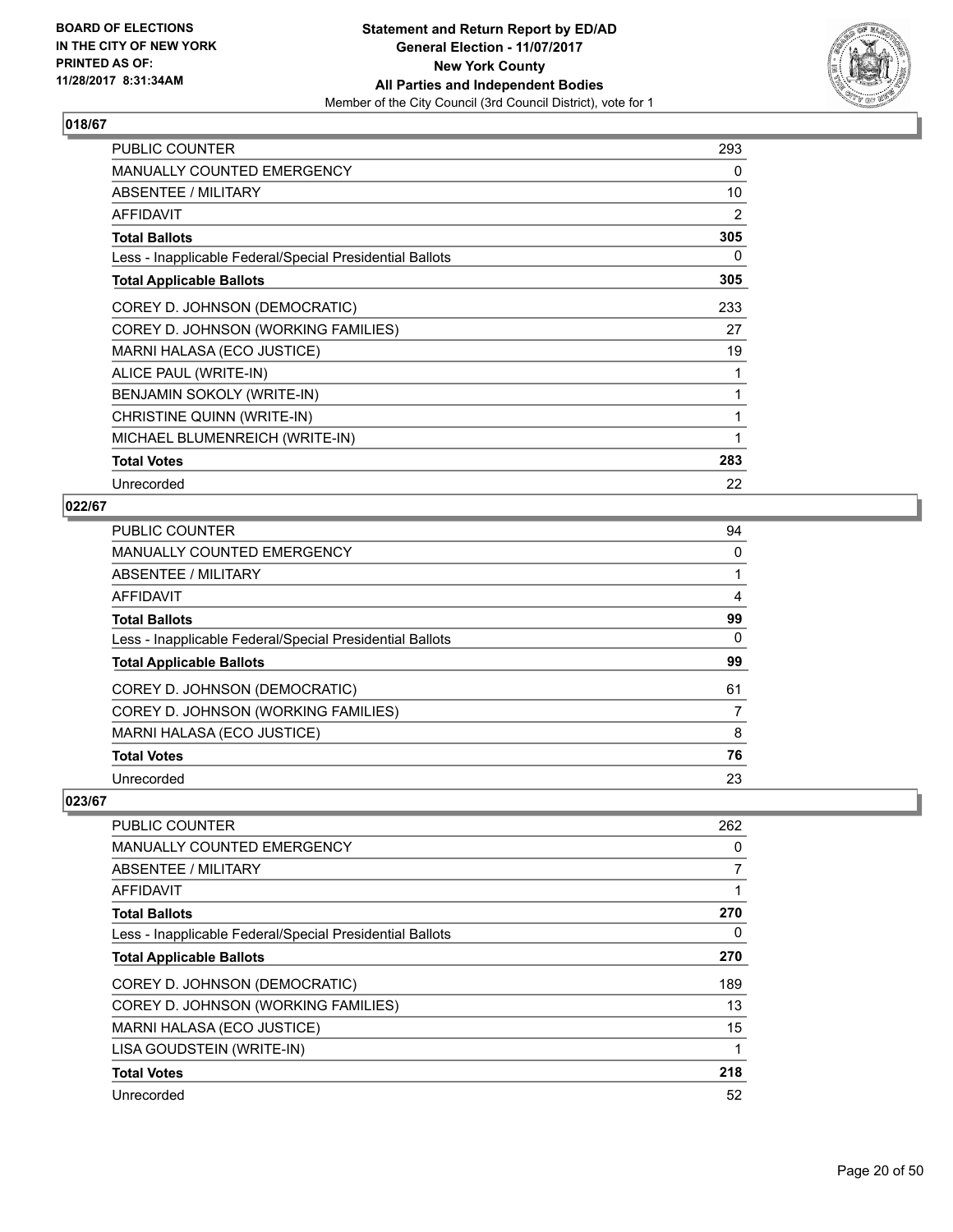

| <b>PUBLIC COUNTER</b>                                    | 200 |
|----------------------------------------------------------|-----|
| <b>MANUALLY COUNTED EMERGENCY</b>                        | 0   |
| <b>ABSENTEE / MILITARY</b>                               | 11  |
| AFFIDAVIT                                                | 4   |
| <b>Total Ballots</b>                                     | 215 |
| Less - Inapplicable Federal/Special Presidential Ballots | 0   |
| <b>Total Applicable Ballots</b>                          | 215 |
| COREY D. JOHNSON (DEMOCRATIC)                            | 160 |
| COREY D. JOHNSON (WORKING FAMILIES)                      | 6   |
| MARNI HALASA (ECO JUSTICE)                               | 12  |
| <b>BO DIETL (WRITE-IN)</b>                               |     |
| WILLIAM P. SHORT III (WRITE-IN)                          |     |
| <b>Total Votes</b>                                       | 180 |
| Unrecorded                                               | 35  |

| <b>PUBLIC COUNTER</b>                                    | 97  |
|----------------------------------------------------------|-----|
| MANUALLY COUNTED EMERGENCY                               | 0   |
| ABSENTEE / MILITARY                                      | 3   |
| <b>AFFIDAVIT</b>                                         | 7   |
| <b>Total Ballots</b>                                     | 107 |
| Less - Inapplicable Federal/Special Presidential Ballots | 0   |
| <b>Total Applicable Ballots</b>                          | 107 |
| COREY D. JOHNSON (DEMOCRATIC)                            | 76  |
| COREY D. JOHNSON (WORKING FAMILIES)                      | 6   |
| MARNI HALASA (ECO JUSTICE)                               | 8   |
| CHRISTOPHER WHITE (WRITE-IN)                             |     |
| <b>Total Votes</b>                                       | 91  |
| Unrecorded                                               | 16  |
| 103/67 COMBINED into: 051/67                             |     |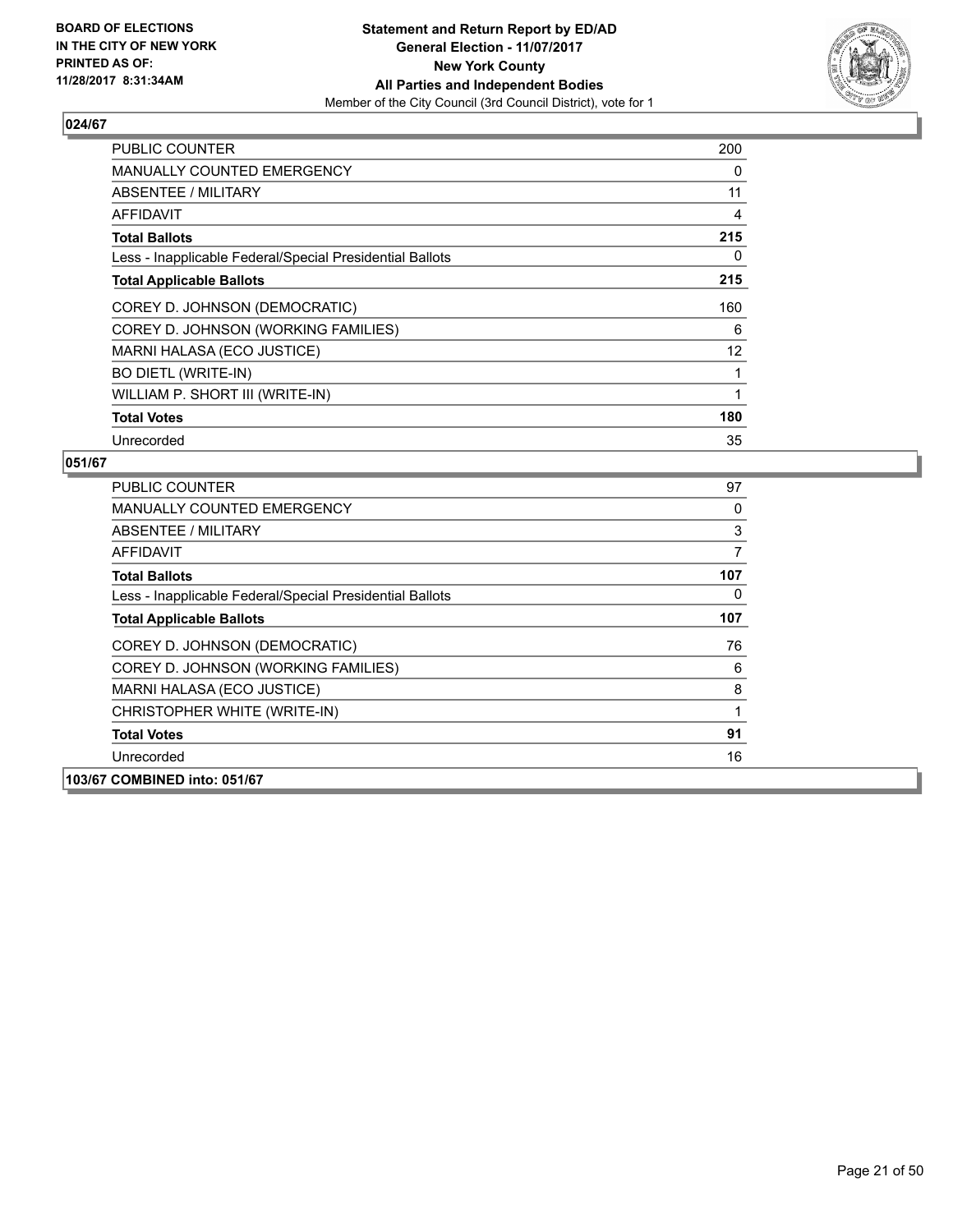

| <b>PUBLIC COUNTER</b>                                    | 229 |
|----------------------------------------------------------|-----|
| <b>MANUALLY COUNTED EMERGENCY</b>                        | 0   |
| ABSENTEE / MILITARY                                      | 4   |
| <b>AFFIDAVIT</b>                                         | 9   |
| <b>Total Ballots</b>                                     | 242 |
| Less - Inapplicable Federal/Special Presidential Ballots | 0   |
| <b>Total Applicable Ballots</b>                          | 242 |
| COREY D. JOHNSON (DEMOCRATIC)                            | 180 |
| COREY D. JOHNSON (WORKING FAMILIES)                      | 25  |
| MARNI HALASA (ECO JUSTICE)                               | 14  |
| CHRISTINE QUINN (WRITE-IN)                               | 1   |
| ERNIE ANSWORTH (WRITE-IN)                                | 1   |
| ERRIE ANSWORTH (WRITE-IN)                                | 1   |
| UNATTRIBUTABLE WRITE-IN (WRITE-IN)                       | 3   |
| <b>Total Votes</b>                                       | 225 |
| Unrecorded                                               | 17  |

# **110/67**

| PUBLIC COUNTER                                           | 155 |
|----------------------------------------------------------|-----|
| <b>MANUALLY COUNTED EMERGENCY</b>                        | 0   |
| ABSENTEE / MILITARY                                      | 12  |
| AFFIDAVIT                                                | 3   |
| <b>Total Ballots</b>                                     | 170 |
| Less - Inapplicable Federal/Special Presidential Ballots | 0   |
| <b>Total Applicable Ballots</b>                          | 170 |
| COREY D. JOHNSON (DEMOCRATIC)                            | 129 |
| COREY D. JOHNSON (WORKING FAMILIES)                      | 12  |
| MARNI HALASA (ECO JUSTICE)                               | 6   |
| <b>Total Votes</b>                                       | 147 |
| Unrecorded                                               | 23  |

| <b>PUBLIC COUNTER</b>                                    | 94 |
|----------------------------------------------------------|----|
| <b>MANUALLY COUNTED EMERGENCY</b>                        | 0  |
| ABSENTEE / MILITARY                                      |    |
| AFFIDAVIT                                                | 2  |
| <b>Total Ballots</b>                                     | 97 |
| Less - Inapplicable Federal/Special Presidential Ballots | 0  |
| <b>Total Applicable Ballots</b>                          | 97 |
| COREY D. JOHNSON (DEMOCRATIC)                            | 75 |
| COREY D. JOHNSON (WORKING FAMILIES)                      | 2  |
| MARNI HALASA (ECO JUSTICE)                               | 5  |
| <b>Total Votes</b>                                       | 82 |
| Unrecorded                                               | 15 |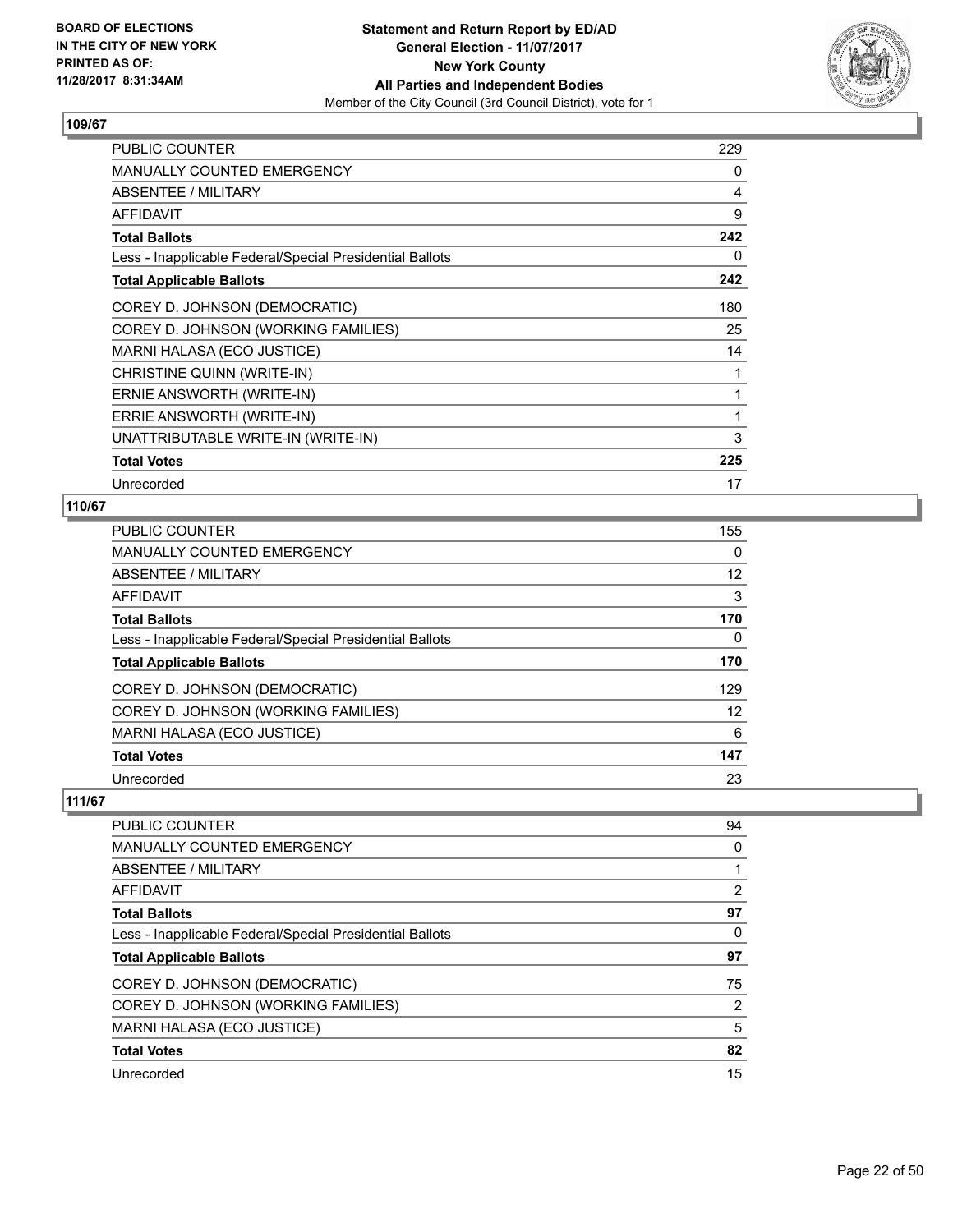

| <b>PUBLIC COUNTER</b>                                    | 131 |
|----------------------------------------------------------|-----|
| <b>MANUALLY COUNTED EMERGENCY</b>                        | 0   |
| ABSENTEE / MILITARY                                      | 6   |
| <b>AFFIDAVIT</b>                                         | 0   |
| <b>Total Ballots</b>                                     | 137 |
| Less - Inapplicable Federal/Special Presidential Ballots | 0   |
| <b>Total Applicable Ballots</b>                          | 137 |
| COREY D. JOHNSON (DEMOCRATIC)                            | 104 |
| COREY D. JOHNSON (WORKING FAMILIES)                      | 6   |
| MARNI HALASA (ECO JUSTICE)                               | 8   |
| <b>Total Votes</b>                                       | 118 |
| Unrecorded                                               | 19  |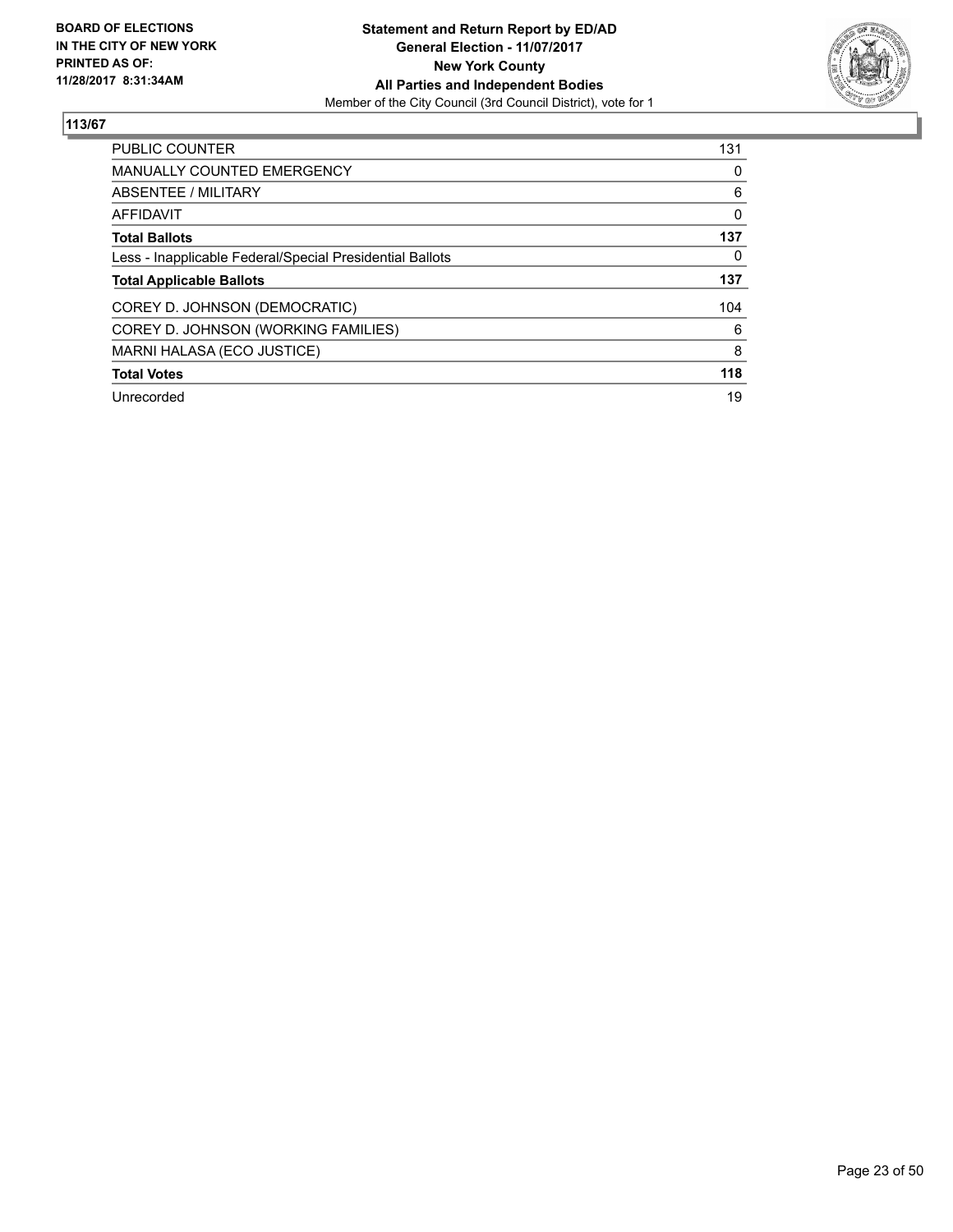

| <b>PUBLIC COUNTER</b>                                    | 258 |
|----------------------------------------------------------|-----|
| MANUALLY COUNTED EMERGENCY                               | 0   |
| ABSENTEE / MILITARY                                      | 12  |
| <b>AFFIDAVIT</b>                                         | 0   |
| <b>Total Ballots</b>                                     | 270 |
| Less - Inapplicable Federal/Special Presidential Ballots | 0   |
| <b>Total Applicable Ballots</b>                          | 270 |
| COREY D. JOHNSON (DEMOCRATIC)                            | 202 |
| COREY D. JOHNSON (WORKING FAMILIES)                      | 21  |
| MARNI HALASA (ECO JUSTICE)                               | 15  |
| UNATTRIBUTABLE WRITE-IN (WRITE-IN)                       | 1   |
| <b>Total Votes</b>                                       | 239 |
| Unrecorded                                               | 31  |

# **002/75**

| <b>PUBLIC COUNTER</b>                                    | 268 |
|----------------------------------------------------------|-----|
| <b>MANUALLY COUNTED EMERGENCY</b>                        | 0   |
| ABSENTEE / MILITARY                                      | 8   |
| AFFIDAVIT                                                | 5   |
| <b>Total Ballots</b>                                     | 281 |
| Less - Inapplicable Federal/Special Presidential Ballots | 0   |
| <b>Total Applicable Ballots</b>                          | 281 |
| COREY D. JOHNSON (DEMOCRATIC)                            | 224 |
| COREY D. JOHNSON (WORKING FAMILIES)                      | 23  |
| MARNI HALASA (ECO JUSTICE)                               | 13  |
| MICHAEL BLOOMBERG (WRITE-IN)                             |     |
| <b>Total Votes</b>                                       | 261 |
| Unrecorded                                               | 20  |

| PUBLIC COUNTER                                           | 162            |
|----------------------------------------------------------|----------------|
| <b>MANUALLY COUNTED EMERGENCY</b>                        | 0              |
| ABSENTEE / MILITARY                                      | 5              |
| AFFIDAVIT                                                | $\overline{2}$ |
| <b>Total Ballots</b>                                     | 169            |
| Less - Inapplicable Federal/Special Presidential Ballots | 0              |
| <b>Total Applicable Ballots</b>                          | 169            |
| COREY D. JOHNSON (DEMOCRATIC)                            | 133            |
| COREY D. JOHNSON (WORKING FAMILIES)                      | 19             |
| MARNI HALASA (ECO JUSTICE)                               | 7              |
| CRISTO COLOMBO (WRITE-IN)                                |                |
| MARC FLIEDNER (WRITE-IN)                                 |                |
| <b>Total Votes</b>                                       | 161            |
| Unrecorded                                               | 8              |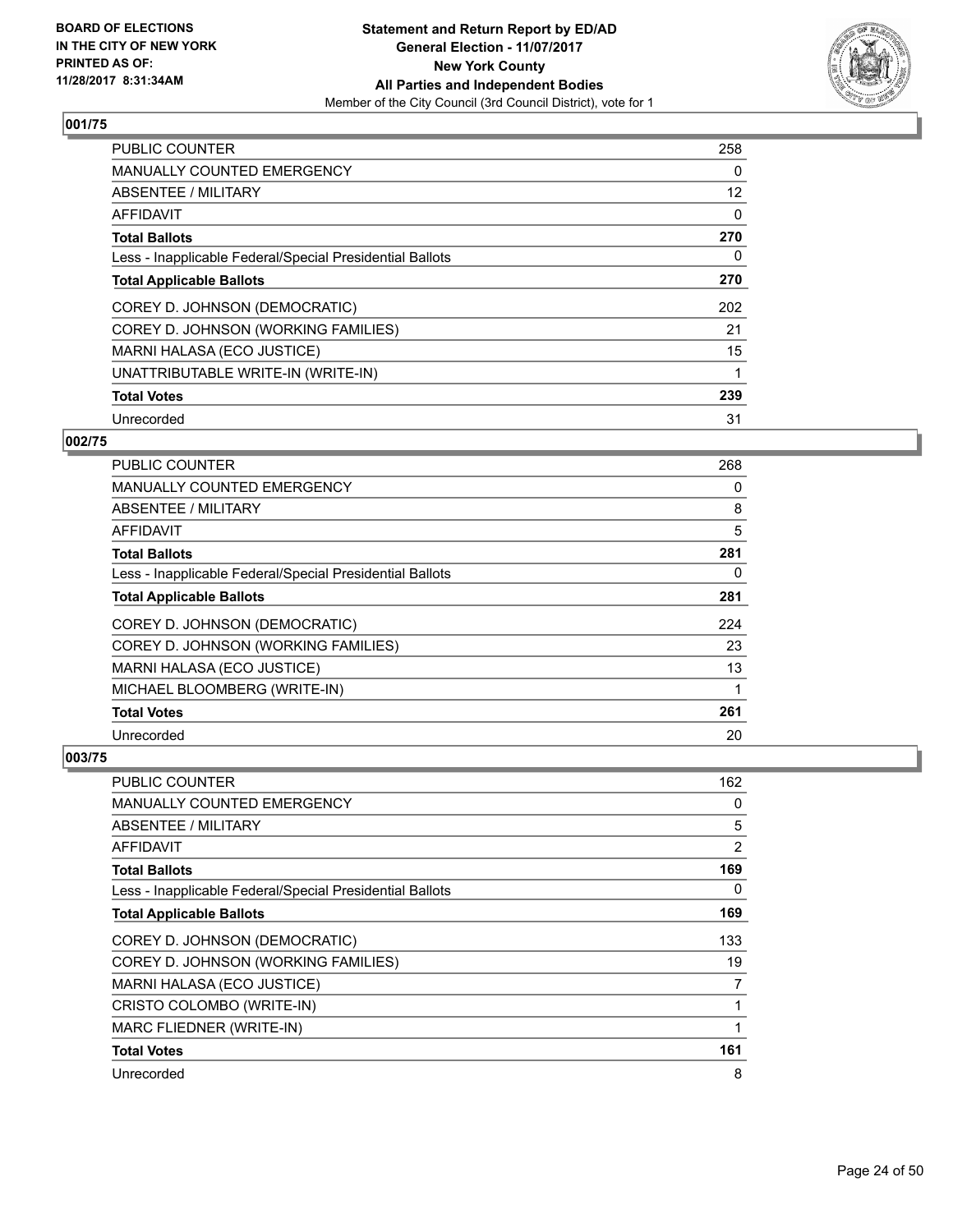

| <b>PUBLIC COUNTER</b>                                    | 297 |
|----------------------------------------------------------|-----|
| <b>MANUALLY COUNTED EMERGENCY</b>                        | 0   |
| ABSENTEE / MILITARY                                      | 9   |
| AFFIDAVIT                                                | 8   |
| <b>Total Ballots</b>                                     | 314 |
| Less - Inapplicable Federal/Special Presidential Ballots | 0   |
| <b>Total Applicable Ballots</b>                          | 314 |
| COREY D. JOHNSON (DEMOCRATIC)                            | 221 |
| COREY D. JOHNSON (WORKING FAMILIES)                      | 33  |
| MARNI HALASA (ECO JUSTICE)                               | 25  |
| <b>Total Votes</b>                                       | 279 |
| Unrecorded                                               | 35  |

## **005/75**

| <b>PUBLIC COUNTER</b>                                    | 137      |
|----------------------------------------------------------|----------|
| MANUALLY COUNTED EMERGENCY                               | 0        |
| ABSENTEE / MILITARY                                      | 6        |
| <b>AFFIDAVIT</b>                                         |          |
| <b>Total Ballots</b>                                     | 144      |
| Less - Inapplicable Federal/Special Presidential Ballots | $\Omega$ |
| <b>Total Applicable Ballots</b>                          | 144      |
| COREY D. JOHNSON (DEMOCRATIC)                            | 117      |
| COREY D. JOHNSON (WORKING FAMILIES)                      | 13       |
| MARNI HALASA (ECO JUSTICE)                               | 6        |
| <b>Total Votes</b>                                       | 136      |
| Unrecorded                                               | 8        |

| <b>PUBLIC COUNTER</b>                                    | 317 |
|----------------------------------------------------------|-----|
| <b>MANUALLY COUNTED EMERGENCY</b>                        | 0   |
| <b>ABSENTEE / MILITARY</b>                               | 17  |
| AFFIDAVIT                                                | 25  |
| <b>Total Ballots</b>                                     | 359 |
| Less - Inapplicable Federal/Special Presidential Ballots | 0   |
| <b>Total Applicable Ballots</b>                          | 359 |
| COREY D. JOHNSON (DEMOCRATIC)                            | 284 |
| COREY D. JOHNSON (WORKING FAMILIES)                      | 32  |
| MARNI HALASA (ECO JUSTICE)                               | 14  |
| ELLIOT SPITZER (WRITE-IN)                                | 1   |
| UNATTRIBUTABLE WRITE-IN (WRITE-IN)                       | 1   |
| <b>Total Votes</b>                                       | 332 |
|                                                          |     |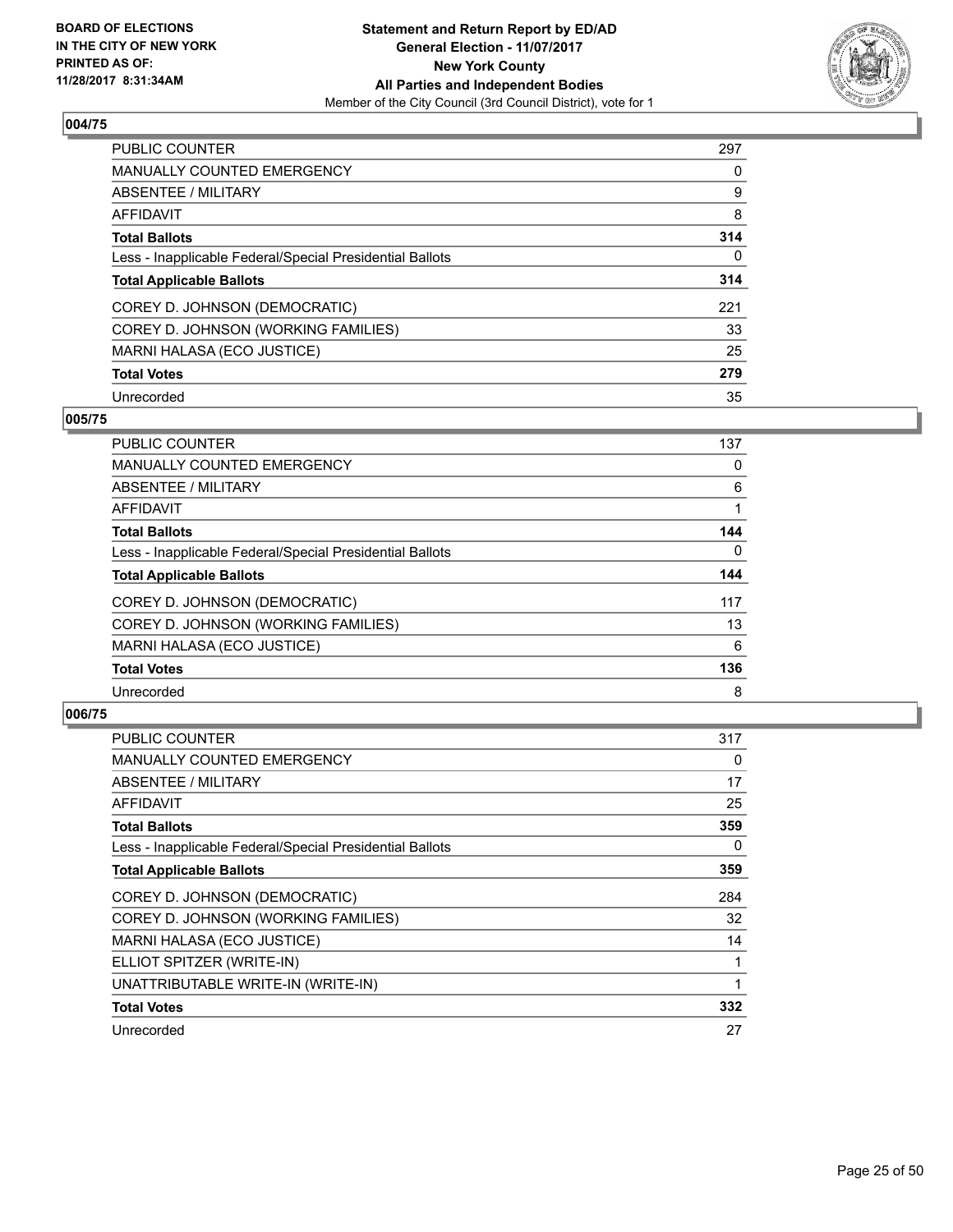

| <b>PUBLIC COUNTER</b>                                    | 266 |
|----------------------------------------------------------|-----|
| <b>MANUALLY COUNTED EMERGENCY</b>                        | 0   |
| ABSENTEE / MILITARY                                      | 13  |
| <b>AFFIDAVIT</b>                                         | 7   |
| <b>Total Ballots</b>                                     | 286 |
| Less - Inapplicable Federal/Special Presidential Ballots | 0   |
| <b>Total Applicable Ballots</b>                          | 286 |
| COREY D. JOHNSON (DEMOCRATIC)                            | 204 |
| COREY D. JOHNSON (WORKING FAMILIES)                      | 31  |
| MARNI HALASA (ECO JUSTICE)                               | 13  |
| DONNA MASSARIA (WRITE-IN)                                |     |
| JOAN CRAWFORD (WRITE-IN)                                 | 1   |
| MARVIN HALASA (WRITE-IN)                                 | 1   |
| <b>Total Votes</b>                                       | 251 |
| Unrecorded                                               | 35  |

# **009/75**

| <b>PUBLIC COUNTER</b>                                    | 218 |
|----------------------------------------------------------|-----|
| MANUALLY COUNTED EMERGENCY                               | 0   |
| ABSENTEE / MILITARY                                      | 5   |
| AFFIDAVIT                                                | 3   |
| <b>Total Ballots</b>                                     | 226 |
| Less - Inapplicable Federal/Special Presidential Ballots | 0   |
| <b>Total Applicable Ballots</b>                          | 226 |
| COREY D. JOHNSON (DEMOCRATIC)                            | 166 |
| COREY D. JOHNSON (WORKING FAMILIES)                      | 19  |
| MARNI HALASA (ECO JUSTICE)                               | 15  |
| UNATTRIBUTABLE WRITE-IN (WRITE-IN)                       | 1   |
| <b>Total Votes</b>                                       | 201 |
| Unrecorded                                               | 25  |

| <b>PUBLIC COUNTER</b>                                    | 246 |
|----------------------------------------------------------|-----|
| MANUALLY COUNTED EMERGENCY                               | 0   |
| ABSENTEE / MILITARY                                      | 3   |
| AFFIDAVIT                                                |     |
| <b>Total Ballots</b>                                     | 250 |
| Less - Inapplicable Federal/Special Presidential Ballots | 0   |
| <b>Total Applicable Ballots</b>                          | 250 |
| COREY D. JOHNSON (DEMOCRATIC)                            | 192 |
| COREY D. JOHNSON (WORKING FAMILIES)                      | 18  |
| MARNI HALASA (ECO JUSTICE)                               | 7   |
| <b>Total Votes</b>                                       | 217 |
| Unrecorded                                               | 33  |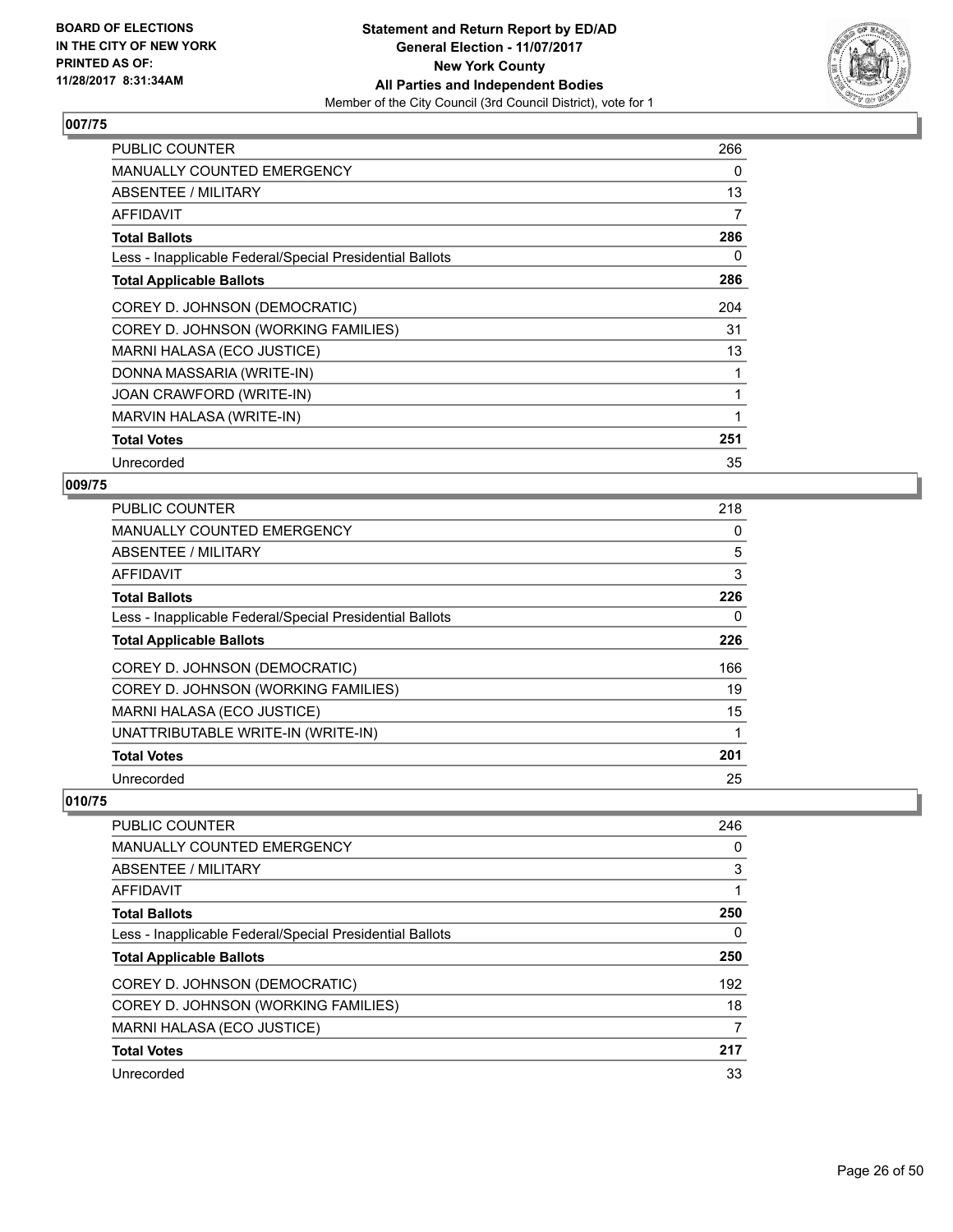

| <b>PUBLIC COUNTER</b>                                    | 225 |
|----------------------------------------------------------|-----|
| <b>MANUALLY COUNTED EMERGENCY</b>                        | 0   |
| <b>ABSENTEE / MILITARY</b>                               | 2   |
| AFFIDAVIT                                                | 5   |
| <b>Total Ballots</b>                                     | 232 |
| Less - Inapplicable Federal/Special Presidential Ballots | 0   |
| <b>Total Applicable Ballots</b>                          | 232 |
| COREY D. JOHNSON (DEMOCRATIC)                            | 193 |
| COREY D. JOHNSON (WORKING FAMILIES)                      | 10  |
| MARNI HALASA (ECO JUSTICE)                               | 10  |
| <b>KEVIN SINGER (WRITE-IN)</b>                           | 1   |
| UNATTRIBUTABLE WRITE-IN (WRITE-IN)                       |     |
| <b>Total Votes</b>                                       | 215 |
| Unrecorded                                               | 17  |

# **012/75**

| PUBLIC COUNTER                                           | 151 |
|----------------------------------------------------------|-----|
| <b>MANUALLY COUNTED EMERGENCY</b>                        | 0   |
| ABSENTEE / MILITARY                                      | 8   |
| AFFIDAVIT                                                | 3   |
| <b>Total Ballots</b>                                     | 162 |
| Less - Inapplicable Federal/Special Presidential Ballots | 0   |
| <b>Total Applicable Ballots</b>                          | 162 |
| COREY D. JOHNSON (DEMOCRATIC)                            | 131 |
| COREY D. JOHNSON (WORKING FAMILIES)                      | 4   |
| MARNI HALASA (ECO JUSTICE)                               | 4   |
| UNATTRIBUTABLE WRITE-IN (WRITE-IN)                       | 1   |
| <b>Total Votes</b>                                       | 140 |
| Unrecorded                                               | 22  |

| PUBLIC COUNTER                                           | 251 |
|----------------------------------------------------------|-----|
| <b>MANUALLY COUNTED EMERGENCY</b>                        | 0   |
| ABSENTEE / MILITARY                                      | 6   |
| AFFIDAVIT                                                | 3   |
| <b>Total Ballots</b>                                     | 260 |
| Less - Inapplicable Federal/Special Presidential Ballots | 0   |
| <b>Total Applicable Ballots</b>                          | 260 |
| COREY D. JOHNSON (DEMOCRATIC)                            | 200 |
| COREY D. JOHNSON (WORKING FAMILIES)                      | 28  |
| MARNI HALASA (ECO JUSTICE)                               | 7   |
| <b>Total Votes</b>                                       | 235 |
| Unrecorded                                               | 25  |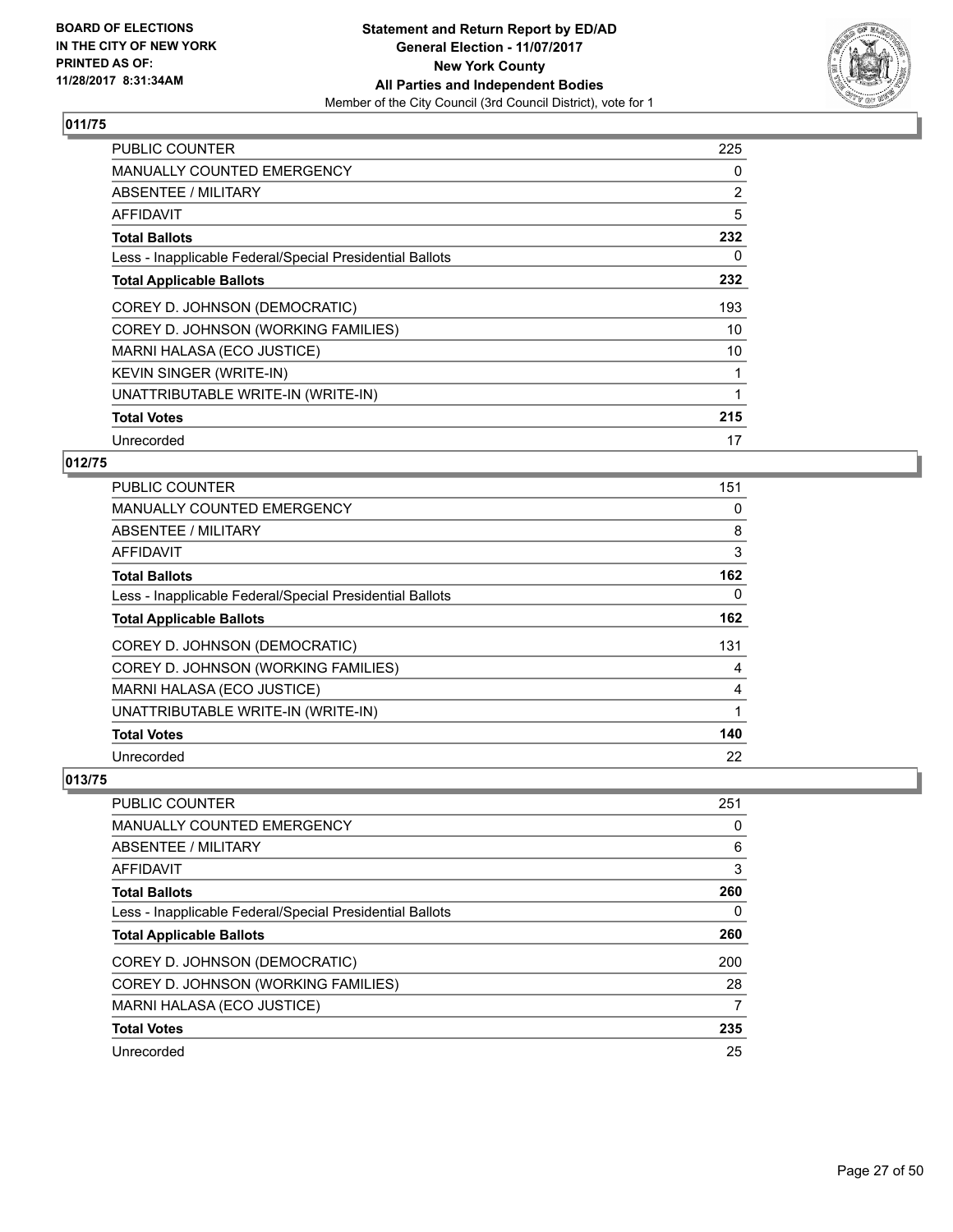

| <b>PUBLIC COUNTER</b>                                    | 134 |
|----------------------------------------------------------|-----|
| <b>MANUALLY COUNTED EMERGENCY</b>                        | 0   |
| ABSENTEE / MILITARY                                      | 2   |
| AFFIDAVIT                                                | 0   |
| <b>Total Ballots</b>                                     | 136 |
| Less - Inapplicable Federal/Special Presidential Ballots | 0   |
| <b>Total Applicable Ballots</b>                          | 136 |
| COREY D. JOHNSON (DEMOCRATIC)                            | 98  |
| COREY D. JOHNSON (WORKING FAMILIES)                      | 8   |
| MARNI HALASA (ECO JUSTICE)                               | 9   |
| <b>Total Votes</b>                                       | 115 |
| Unrecorded                                               | 21  |

#### **015/75**

| <b>PUBLIC COUNTER</b>                                    | 215 |
|----------------------------------------------------------|-----|
| MANUALLY COUNTED EMERGENCY                               | 0   |
| ABSENTEE / MILITARY                                      | 4   |
| <b>AFFIDAVIT</b>                                         | 7   |
| <b>Total Ballots</b>                                     | 226 |
| Less - Inapplicable Federal/Special Presidential Ballots | 0   |
| <b>Total Applicable Ballots</b>                          | 226 |
| COREY D. JOHNSON (DEMOCRATIC)                            | 175 |
| COREY D. JOHNSON (WORKING FAMILIES)                      | 27  |
| MARNI HALASA (ECO JUSTICE)                               | 6   |
| <b>Total Votes</b>                                       | 208 |
| Unrecorded                                               | 18  |

| <b>PUBLIC COUNTER</b>                                    | 165 |
|----------------------------------------------------------|-----|
| <b>MANUALLY COUNTED EMERGENCY</b>                        | 0   |
| ABSENTEE / MILITARY                                      | 6   |
| <b>AFFIDAVIT</b>                                         | 1   |
| <b>Total Ballots</b>                                     | 172 |
| Less - Inapplicable Federal/Special Presidential Ballots | 0   |
| <b>Total Applicable Ballots</b>                          | 172 |
| COREY D. JOHNSON (DEMOCRATIC)                            | 143 |
| COREY D. JOHNSON (WORKING FAMILIES)                      | 14  |
| MARNI HALASA (ECO JUSTICE)                               | 3   |
| JOHN WEISS (WRITE-IN)                                    | 2   |
| JOSEPH EVAL (WRITE-IN)                                   | 1   |
| RICHARD LYNN (WRITE-IN)                                  | 1   |
| <b>Total Votes</b>                                       | 164 |
| Unrecorded                                               | 8   |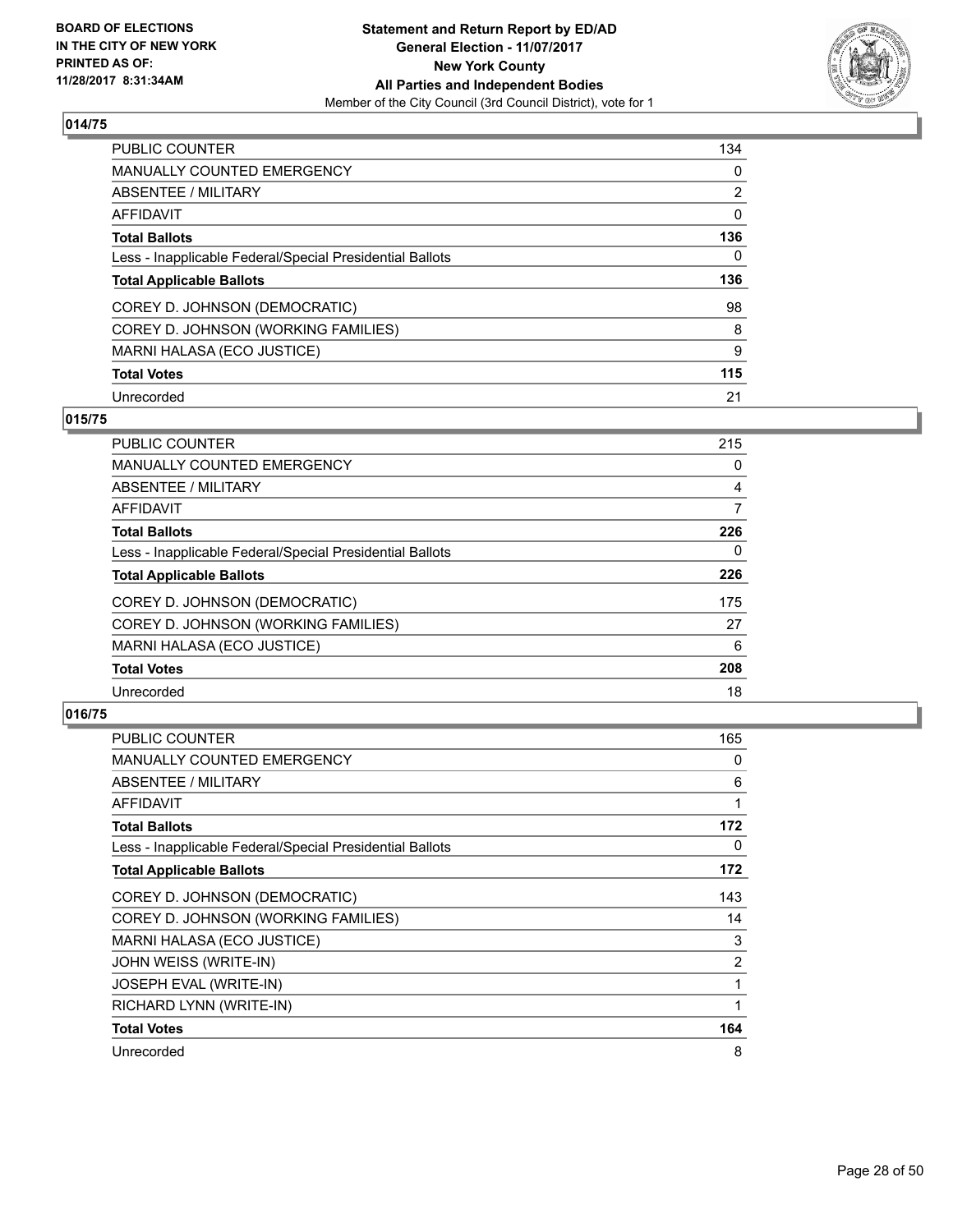

| <b>PUBLIC COUNTER</b>                                    | 216            |
|----------------------------------------------------------|----------------|
| <b>MANUALLY COUNTED EMERGENCY</b>                        | 0              |
| ABSENTEE / MILITARY                                      | $\overline{7}$ |
| <b>AFFIDAVIT</b>                                         | 5              |
| <b>Total Ballots</b>                                     | 228            |
| Less - Inapplicable Federal/Special Presidential Ballots | 0              |
| <b>Total Applicable Ballots</b>                          | 228            |
| COREY D. JOHNSON (DEMOCRATIC)                            | 176            |
| COREY D. JOHNSON (WORKING FAMILIES)                      | 15             |
| MARNI HALASA (ECO JUSTICE)                               | 10             |
| <b>BRUCE WAYNE (WRITE-IN)</b>                            |                |
| <b>Total Votes</b>                                       | 202            |
| Unrecorded                                               | 26             |

# **018/75**

| <b>PUBLIC COUNTER</b>                                    | 142 |
|----------------------------------------------------------|-----|
| <b>MANUALLY COUNTED EMERGENCY</b>                        | 0   |
| ABSENTEE / MILITARY                                      | 4   |
| AFFIDAVIT                                                | 2   |
| <b>Total Ballots</b>                                     | 148 |
| Less - Inapplicable Federal/Special Presidential Ballots | 0   |
| <b>Total Applicable Ballots</b>                          | 148 |
| COREY D. JOHNSON (DEMOCRATIC)                            | 109 |
| COREY D. JOHNSON (WORKING FAMILIES)                      | 16  |
| MARNI HALASA (ECO JUSTICE)                               | 11  |
| <b>Total Votes</b>                                       | 136 |
| Unrecorded                                               | 12  |

| <b>PUBLIC COUNTER</b>                                    | 216 |
|----------------------------------------------------------|-----|
| <b>MANUALLY COUNTED EMERGENCY</b>                        | 0   |
| ABSENTEE / MILITARY                                      | 8   |
| AFFIDAVIT                                                | 6   |
| <b>Total Ballots</b>                                     | 230 |
| Less - Inapplicable Federal/Special Presidential Ballots | 0   |
| <b>Total Applicable Ballots</b>                          | 230 |
| COREY D. JOHNSON (DEMOCRATIC)                            | 173 |
| COREY D. JOHNSON (WORKING FAMILIES)                      | 25  |
| MARNI HALASA (ECO JUSTICE)                               | 13  |
| UNATTRIBUTABLE WRITE-IN (WRITE-IN)                       | 1   |
| <b>Total Votes</b>                                       | 212 |
| Unrecorded                                               | 18  |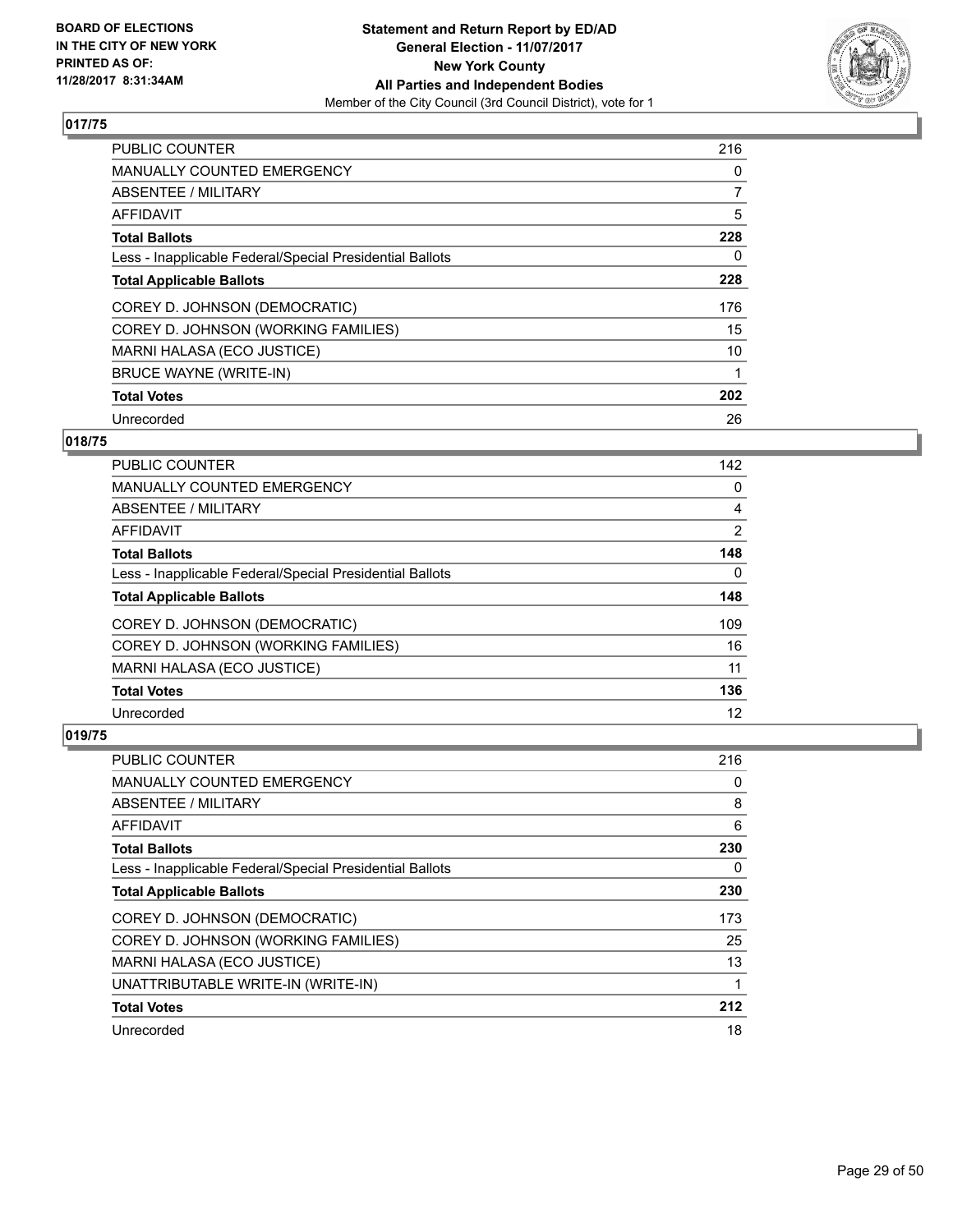

| <b>PUBLIC COUNTER</b>                                    | 244            |
|----------------------------------------------------------|----------------|
| <b>MANUALLY COUNTED EMERGENCY</b>                        | 0              |
| ABSENTEE / MILITARY                                      | 4              |
| AFFIDAVIT                                                | $\overline{2}$ |
| <b>Total Ballots</b>                                     | 250            |
| Less - Inapplicable Federal/Special Presidential Ballots | 0              |
| <b>Total Applicable Ballots</b>                          | 250            |
| COREY D. JOHNSON (DEMOCRATIC)                            | 188            |
| COREY D. JOHNSON (WORKING FAMILIES)                      | 27             |
| MARNI HALASA (ECO JUSTICE)                               | 17             |
| <b>Total Votes</b>                                       | 232            |
| Unrecorded                                               | 18             |

#### **021/75**

| <b>PUBLIC COUNTER</b>                                    | 196      |
|----------------------------------------------------------|----------|
| <b>MANUALLY COUNTED EMERGENCY</b>                        | 0        |
| ABSENTEE / MILITARY                                      | 7        |
| <b>AFFIDAVIT</b>                                         | 2        |
| <b>Total Ballots</b>                                     | 205      |
| Less - Inapplicable Federal/Special Presidential Ballots | $\Omega$ |
| <b>Total Applicable Ballots</b>                          | 205      |
| COREY D. JOHNSON (DEMOCRATIC)                            | 154      |
| COREY D. JOHNSON (WORKING FAMILIES)                      | 22       |
| MARNI HALASA (ECO JUSTICE)                               | 11       |
| <b>Total Votes</b>                                       | 187      |
| Unrecorded                                               | 18       |

| <b>PUBLIC COUNTER</b>                                    | 172 |
|----------------------------------------------------------|-----|
| <b>MANUALLY COUNTED EMERGENCY</b>                        | 0   |
| ABSENTEE / MILITARY                                      |     |
| <b>AFFIDAVIT</b>                                         | 7   |
| <b>Total Ballots</b>                                     | 186 |
| Less - Inapplicable Federal/Special Presidential Ballots | 0   |
| <b>Total Applicable Ballots</b>                          | 186 |
| COREY D. JOHNSON (DEMOCRATIC)                            | 153 |
| COREY D. JOHNSON (WORKING FAMILIES)                      | 11  |
| MARNI HALASA (ECO JUSTICE)                               | 13  |
| <b>Total Votes</b>                                       | 177 |
| Unrecorded                                               | 9   |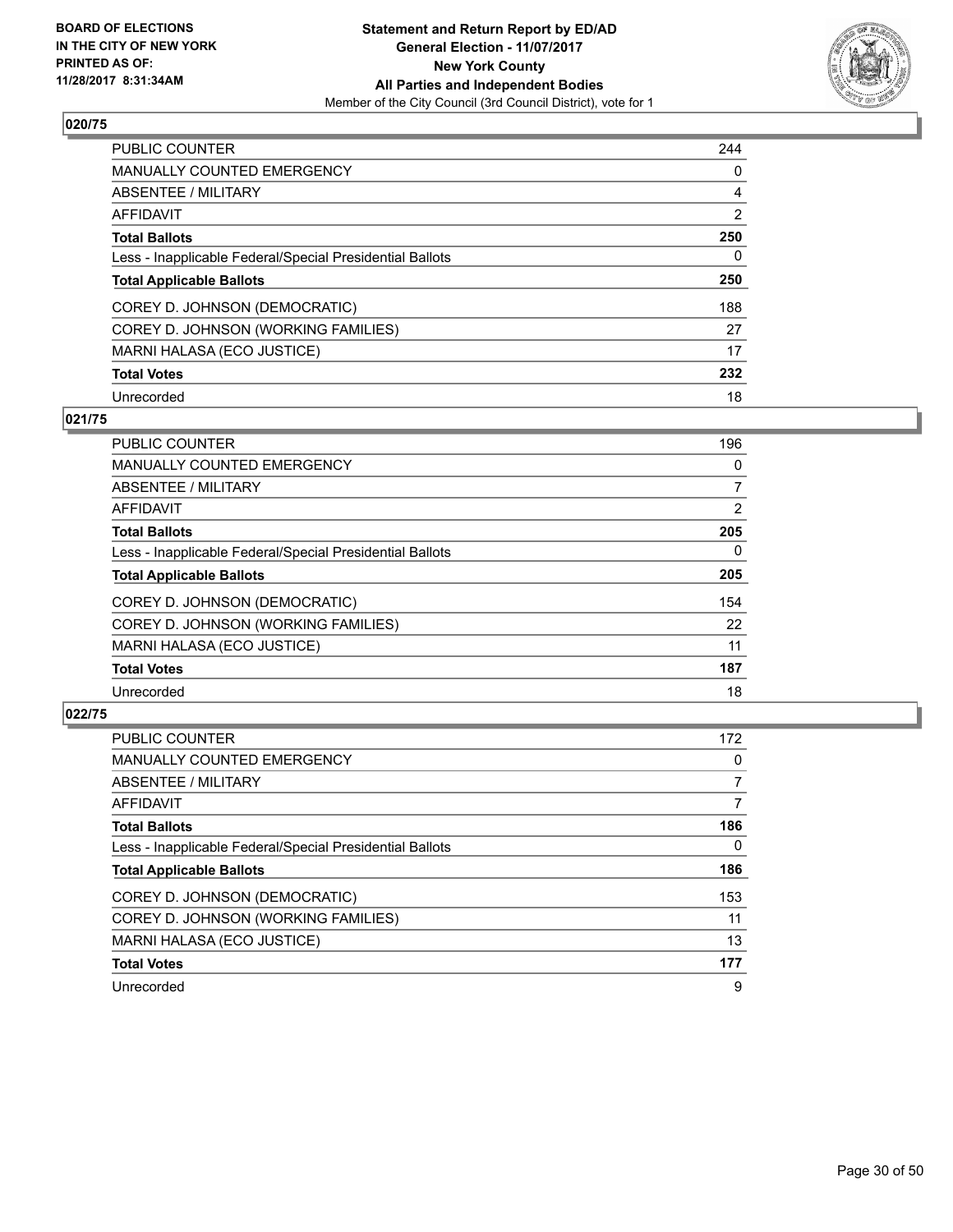

| <b>PUBLIC COUNTER</b>                                    | 302 |
|----------------------------------------------------------|-----|
| <b>MANUALLY COUNTED EMERGENCY</b>                        | 0   |
| <b>ABSENTEE / MILITARY</b>                               | 14  |
| <b>AFFIDAVIT</b>                                         | 3   |
| <b>Total Ballots</b>                                     | 319 |
| Less - Inapplicable Federal/Special Presidential Ballots | 0   |
| <b>Total Applicable Ballots</b>                          | 319 |
| COREY D. JOHNSON (DEMOCRATIC)                            | 262 |
| COREY D. JOHNSON (WORKING FAMILIES)                      | 20  |
| MARNI HALASA (ECO JUSTICE)                               | 16  |
| ALAN COHEN (WRITE-IN)                                    | 1   |
| RICHARD NIXON (WRITE-IN)                                 | 1   |
| UNATTRIBUTABLE WRITE-IN (WRITE-IN)                       | 1   |
| <b>Total Votes</b>                                       | 301 |
| Unrecorded                                               | 18  |

# **024/75**

| <b>PUBLIC COUNTER</b>                                    | 142 |
|----------------------------------------------------------|-----|
| MANUALLY COUNTED EMERGENCY                               | 0   |
| ABSENTEE / MILITARY                                      | 8   |
| AFFIDAVIT                                                | 4   |
| <b>Total Ballots</b>                                     | 154 |
| Less - Inapplicable Federal/Special Presidential Ballots | 0   |
| <b>Total Applicable Ballots</b>                          | 154 |
| COREY D. JOHNSON (DEMOCRATIC)                            | 118 |
| COREY D. JOHNSON (WORKING FAMILIES)                      | 10  |
| MARNI HALASA (ECO JUSTICE)                               | 11  |
| CARMEN E. JAMES (WRITE-IN)                               | 1   |
| KATHLEEN STEWARD HEMING (WRITE-IN)                       | 1   |
| UNATTRIBUTABLE WRITE-IN (WRITE-IN)                       | 1   |
| <b>Total Votes</b>                                       | 142 |
| Unrecorded                                               | 12  |
|                                                          |     |

| <b>PUBLIC COUNTER</b>                                    | 265            |
|----------------------------------------------------------|----------------|
| <b>MANUALLY COUNTED EMERGENCY</b>                        | 0              |
| ABSENTEE / MILITARY                                      | 5              |
| AFFIDAVIT                                                | $\overline{2}$ |
| <b>Total Ballots</b>                                     | 272            |
| Less - Inapplicable Federal/Special Presidential Ballots | 0              |
| <b>Total Applicable Ballots</b>                          | 272            |
| COREY D. JOHNSON (DEMOCRATIC)                            | 225            |
| COREY D. JOHNSON (WORKING FAMILIES)                      | 24             |
| MARNI HALASA (ECO JUSTICE)                               | 14             |
| MARVI ROSENBLATT (WRITE-IN)                              | 1              |
| <b>Total Votes</b>                                       | 264            |
| Unrecorded                                               | 8              |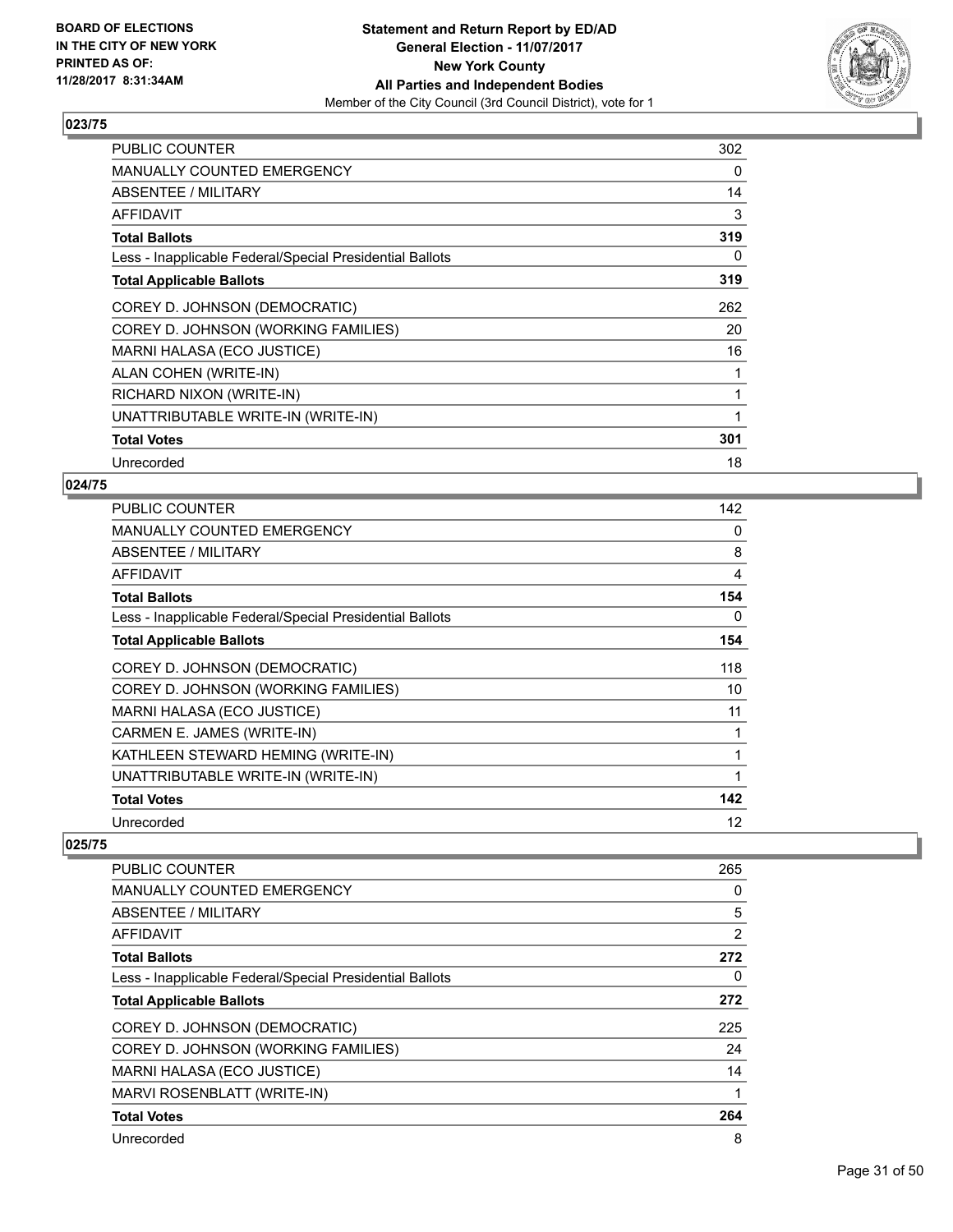

| <b>PUBLIC COUNTER</b>                                    | 220 |
|----------------------------------------------------------|-----|
| <b>MANUALLY COUNTED EMERGENCY</b>                        | 0   |
| ABSENTEE / MILITARY                                      | 10  |
| AFFIDAVIT                                                | 0   |
| <b>Total Ballots</b>                                     | 230 |
| Less - Inapplicable Federal/Special Presidential Ballots | 0   |
| <b>Total Applicable Ballots</b>                          | 230 |
| COREY D. JOHNSON (DEMOCRATIC)                            | 186 |
| COREY D. JOHNSON (WORKING FAMILIES)                      | 18  |
| MARNI HALASA (ECO JUSTICE)                               | 10  |
| UNATTRIBUTABLE WRITE-IN (WRITE-IN)                       | 1   |
| <b>Total Votes</b>                                       | 215 |
| Unrecorded                                               | 15  |

# **027/75**

| PUBLIC COUNTER                                           | 141 |
|----------------------------------------------------------|-----|
| <b>MANUALLY COUNTED EMERGENCY</b>                        | 0   |
| ABSENTEE / MILITARY                                      | 9   |
| AFFIDAVIT                                                |     |
| <b>Total Ballots</b>                                     | 151 |
| Less - Inapplicable Federal/Special Presidential Ballots | 0   |
| <b>Total Applicable Ballots</b>                          | 151 |
| COREY D. JOHNSON (DEMOCRATIC)                            | 119 |
| COREY D. JOHNSON (WORKING FAMILIES)                      | 7   |
| <b>MARNI HALASA (ECO JUSTICE)</b>                        | 3   |
| <b>Total Votes</b>                                       | 129 |
| Unrecorded                                               | 22  |

| PUBLIC COUNTER                                           | 280 |
|----------------------------------------------------------|-----|
| <b>MANUALLY COUNTED EMERGENCY</b>                        | 0   |
| ABSENTEE / MILITARY                                      | 6   |
| AFFIDAVIT                                                | 6   |
| <b>Total Ballots</b>                                     | 292 |
| Less - Inapplicable Federal/Special Presidential Ballots | 0   |
| <b>Total Applicable Ballots</b>                          | 292 |
| COREY D. JOHNSON (DEMOCRATIC)                            | 219 |
| COREY D. JOHNSON (WORKING FAMILIES)                      | 30  |
| MARNI HALASA (ECO JUSTICE)                               | 17  |
| CINDY HSU (WRITE-IN)                                     | 1   |
| MICHAEL BLOOMBERG (WRITE-IN)                             | 1   |
| UNATTRIBUTABLE WRITE-IN (WRITE-IN)                       | 1   |
| <b>Total Votes</b>                                       | 269 |
| Unrecorded                                               | 23  |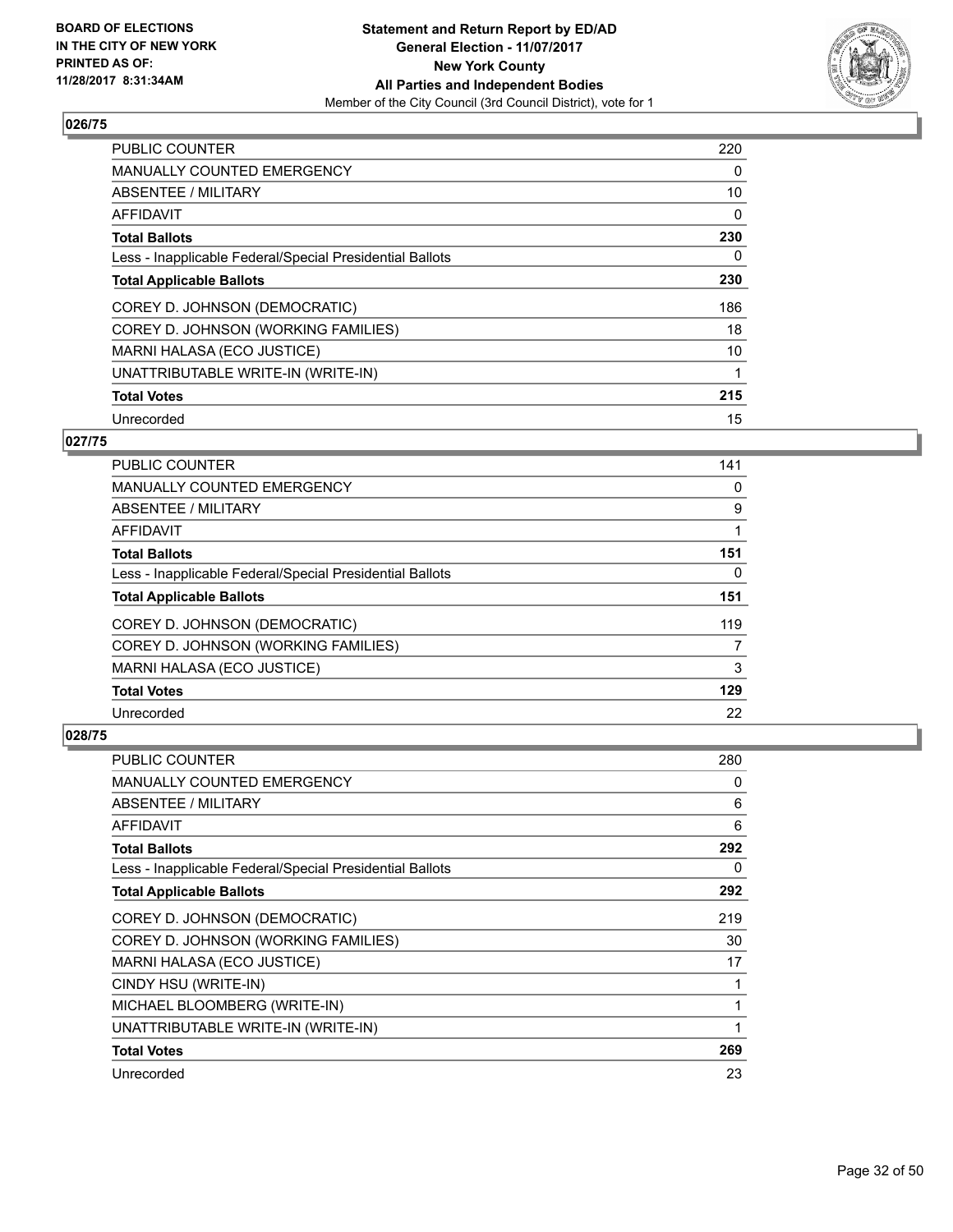

| <b>PUBLIC COUNTER</b>                                    | 151            |
|----------------------------------------------------------|----------------|
| <b>MANUALLY COUNTED EMERGENCY</b>                        | 0              |
| ABSENTEE / MILITARY                                      |                |
| <b>AFFIDAVIT</b>                                         | 6              |
| <b>Total Ballots</b>                                     | 158            |
| Less - Inapplicable Federal/Special Presidential Ballots | 0              |
| <b>Total Applicable Ballots</b>                          | 158            |
| COREY D. JOHNSON (DEMOCRATIC)                            | 123            |
| COREY D. JOHNSON (WORKING FAMILIES)                      | 5              |
| MARNI HALASA (ECO JUSTICE)                               | $\overline{7}$ |
| DONALD TRUMP (WRITE-IN)                                  |                |
| <b>Total Votes</b>                                       | 136            |
| Unrecorded                                               | 22             |

# **035/75**

| <b>PUBLIC COUNTER</b>                                    | 107 |
|----------------------------------------------------------|-----|
| <b>MANUALLY COUNTED EMERGENCY</b>                        | 0   |
| ABSENTEE / MILITARY                                      | 4   |
| AFFIDAVIT                                                | 2   |
| <b>Total Ballots</b>                                     | 113 |
| Less - Inapplicable Federal/Special Presidential Ballots | 0   |
| <b>Total Applicable Ballots</b>                          | 113 |
| COREY D. JOHNSON (DEMOCRATIC)                            | 91  |
| COREY D. JOHNSON (WORKING FAMILIES)                      | 7   |
| MARNI HALASA (ECO JUSTICE)                               | 6   |
| <b>Total Votes</b>                                       | 104 |
| Unrecorded                                               | 9   |

| <b>PUBLIC COUNTER</b>                                    | 196 |
|----------------------------------------------------------|-----|
| <b>MANUALLY COUNTED EMERGENCY</b>                        | 0   |
| ABSENTEE / MILITARY                                      | 4   |
| AFFIDAVIT                                                | 3   |
| <b>Total Ballots</b>                                     | 203 |
| Less - Inapplicable Federal/Special Presidential Ballots | 0   |
| <b>Total Applicable Ballots</b>                          | 203 |
| COREY D. JOHNSON (DEMOCRATIC)                            | 164 |
| COREY D. JOHNSON (WORKING FAMILIES)                      | 18  |
| MARNI HALASA (ECO JUSTICE)                               | 6   |
| EMMA SHACK (WRITE-IN)                                    |     |
| <b>Total Votes</b>                                       | 189 |
| Unrecorded                                               | 14  |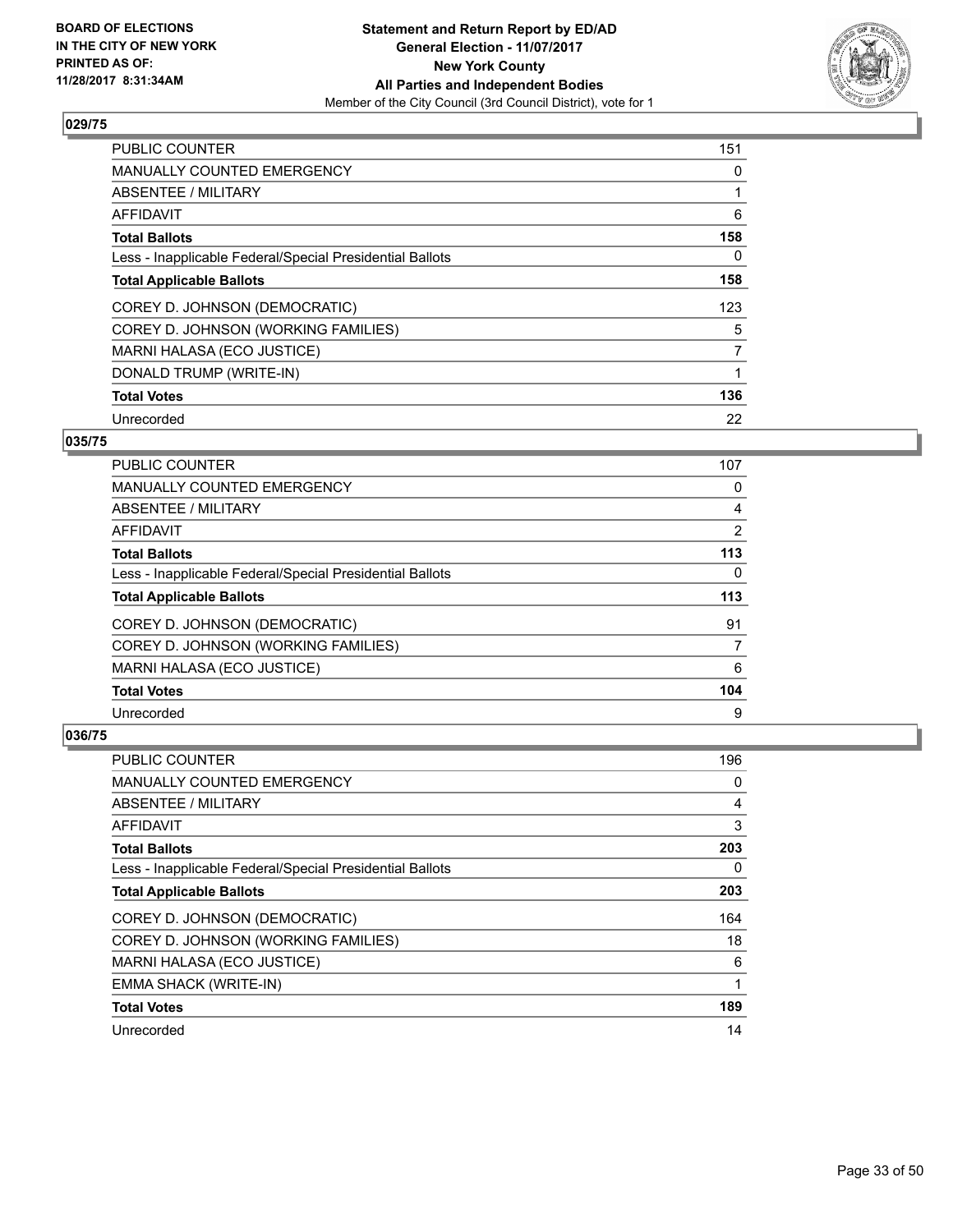

| <b>PUBLIC COUNTER</b>                                    | 283            |
|----------------------------------------------------------|----------------|
| <b>MANUALLY COUNTED EMERGENCY</b>                        | 0              |
| ABSENTEE / MILITARY                                      | $\overline{7}$ |
| <b>AFFIDAVIT</b>                                         | 6              |
| <b>Total Ballots</b>                                     | 296            |
| Less - Inapplicable Federal/Special Presidential Ballots | 0              |
| <b>Total Applicable Ballots</b>                          | 296            |
| COREY D. JOHNSON (DEMOCRATIC)                            | 218            |
| COREY D. JOHNSON (WORKING FAMILIES)                      | 21             |
| <b>MARNI HALASA (ECO JUSTICE)</b>                        | 17             |
| UNATTRIBUTABLE WRITE-IN (WRITE-IN)                       |                |
| <b>Total Votes</b>                                       | 257            |
| Unrecorded                                               | 39             |

# **038/75**

| <b>PUBLIC COUNTER</b>                                    | 264 |
|----------------------------------------------------------|-----|
| <b>MANUALLY COUNTED EMERGENCY</b>                        | 0   |
| ABSENTEE / MILITARY                                      | 3   |
| AFFIDAVIT                                                |     |
| <b>Total Ballots</b>                                     | 268 |
| Less - Inapplicable Federal/Special Presidential Ballots | 0   |
| <b>Total Applicable Ballots</b>                          | 268 |
| COREY D. JOHNSON (DEMOCRATIC)                            | 181 |
| COREY D. JOHNSON (WORKING FAMILIES)                      | 37  |
| MARNI HALASA (ECO JUSTICE)                               | 19  |
| <b>Total Votes</b>                                       | 237 |
| Unrecorded                                               | 31  |

| <b>PUBLIC COUNTER</b>                                    | 216               |
|----------------------------------------------------------|-------------------|
| <b>MANUALLY COUNTED EMERGENCY</b>                        | 0                 |
| ABSENTEE / MILITARY                                      | 4                 |
| AFFIDAVIT                                                | 4                 |
| <b>Total Ballots</b>                                     | 224               |
| Less - Inapplicable Federal/Special Presidential Ballots | 0                 |
| <b>Total Applicable Ballots</b>                          | 224               |
| COREY D. JOHNSON (DEMOCRATIC)                            | 179               |
| COREY D. JOHNSON (WORKING FAMILIES)                      | $12 \overline{ }$ |
| MARNI HALASA (ECO JUSTICE)                               | 9                 |
| <b>JAMES MURPHY (WRITE-IN)</b>                           | 1                 |
| REBECCA HARARY (WRITE-IN)                                | 1                 |
| WILLIAM CATALDI (WRITE-IN)                               | 1                 |
| <b>Total Votes</b>                                       | 203               |
| Unrecorded                                               | 21                |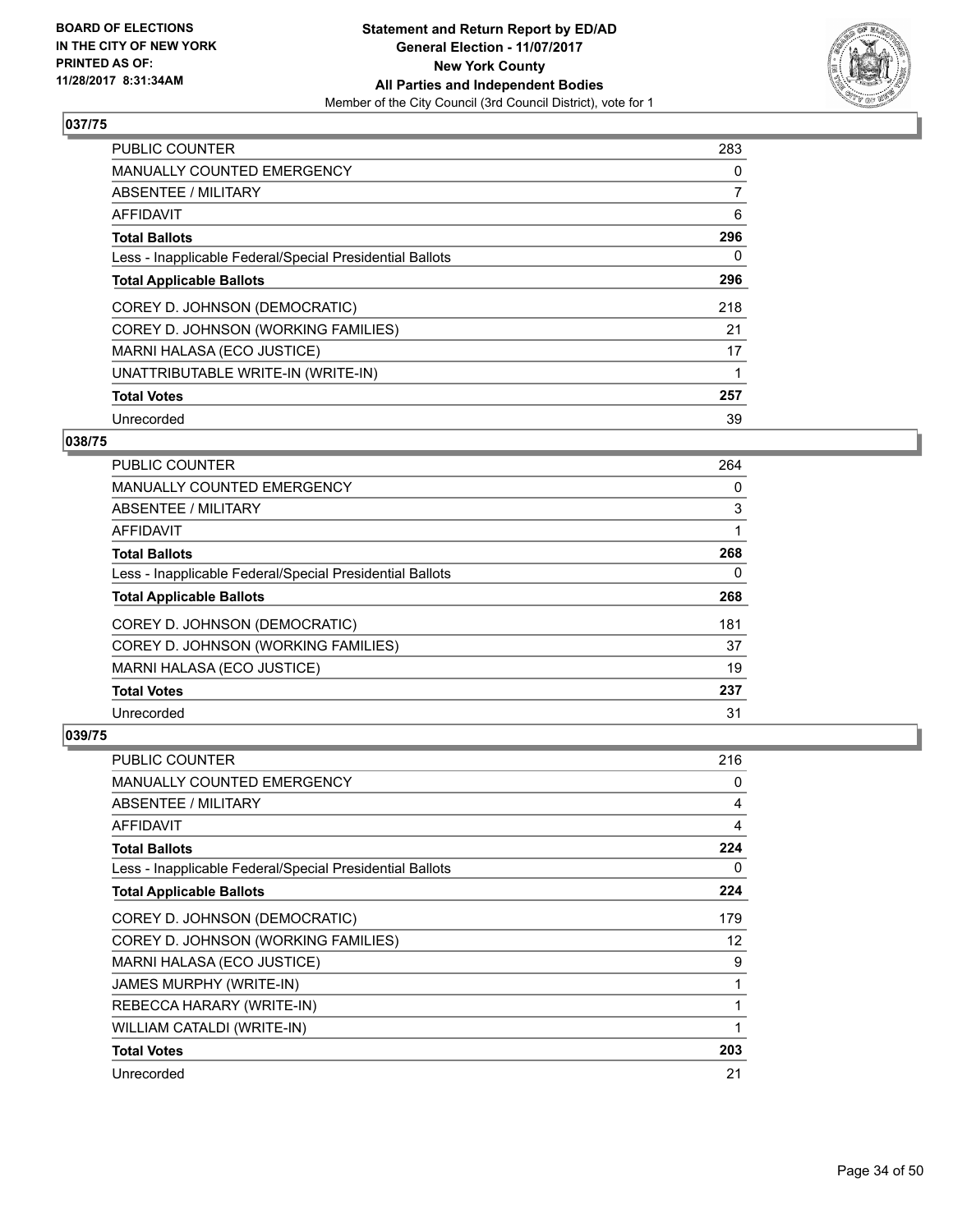

| <b>PUBLIC COUNTER</b>                                    | 140 |
|----------------------------------------------------------|-----|
| <b>MANUALLY COUNTED EMERGENCY</b>                        | 0   |
| ABSENTEE / MILITARY                                      | 5   |
| AFFIDAVIT                                                | 3   |
| <b>Total Ballots</b>                                     | 148 |
| Less - Inapplicable Federal/Special Presidential Ballots | 0   |
| <b>Total Applicable Ballots</b>                          | 148 |
| COREY D. JOHNSON (DEMOCRATIC)                            | 107 |
| COREY D. JOHNSON (WORKING FAMILIES)                      | 5   |
| MARNI HALASA (ECO JUSTICE)                               | 13  |
| <b>Total Votes</b>                                       | 125 |
| Unrecorded                                               | 23  |

## **041/75**

| <b>PUBLIC COUNTER</b>                                    | 175 |
|----------------------------------------------------------|-----|
| <b>MANUALLY COUNTED EMERGENCY</b>                        | 0   |
| ABSENTEE / MILITARY                                      | 8   |
| AFFIDAVIT                                                | 1   |
| <b>Total Ballots</b>                                     | 184 |
| Less - Inapplicable Federal/Special Presidential Ballots | 0   |
| <b>Total Applicable Ballots</b>                          | 184 |
| COREY D. JOHNSON (DEMOCRATIC)                            | 141 |
| COREY D. JOHNSON (WORKING FAMILIES)                      | 12  |
| MARNI HALASA (ECO JUSTICE)                               | 9   |
| ANGELA PERKINS (WRITE-IN)                                | 1   |
| <b>Total Votes</b>                                       | 163 |
| Unrecorded                                               | 21  |

| <b>PUBLIC COUNTER</b>                                    | 151 |
|----------------------------------------------------------|-----|
| <b>MANUALLY COUNTED EMERGENCY</b>                        | 0   |
| ABSENTEE / MILITARY                                      | 6   |
| AFFIDAVIT                                                | 1   |
| <b>Total Ballots</b>                                     | 158 |
| Less - Inapplicable Federal/Special Presidential Ballots | 0   |
| <b>Total Applicable Ballots</b>                          | 158 |
| COREY D. JOHNSON (DEMOCRATIC)                            | 114 |
| COREY D. JOHNSON (WORKING FAMILIES)                      | 6   |
| MARNI HALASA (ECO JUSTICE)                               | 9   |
| CINDY YOUNG (WRITE-IN)                                   | 1   |
| UNATTRIBUTABLE WRITE-IN (WRITE-IN)                       | 1   |
| <b>Total Votes</b>                                       | 131 |
| Unrecorded                                               | 27  |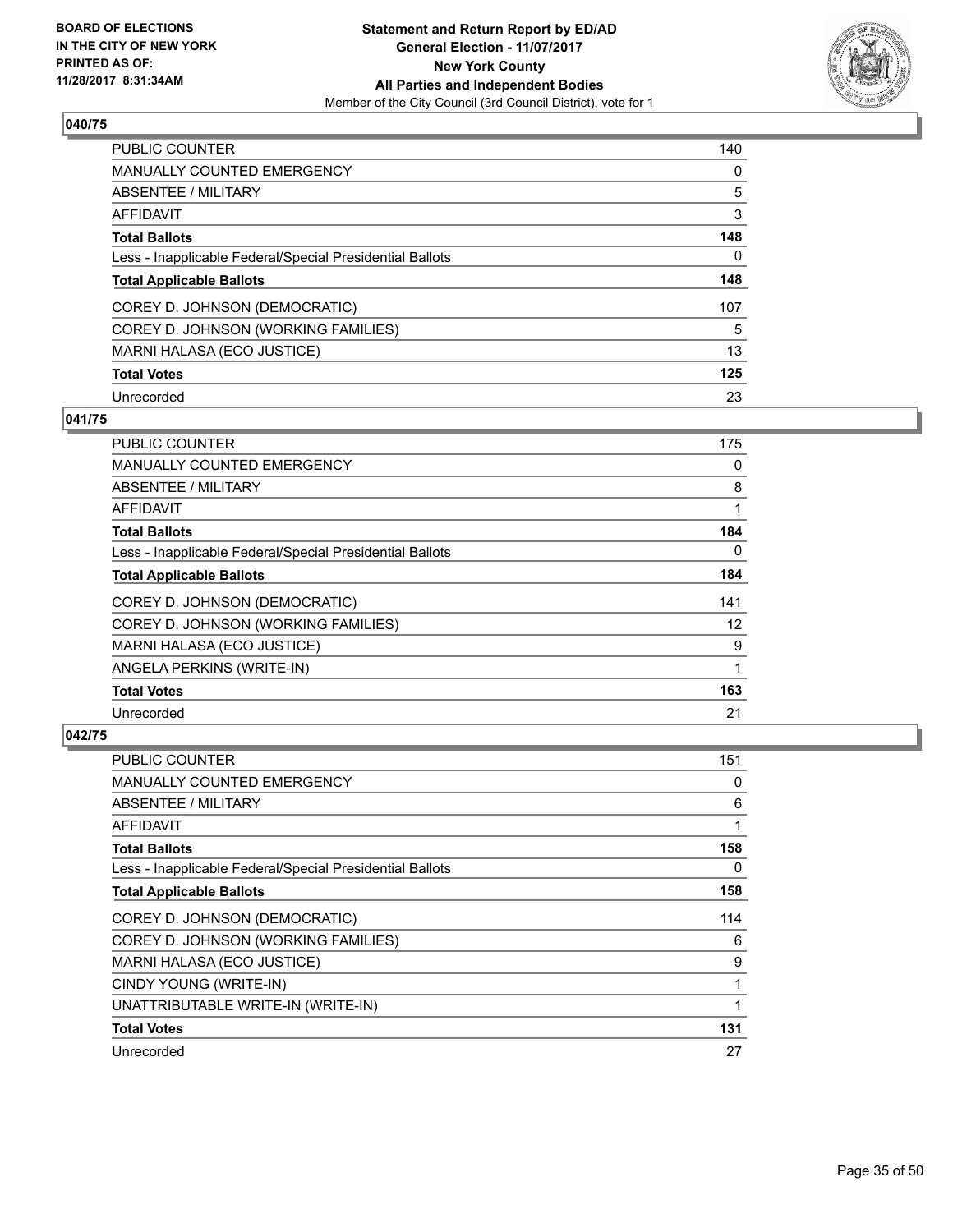

| <b>PUBLIC COUNTER</b>                                    | 519 |
|----------------------------------------------------------|-----|
| <b>MANUALLY COUNTED EMERGENCY</b>                        | 0   |
| ABSENTEE / MILITARY                                      | 12  |
| <b>AFFIDAVIT</b>                                         | 7   |
| <b>Total Ballots</b>                                     | 538 |
| Less - Inapplicable Federal/Special Presidential Ballots | 0   |
| <b>Total Applicable Ballots</b>                          | 538 |
| COREY D. JOHNSON (DEMOCRATIC)                            | 371 |
| COREY D. JOHNSON (WORKING FAMILIES)                      | 79  |
| MARNI HALASA (ECO JUSTICE)                               | 28  |
| NORMAN A. ELLIS (WRITE-IN)                               |     |
| <b>Total Votes</b>                                       | 479 |
| Unrecorded                                               | 59  |

# **044/75**

| <b>PUBLIC COUNTER</b>                                    | 277 |
|----------------------------------------------------------|-----|
| <b>MANUALLY COUNTED EMERGENCY</b>                        | 0   |
| ABSENTEE / MILITARY                                      | 15  |
| AFFIDAVIT                                                | 2   |
| <b>Total Ballots</b>                                     | 294 |
| Less - Inapplicable Federal/Special Presidential Ballots | 0   |
| <b>Total Applicable Ballots</b>                          | 294 |
| COREY D. JOHNSON (DEMOCRATIC)                            | 205 |
| COREY D. JOHNSON (WORKING FAMILIES)                      | 45  |
| MARNI HALASA (ECO JUSTICE)                               | 21  |
| <b>Total Votes</b>                                       | 271 |
| Unrecorded                                               | 23  |

| <b>PUBLIC COUNTER</b>                                    | 134 |
|----------------------------------------------------------|-----|
| <b>MANUALLY COUNTED EMERGENCY</b>                        | 0   |
| ABSENTEE / MILITARY                                      | 8   |
| AFFIDAVIT                                                | 8   |
| <b>Total Ballots</b>                                     | 150 |
| Less - Inapplicable Federal/Special Presidential Ballots | 0   |
| <b>Total Applicable Ballots</b>                          | 150 |
|                                                          |     |
| COREY D. JOHNSON (DEMOCRATIC)                            | 106 |
| COREY D. JOHNSON (WORKING FAMILIES)                      | 15  |
| MARNI HALASA (ECO JUSTICE)                               | 8   |
| <b>Total Votes</b>                                       | 129 |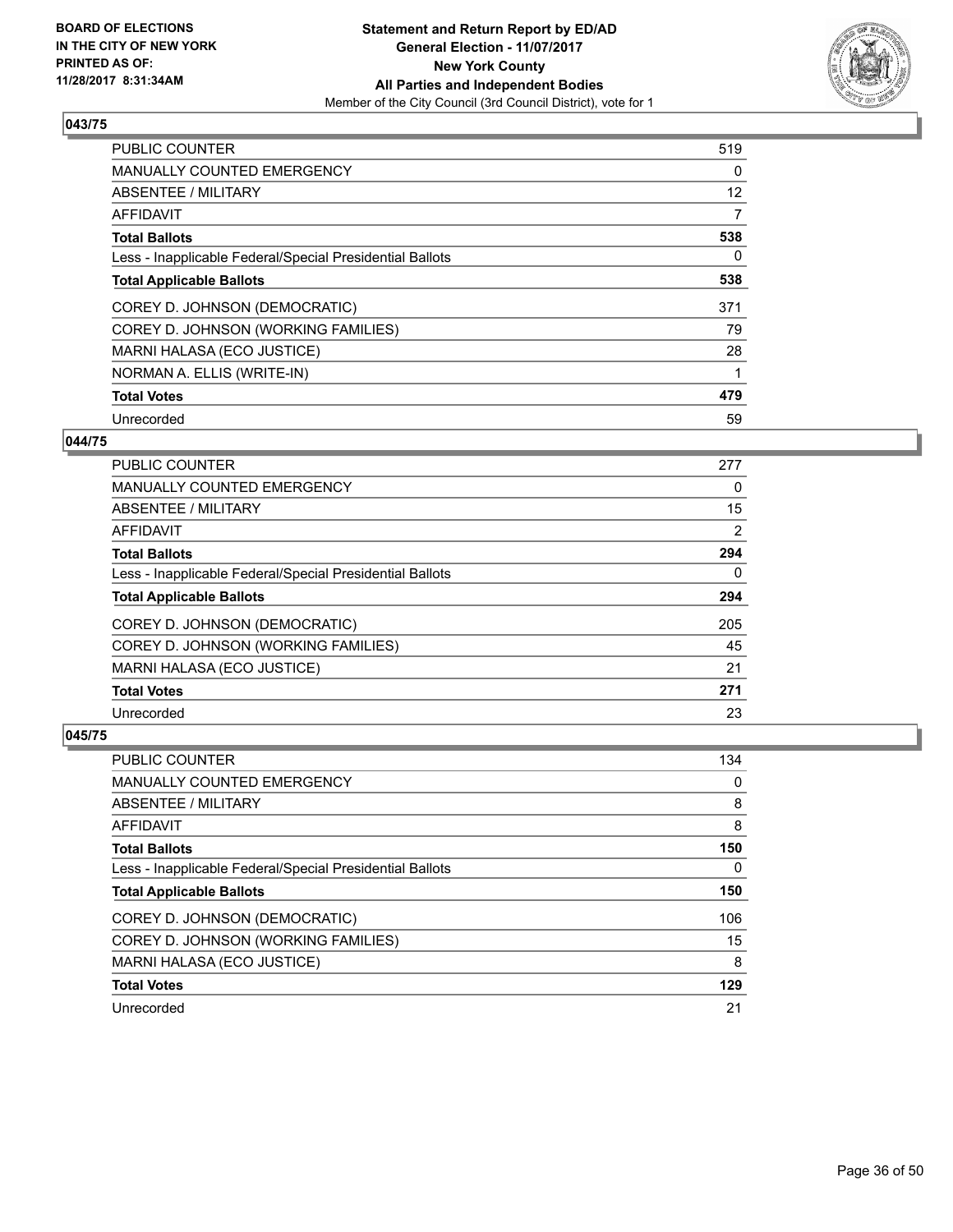

| <b>PUBLIC COUNTER</b>                                    | 77 |
|----------------------------------------------------------|----|
| <b>MANUALLY COUNTED EMERGENCY</b>                        | 0  |
| ABSENTEE / MILITARY                                      | 3  |
| AFFIDAVIT                                                | 2  |
| <b>Total Ballots</b>                                     | 82 |
| Less - Inapplicable Federal/Special Presidential Ballots | 0  |
| <b>Total Applicable Ballots</b>                          | 82 |
| COREY D. JOHNSON (DEMOCRATIC)                            | 61 |
| COREY D. JOHNSON (WORKING FAMILIES)                      | 5  |
| <b>MARNI HALASA (ECO JUSTICE)</b>                        | 6  |
| DAVID HOLBROOK (WRITE-IN)                                | 1  |
| <b>Total Votes</b>                                       | 73 |
| Unrecorded                                               | 9  |

# **047/75**

| <b>PUBLIC COUNTER</b>                                    | 142 |
|----------------------------------------------------------|-----|
| MANUALLY COUNTED EMERGENCY                               | 0   |
| ABSENTEE / MILITARY                                      | 2   |
| AFFIDAVIT                                                | 1   |
| <b>Total Ballots</b>                                     | 145 |
| Less - Inapplicable Federal/Special Presidential Ballots | 0   |
| <b>Total Applicable Ballots</b>                          | 145 |
| COREY D. JOHNSON (DEMOCRATIC)                            | 112 |
| COREY D. JOHNSON (WORKING FAMILIES)                      | 12  |
| MARNI HALASA (ECO JUSTICE)                               | 6   |
| UNATTRIBUTABLE WRITE-IN (WRITE-IN)                       | 1   |
| <b>Total Votes</b>                                       | 131 |
| Unrecorded                                               | 14  |

| <b>PUBLIC COUNTER</b>                                    | 186 |
|----------------------------------------------------------|-----|
| <b>MANUALLY COUNTED EMERGENCY</b>                        | 0   |
| ABSENTEE / MILITARY                                      |     |
| AFFIDAVIT                                                |     |
| <b>Total Ballots</b>                                     | 188 |
| Less - Inapplicable Federal/Special Presidential Ballots | 0   |
| <b>Total Applicable Ballots</b>                          | 188 |
| COREY D. JOHNSON (DEMOCRATIC)                            | 142 |
| COREY D. JOHNSON (WORKING FAMILIES)                      | 18  |
| MARNI HALASA (ECO JUSTICE)                               | 14  |
| <b>Total Votes</b>                                       | 174 |
| Unrecorded                                               | 14  |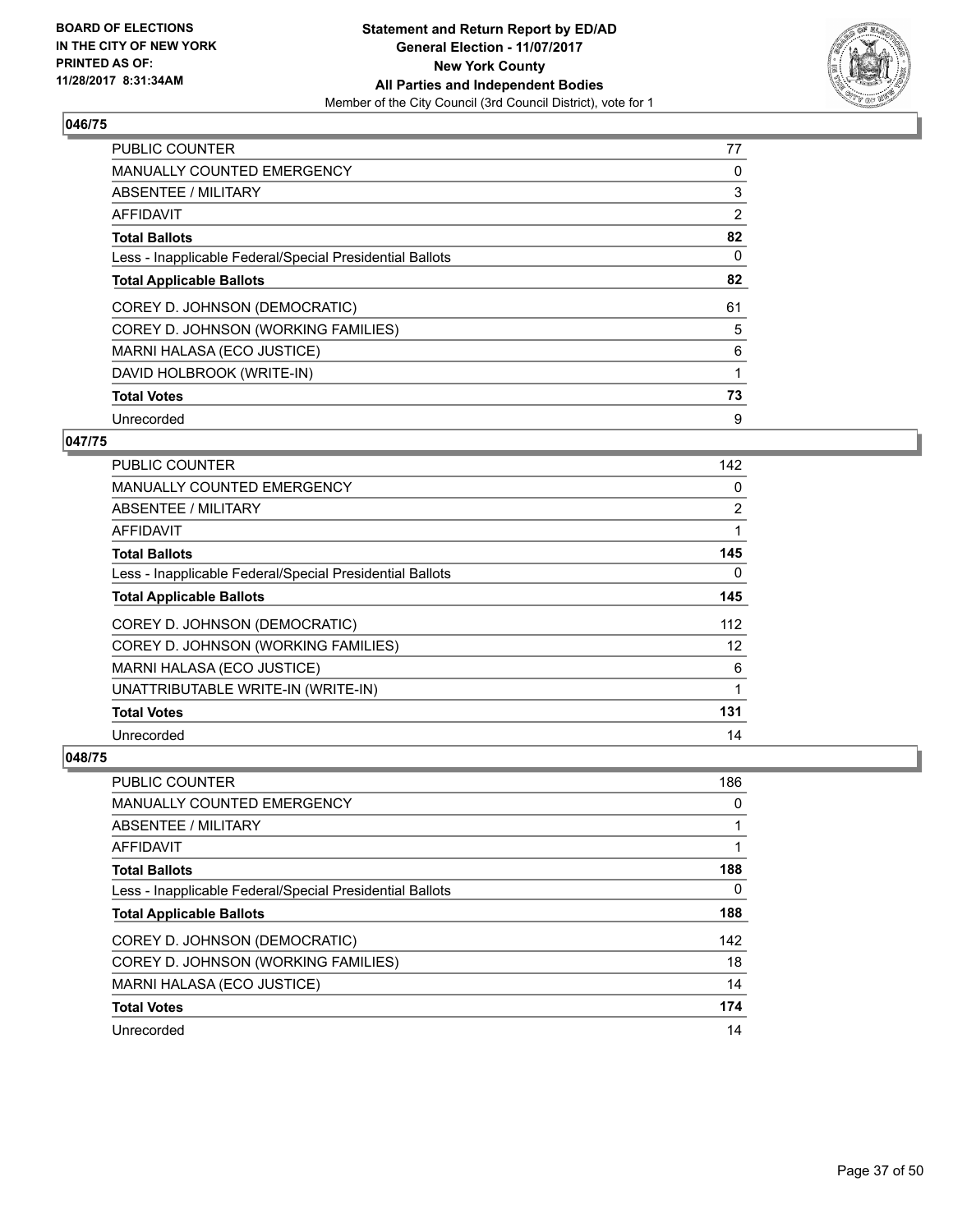

| <b>PUBLIC COUNTER</b>                                    | 210            |
|----------------------------------------------------------|----------------|
| <b>MANUALLY COUNTED EMERGENCY</b>                        | 0              |
| <b>ABSENTEE / MILITARY</b>                               | $\overline{7}$ |
| AFFIDAVIT                                                | 7              |
| <b>Total Ballots</b>                                     | 224            |
| Less - Inapplicable Federal/Special Presidential Ballots | 0              |
| <b>Total Applicable Ballots</b>                          | 224            |
| COREY D. JOHNSON (DEMOCRATIC)                            | 167            |
| COREY D. JOHNSON (WORKING FAMILIES)                      | 10             |
| MARNI HALASA (ECO JUSTICE)                               | 11             |
| SCOTT DELEA (WRITE-IN)                                   |                |
| UNATTRIBUTABLE WRITE-IN (WRITE-IN)                       | 2              |
| <b>Total Votes</b>                                       | 191            |
| Unrecorded                                               | 33             |

# **059/75**

| PUBLIC COUNTER                                           | 242 |
|----------------------------------------------------------|-----|
| <b>MANUALLY COUNTED EMERGENCY</b>                        | 0   |
| ABSENTEE / MILITARY                                      | 6   |
| AFFIDAVIT                                                | 6   |
| <b>Total Ballots</b>                                     | 254 |
| Less - Inapplicable Federal/Special Presidential Ballots | 0   |
| <b>Total Applicable Ballots</b>                          | 254 |
| COREY D. JOHNSON (DEMOCRATIC)                            | 188 |
| COREY D. JOHNSON (WORKING FAMILIES)                      | 15  |
| MARNI HALASA (ECO JUSTICE)                               | 22  |
| <b>Total Votes</b>                                       | 225 |
| Unrecorded                                               | 29  |

| <b>PUBLIC COUNTER</b>                                    | 16 |
|----------------------------------------------------------|----|
| <b>MANUALLY COUNTED EMERGENCY</b>                        | 0  |
| ABSENTEE / MILITARY                                      | 0  |
| AFFIDAVIT                                                | 0  |
| <b>Total Ballots</b>                                     | 16 |
| Less - Inapplicable Federal/Special Presidential Ballots | 0  |
| <b>Total Applicable Ballots</b>                          | 16 |
| COREY D. JOHNSON (DEMOCRATIC)                            | 12 |
| COREY D. JOHNSON (WORKING FAMILIES)                      |    |
| MARNI HALASA (ECO JUSTICE)                               | 0  |
| <b>Total Votes</b>                                       | 13 |
| Unrecorded                                               | 3  |
| 061/75 COMBINED into: 060/75                             |    |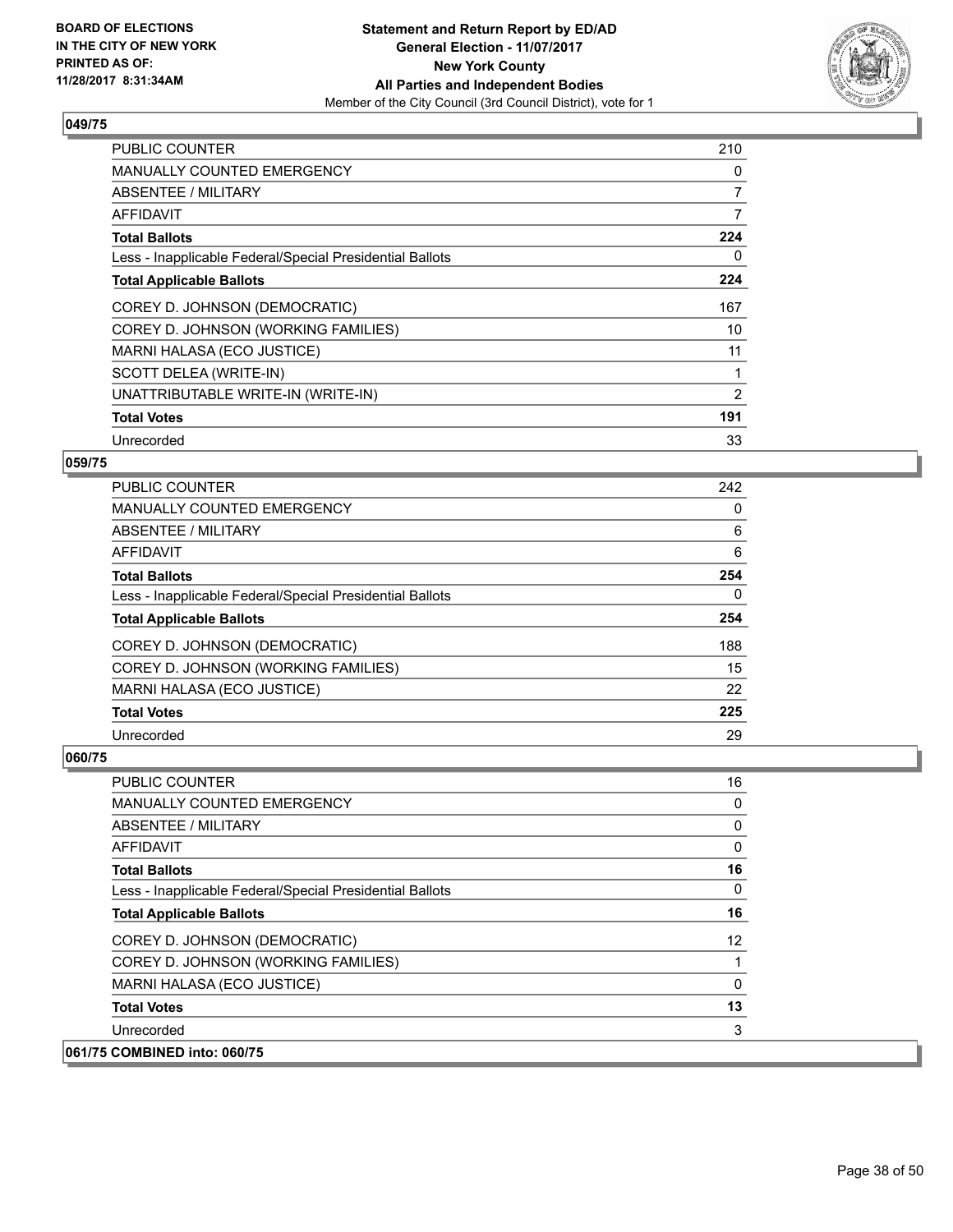

| <b>PUBLIC COUNTER</b>                                    | 178 |
|----------------------------------------------------------|-----|
| <b>MANUALLY COUNTED EMERGENCY</b>                        | 0   |
| ABSENTEE / MILITARY                                      | 2   |
| <b>AFFIDAVIT</b>                                         | 5   |
| <b>Total Ballots</b>                                     | 185 |
| Less - Inapplicable Federal/Special Presidential Ballots | 0   |
| <b>Total Applicable Ballots</b>                          | 185 |
| COREY D. JOHNSON (DEMOCRATIC)                            | 123 |
| COREY D. JOHNSON (WORKING FAMILIES)                      | 10  |
| <b>MARNI HALASA (ECO JUSTICE)</b>                        | 30  |
| UNATTRIBUTABLE WRITE-IN (WRITE-IN)                       | 1   |
| <b>Total Votes</b>                                       | 164 |
| Unrecorded                                               | 21  |

## **063/75**

| <b>PUBLIC COUNTER</b>                                    | 186 |
|----------------------------------------------------------|-----|
| <b>MANUALLY COUNTED EMERGENCY</b>                        | 0   |
| ABSENTEE / MILITARY                                      | 12  |
| AFFIDAVIT                                                |     |
| <b>Total Ballots</b>                                     | 199 |
| Less - Inapplicable Federal/Special Presidential Ballots | 0   |
| <b>Total Applicable Ballots</b>                          | 199 |
| COREY D. JOHNSON (DEMOCRATIC)                            | 159 |
| COREY D. JOHNSON (WORKING FAMILIES)                      | 12  |
| MARNI HALASA (ECO JUSTICE)                               | 11  |
| <b>Total Votes</b>                                       | 182 |
| Unrecorded                                               | 17  |

| <b>PUBLIC COUNTER</b>                                    | 63 |
|----------------------------------------------------------|----|
| <b>MANUALLY COUNTED EMERGENCY</b>                        | 0  |
| ABSENTEE / MILITARY                                      | 4  |
| AFFIDAVIT                                                | 4  |
| <b>Total Ballots</b>                                     | 71 |
| Less - Inapplicable Federal/Special Presidential Ballots | 0  |
| <b>Total Applicable Ballots</b>                          | 71 |
| COREY D. JOHNSON (DEMOCRATIC)                            | 53 |
| COREY D. JOHNSON (WORKING FAMILIES)                      | 9  |
| MARNI HALASA (ECO JUSTICE)                               | 3  |
| <b>Total Votes</b>                                       | 65 |
| Unrecorded                                               | 6  |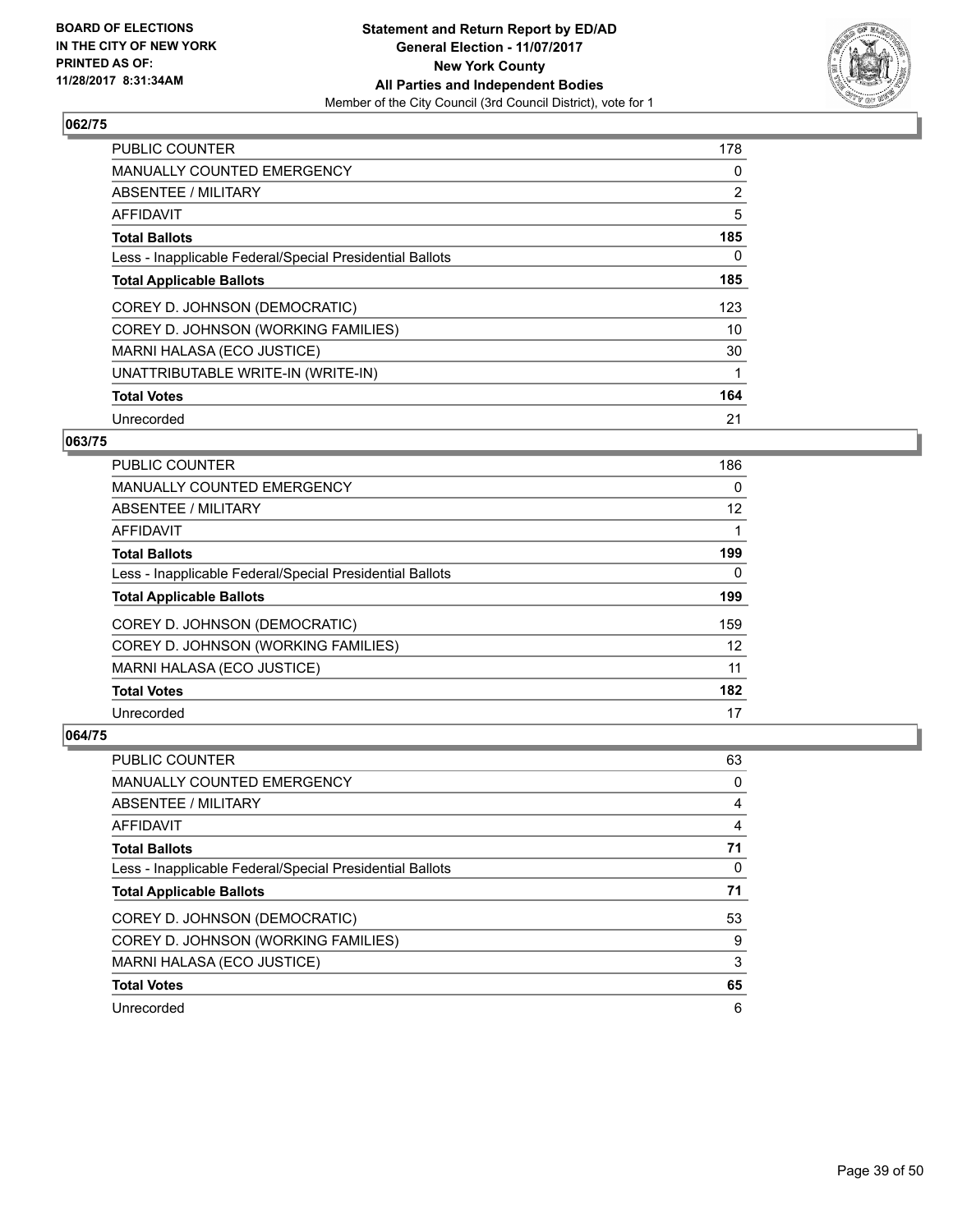

| <b>PUBLIC COUNTER</b>                                    | 67 |
|----------------------------------------------------------|----|
| <b>MANUALLY COUNTED EMERGENCY</b>                        | 0  |
| ABSENTEE / MILITARY                                      | 2  |
| AFFIDAVIT                                                | 0  |
| <b>Total Ballots</b>                                     | 69 |
| Less - Inapplicable Federal/Special Presidential Ballots | 0  |
| <b>Total Applicable Ballots</b>                          | 69 |
| COREY D. JOHNSON (DEMOCRATIC)                            | 51 |
| COREY D. JOHNSON (WORKING FAMILIES)                      | 5  |
| MARNI HALASA (ECO JUSTICE)                               |    |
| <b>Total Votes</b>                                       | 57 |
| Unrecorded                                               | 12 |

## **067/75**

| <b>PUBLIC COUNTER</b>                                    | 98       |
|----------------------------------------------------------|----------|
| <b>MANUALLY COUNTED EMERGENCY</b>                        | 0        |
| ABSENTEE / MILITARY                                      | 4        |
| <b>AFFIDAVIT</b>                                         | 2        |
| <b>Total Ballots</b>                                     | 104      |
| Less - Inapplicable Federal/Special Presidential Ballots | $\Omega$ |
| <b>Total Applicable Ballots</b>                          | 104      |
| COREY D. JOHNSON (DEMOCRATIC)                            | 80       |
| COREY D. JOHNSON (WORKING FAMILIES)                      | 8        |
| MARNI HALASA (ECO JUSTICE)                               | 6        |
| <b>Total Votes</b>                                       | 94       |
| Unrecorded                                               | 10       |

| <b>PUBLIC COUNTER</b>                                    | 53 |
|----------------------------------------------------------|----|
| <b>MANUALLY COUNTED EMERGENCY</b>                        | 0  |
| ABSENTEE / MILITARY                                      | 2  |
| AFFIDAVIT                                                | 2  |
| <b>Total Ballots</b>                                     | 57 |
| Less - Inapplicable Federal/Special Presidential Ballots | 0  |
| <b>Total Applicable Ballots</b>                          | 57 |
| COREY D. JOHNSON (DEMOCRATIC)                            | 43 |
| COREY D. JOHNSON (WORKING FAMILIES)                      | 6  |
| MARNI HALASA (ECO JUSTICE)                               | 2  |
| UNATTRIBUTABLE WRITE-IN (WRITE-IN)                       |    |
| <b>Total Votes</b>                                       | 52 |
| Unrecorded                                               | 5  |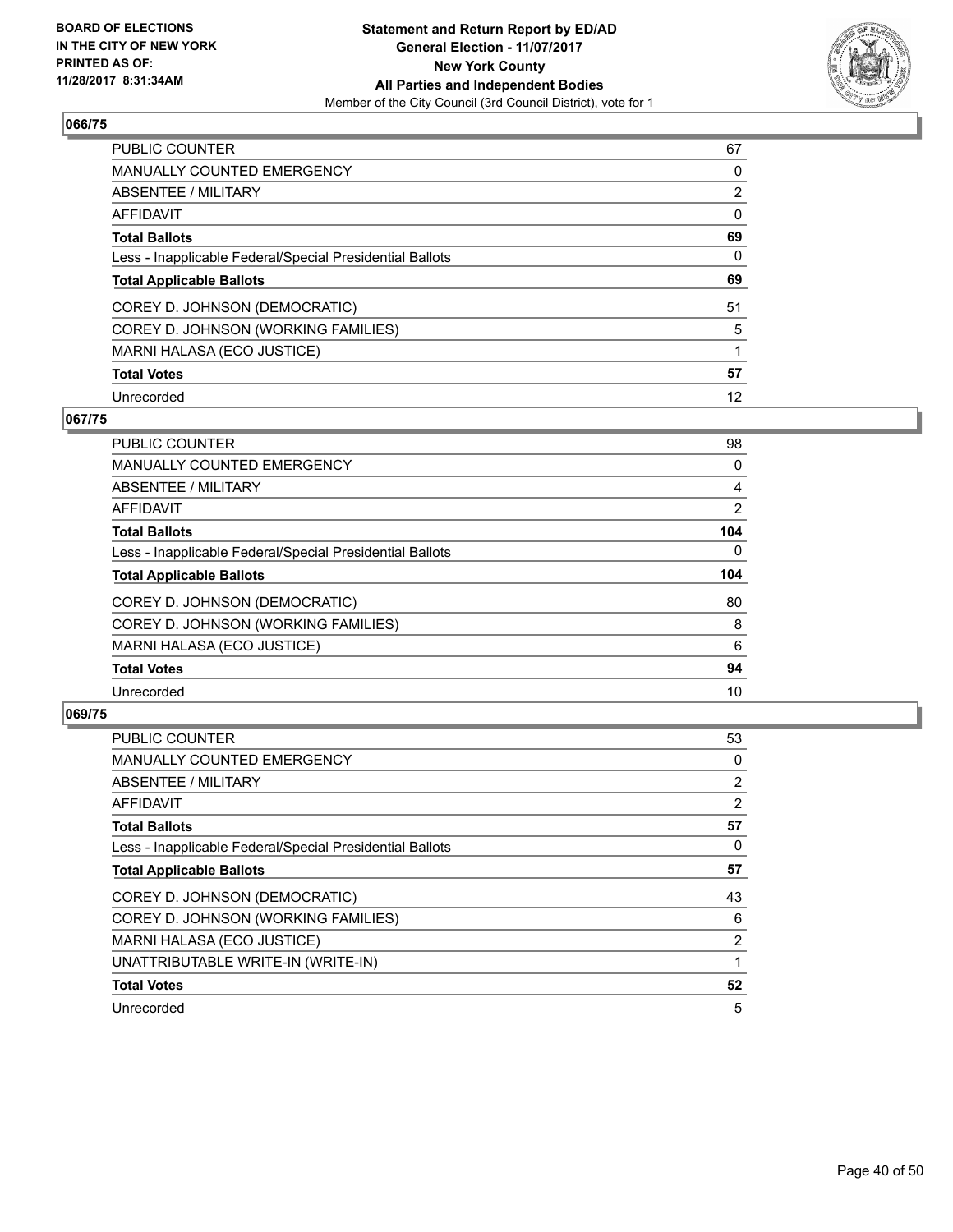

| <b>PUBLIC COUNTER</b>                                    | 268 |
|----------------------------------------------------------|-----|
| <b>MANUALLY COUNTED EMERGENCY</b>                        | 0   |
| <b>ABSENTEE / MILITARY</b>                               | 5   |
| AFFIDAVIT                                                | 6   |
| <b>Total Ballots</b>                                     | 279 |
| Less - Inapplicable Federal/Special Presidential Ballots | 0   |
| <b>Total Applicable Ballots</b>                          | 279 |
| COREY D. JOHNSON (DEMOCRATIC)                            | 200 |
| COREY D. JOHNSON (WORKING FAMILIES)                      | 26  |
| MARNI HALASA (ECO JUSTICE)                               | 16  |
| ADAM SMITH (WRITE-IN)                                    |     |
| NANCY DREW (WRITE-IN)                                    | 1   |
| <b>Total Votes</b>                                       | 244 |
| Unrecorded                                               | 35  |

# **071/75**

| <b>PUBLIC COUNTER</b>                                    | 560 |
|----------------------------------------------------------|-----|
| <b>MANUALLY COUNTED EMERGENCY</b>                        | 0   |
| ABSENTEE / MILITARY                                      | 20  |
| AFFIDAVIT                                                | 2   |
| <b>Total Ballots</b>                                     | 582 |
| Less - Inapplicable Federal/Special Presidential Ballots | 0   |
| <b>Total Applicable Ballots</b>                          | 582 |
| COREY D. JOHNSON (DEMOCRATIC)                            | 458 |
| COREY D. JOHNSON (WORKING FAMILIES)                      | 53  |
| MARNI HALASA (ECO JUSTICE)                               | 24  |
| ANNE HAAS (WRITE-IN)                                     |     |
| <b>BRIAN BIGGINS (WRITE-IN)</b>                          | 1   |
| YOLANIS RODRIGUEZ (WRITE-IN)                             | 1   |
| <b>Total Votes</b>                                       | 538 |
| Unrecorded                                               | 44  |

| PUBLIC COUNTER                                           | 601 |
|----------------------------------------------------------|-----|
| <b>MANUALLY COUNTED EMERGENCY</b>                        | 0   |
| ABSENTEE / MILITARY                                      | 16  |
| AFFIDAVIT                                                | 7   |
| <b>Total Ballots</b>                                     | 624 |
| Less - Inapplicable Federal/Special Presidential Ballots | 0   |
| <b>Total Applicable Ballots</b>                          | 624 |
| COREY D. JOHNSON (DEMOCRATIC)                            | 493 |
| COREY D. JOHNSON (WORKING FAMILIES)                      | 50  |
| MARNI HALASA (ECO JUSTICE)                               | 31  |
| LUCY MARTY (WRITE-IN)                                    |     |
| UNATTRIBUTABLE WRITE-IN (WRITE-IN)                       | 1   |
| <b>Total Votes</b>                                       | 576 |
| Unrecorded                                               | 48  |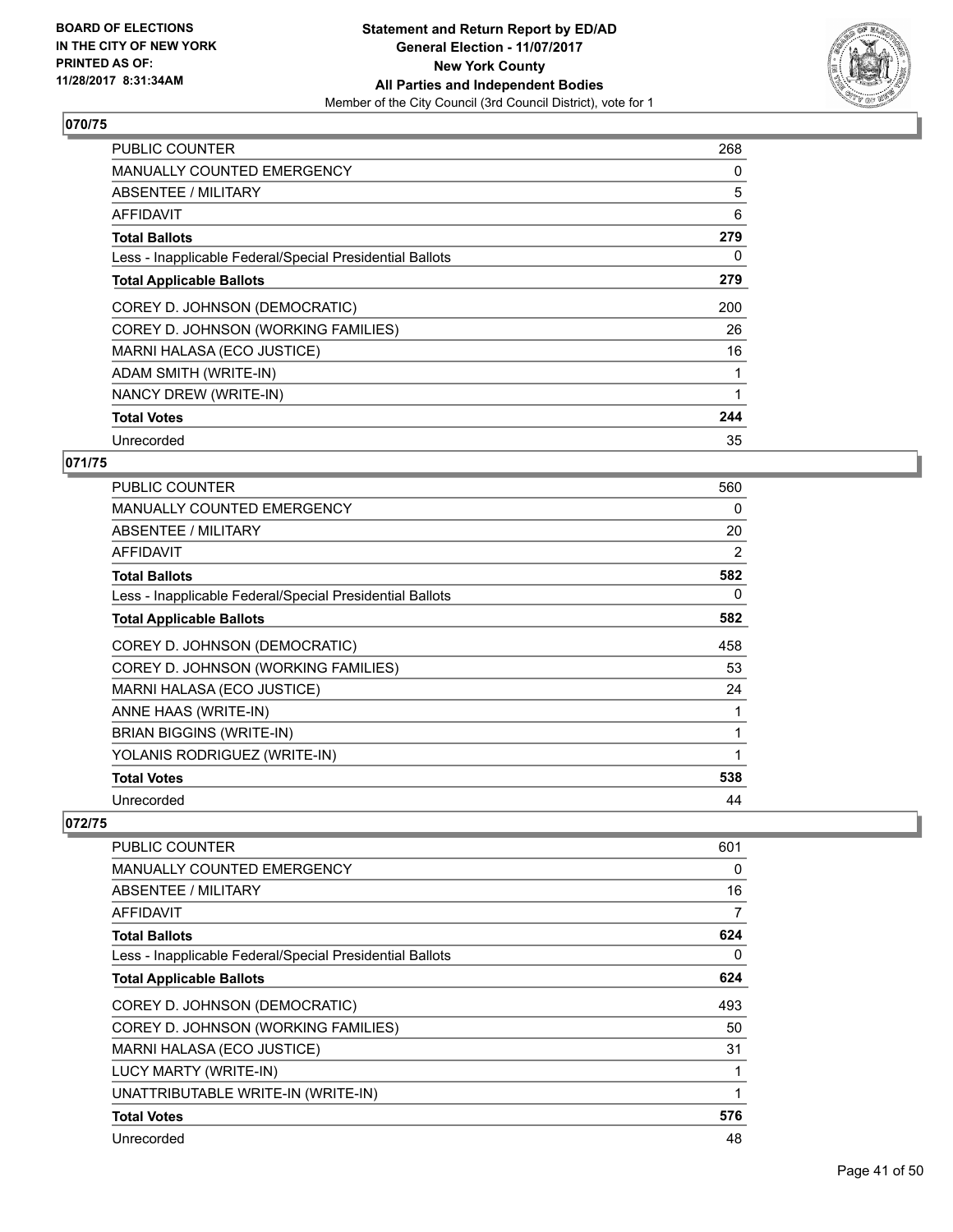

| <b>PUBLIC COUNTER</b>                                    | 199 |
|----------------------------------------------------------|-----|
| <b>MANUALLY COUNTED EMERGENCY</b>                        | 0   |
| ABSENTEE / MILITARY                                      | 9   |
| AFFIDAVIT                                                | 6   |
| <b>Total Ballots</b>                                     | 214 |
| Less - Inapplicable Federal/Special Presidential Ballots | 0   |
| <b>Total Applicable Ballots</b>                          | 214 |
| COREY D. JOHNSON (DEMOCRATIC)                            | 150 |
| COREY D. JOHNSON (WORKING FAMILIES)                      | 15  |
| MARNI HALASA (ECO JUSTICE)                               | 22  |
| UNATTRIBUTABLE WRITE-IN (WRITE-IN)                       | 1   |
| <b>Total Votes</b>                                       | 188 |
| Unrecorded                                               | 26  |

## **074/75**

| <b>PUBLIC COUNTER</b>                                    | 119 |
|----------------------------------------------------------|-----|
| <b>MANUALLY COUNTED EMERGENCY</b>                        | 0   |
| ABSENTEE / MILITARY                                      | 6   |
| AFFIDAVIT                                                | 0   |
| <b>Total Ballots</b>                                     | 125 |
| Less - Inapplicable Federal/Special Presidential Ballots | 0   |
| <b>Total Applicable Ballots</b>                          | 125 |
| COREY D. JOHNSON (DEMOCRATIC)                            | 78  |
| COREY D. JOHNSON (WORKING FAMILIES)                      | 9   |
| MARNI HALASA (ECO JUSTICE)                               | 19  |
| <b>Total Votes</b>                                       | 106 |
| Unrecorded                                               | 19  |

| <b>PUBLIC COUNTER</b>                                    | 164 |
|----------------------------------------------------------|-----|
| <b>MANUALLY COUNTED EMERGENCY</b>                        | 0   |
| ABSENTEE / MILITARY                                      | 5   |
| AFFIDAVIT                                                | 4   |
| <b>Total Ballots</b>                                     | 173 |
| Less - Inapplicable Federal/Special Presidential Ballots | 0   |
| <b>Total Applicable Ballots</b>                          | 173 |
| COREY D. JOHNSON (DEMOCRATIC)                            | 124 |
| COREY D. JOHNSON (WORKING FAMILIES)                      | 10  |
| MARNI HALASA (ECO JUSTICE)                               | 6   |
| <b>Total Votes</b>                                       | 140 |
| Unrecorded                                               | 33  |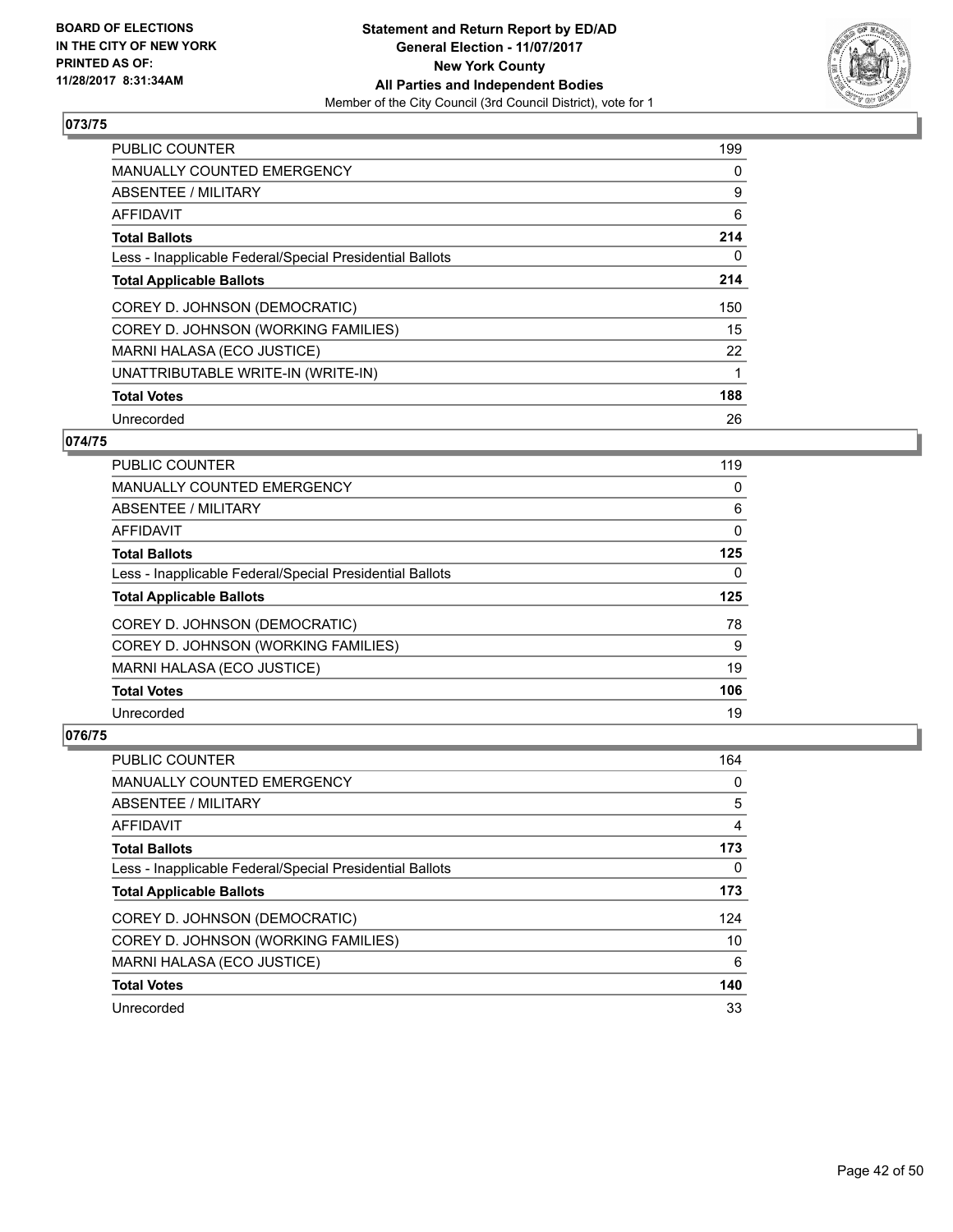

| <b>PUBLIC COUNTER</b>                                    | 111            |
|----------------------------------------------------------|----------------|
| <b>MANUALLY COUNTED EMERGENCY</b>                        | 0              |
| ABSENTEE / MILITARY                                      | 3              |
| <b>AFFIDAVIT</b>                                         | 2              |
| <b>Total Ballots</b>                                     | 116            |
| Less - Inapplicable Federal/Special Presidential Ballots | 0              |
| <b>Total Applicable Ballots</b>                          | 116            |
| COREY D. JOHNSON (DEMOCRATIC)                            | 86             |
| COREY D. JOHNSON (WORKING FAMILIES)                      | 11             |
| MARNI HALASA (ECO JUSTICE)                               | 4              |
| UNATTRIBUTABLE WRITE-IN (WRITE-IN)                       | $\overline{2}$ |
| <b>Total Votes</b>                                       | 103            |
| Unrecorded                                               | 13             |

# **078/75**

| <b>PUBLIC COUNTER</b>                                    | 171 |
|----------------------------------------------------------|-----|
| <b>MANUALLY COUNTED EMERGENCY</b>                        | 0   |
| ABSENTEE / MILITARY                                      | 5   |
| AFFIDAVIT                                                | 2   |
| <b>Total Ballots</b>                                     | 178 |
| Less - Inapplicable Federal/Special Presidential Ballots | 0   |
| <b>Total Applicable Ballots</b>                          | 178 |
| COREY D. JOHNSON (DEMOCRATIC)                            | 146 |
| COREY D. JOHNSON (WORKING FAMILIES)                      | 12  |
| MARNI HALASA (ECO JUSTICE)                               | 7   |
| MICHEL J. FAULKNER (WRITE-IN)                            |     |
| <b>Total Votes</b>                                       | 166 |
| Unrecorded                                               | 12  |

| <b>PUBLIC COUNTER</b>                                    | 194 |
|----------------------------------------------------------|-----|
| <b>MANUALLY COUNTED EMERGENCY</b>                        | 0   |
| ABSENTEE / MILITARY                                      | 5   |
| AFFIDAVIT                                                |     |
| <b>Total Ballots</b>                                     | 200 |
| Less - Inapplicable Federal/Special Presidential Ballots | 0   |
| <b>Total Applicable Ballots</b>                          | 200 |
| COREY D. JOHNSON (DEMOCRATIC)                            | 149 |
| COREY D. JOHNSON (WORKING FAMILIES)                      | 15  |
| MARNI HALASA (ECO JUSTICE)                               | 11  |
| <b>Total Votes</b>                                       | 175 |
|                                                          |     |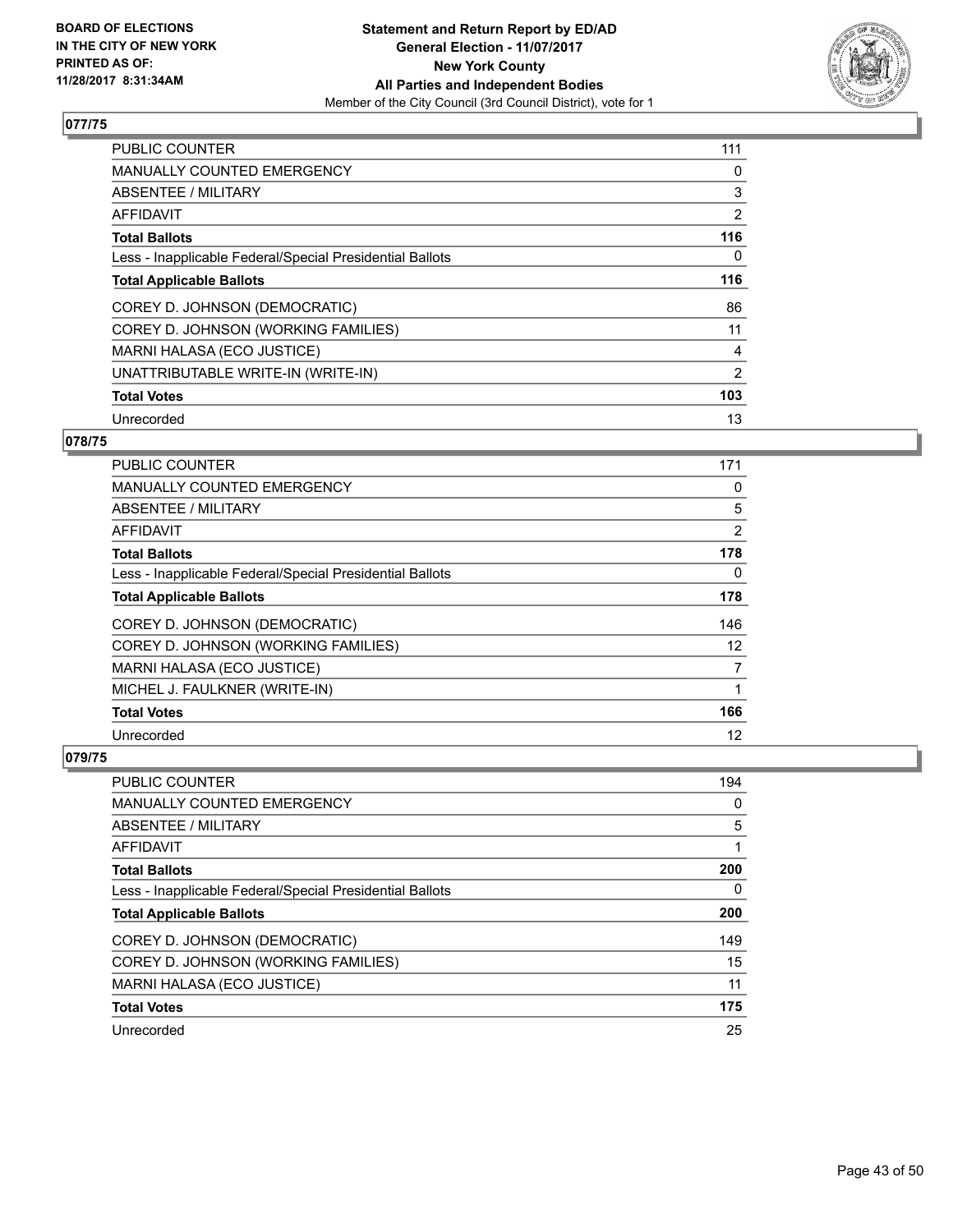

| <b>PUBLIC COUNTER</b>                                    | 178 |
|----------------------------------------------------------|-----|
| <b>MANUALLY COUNTED EMERGENCY</b>                        | 0   |
| ABSENTEE / MILITARY                                      | 5   |
| AFFIDAVIT                                                | 2   |
| <b>Total Ballots</b>                                     | 185 |
| Less - Inapplicable Federal/Special Presidential Ballots | 0   |
| <b>Total Applicable Ballots</b>                          | 185 |
| COREY D. JOHNSON (DEMOCRATIC)                            | 137 |
| COREY D. JOHNSON (WORKING FAMILIES)                      | 19  |
| MARNI HALASA (ECO JUSTICE)                               | 7   |
| <b>Total Votes</b>                                       | 163 |
| Unrecorded                                               | 22  |

## **081/75**

| <b>PUBLIC COUNTER</b>                                    | 78             |
|----------------------------------------------------------|----------------|
| <b>MANUALLY COUNTED EMERGENCY</b>                        | 0              |
| ABSENTEE / MILITARY                                      | $\overline{2}$ |
| <b>AFFIDAVIT</b>                                         |                |
| <b>Total Ballots</b>                                     | 81             |
| Less - Inapplicable Federal/Special Presidential Ballots | 0              |
| <b>Total Applicable Ballots</b>                          | 81             |
| COREY D. JOHNSON (DEMOCRATIC)                            | 65             |
| COREY D. JOHNSON (WORKING FAMILIES)                      | 3              |
| MARNI HALASA (ECO JUSTICE)                               | 3              |
| <b>Total Votes</b>                                       | 71             |
| Unrecorded                                               | 10             |

| <b>PUBLIC COUNTER</b>                                    | 207 |
|----------------------------------------------------------|-----|
| <b>MANUALLY COUNTED EMERGENCY</b>                        | 0   |
| ABSENTEE / MILITARY                                      | 5   |
| AFFIDAVIT                                                | 5   |
| <b>Total Ballots</b>                                     | 217 |
| Less - Inapplicable Federal/Special Presidential Ballots | 0   |
| <b>Total Applicable Ballots</b>                          | 217 |
| COREY D. JOHNSON (DEMOCRATIC)                            | 167 |
| COREY D. JOHNSON (WORKING FAMILIES)                      | 19  |
| MARNI HALASA (ECO JUSTICE)                               | 14  |
| UNATTRIBUTABLE WRITE-IN (WRITE-IN)                       |     |
| <b>Total Votes</b>                                       | 201 |
| Unrecorded                                               | 16  |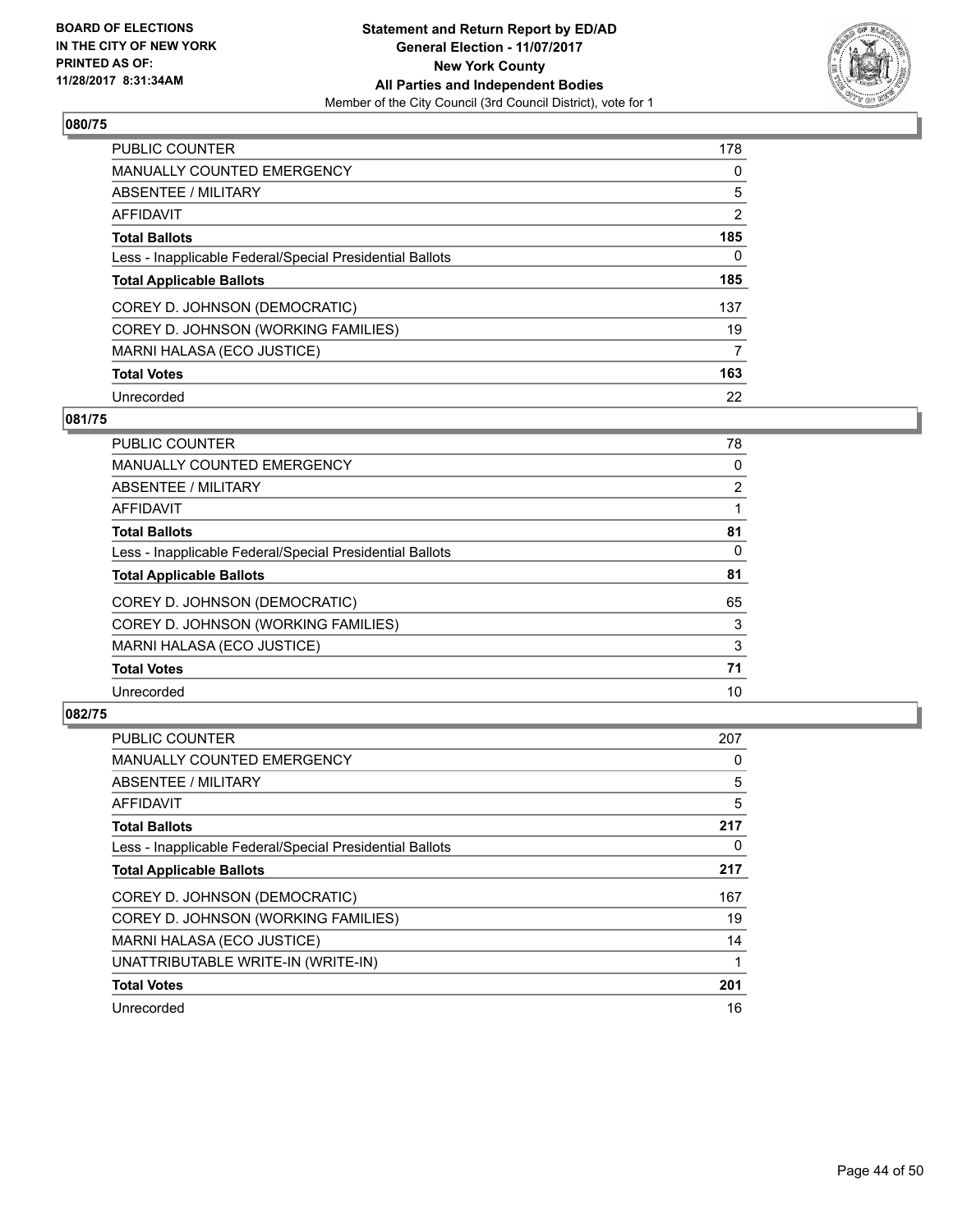

| <b>PUBLIC COUNTER</b>                                    | 240 |
|----------------------------------------------------------|-----|
| <b>MANUALLY COUNTED EMERGENCY</b>                        | 0   |
| ABSENTEE / MILITARY                                      | 2   |
| <b>AFFIDAVIT</b>                                         | 5   |
| <b>Total Ballots</b>                                     | 247 |
| Less - Inapplicable Federal/Special Presidential Ballots | 0   |
| <b>Total Applicable Ballots</b>                          | 247 |
| COREY D. JOHNSON (DEMOCRATIC)                            | 173 |
| COREY D. JOHNSON (WORKING FAMILIES)                      | 14  |
| MARNI HALASA (ECO JUSTICE)                               | 19  |
| UNATTRIBUTABLE WRITE-IN (WRITE-IN)                       | 1   |
| <b>Total Votes</b>                                       | 207 |
| Unrecorded                                               | 40  |

# **084/75**

| PUBLIC COUNTER                                           | 176 |
|----------------------------------------------------------|-----|
| <b>MANUALLY COUNTED EMERGENCY</b>                        | 0   |
| ABSENTEE / MILITARY                                      | 6   |
| AFFIDAVIT                                                | 4   |
| <b>Total Ballots</b>                                     | 186 |
| Less - Inapplicable Federal/Special Presidential Ballots | 0   |
| <b>Total Applicable Ballots</b>                          | 186 |
| COREY D. JOHNSON (DEMOCRATIC)                            | 143 |
| COREY D. JOHNSON (WORKING FAMILIES)                      | 11  |
| MARNI HALASA (ECO JUSTICE)                               | 11  |
| JAMES EDWARD TOPOR (WRITE-IN)                            |     |
| <b>Total Votes</b>                                       | 166 |
| Unrecorded                                               | 20  |

| PUBLIC COUNTER                                           | 160 |
|----------------------------------------------------------|-----|
| <b>MANUALLY COUNTED EMERGENCY</b>                        | 0   |
| ABSENTEE / MILITARY                                      | 3   |
| AFFIDAVIT                                                |     |
| <b>Total Ballots</b>                                     | 164 |
| Less - Inapplicable Federal/Special Presidential Ballots | 0   |
| <b>Total Applicable Ballots</b>                          | 164 |
| COREY D. JOHNSON (DEMOCRATIC)                            | 126 |
| COREY D. JOHNSON (WORKING FAMILIES)                      | 12  |
| MARNI HALASA (ECO JUSTICE)                               | 4   |
| CAROLINA RIVERA (WRITE-IN)                               | 1   |
| <b>Total Votes</b>                                       | 143 |
| Unrecorded                                               | 21  |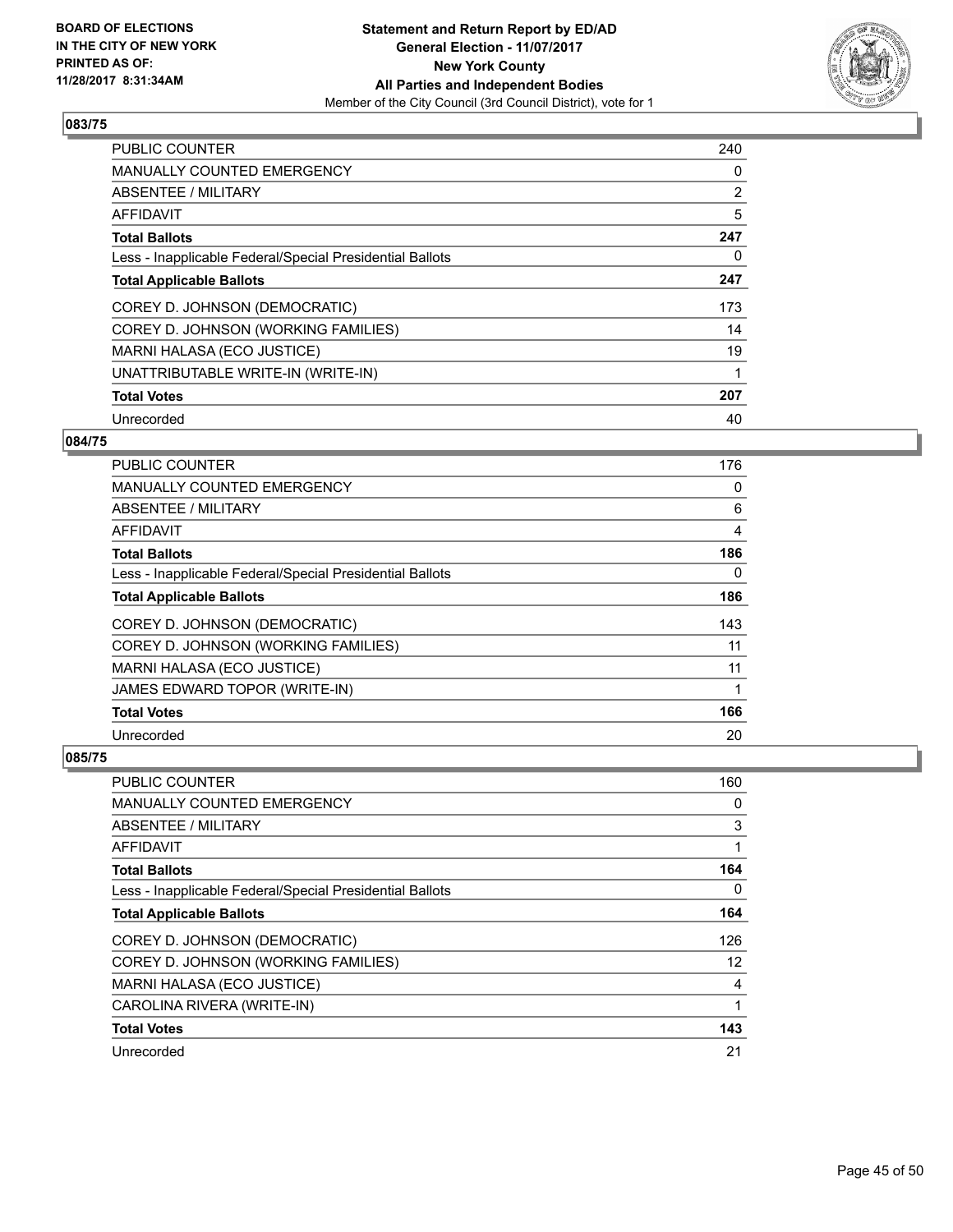

| <b>PUBLIC COUNTER</b>                                    | 30 |
|----------------------------------------------------------|----|
| <b>MANUALLY COUNTED EMERGENCY</b>                        | 0  |
| <b>ABSENTEE / MILITARY</b>                               | 1  |
| <b>AFFIDAVIT</b>                                         | 0  |
| <b>Total Ballots</b>                                     | 31 |
| Less - Inapplicable Federal/Special Presidential Ballots | 0  |
| <b>Total Applicable Ballots</b>                          | 31 |
| COREY D. JOHNSON (DEMOCRATIC)                            | 19 |
| COREY D. JOHNSON (WORKING FAMILIES)                      | 0  |
| MARNI HALASA (ECO JUSTICE)                               | 2  |
| MICHELLE CARUSO (WRITE-IN)                               | 1  |
| PHILIP DIZARO (WRITE-IN)                                 | 1  |
| <b>Total Votes</b>                                       | 23 |
| Unrecorded                                               | 8  |

**093/75 COMBINED into: 012/67**

**101/75 COMBINED into: 060/75**

#### **102/75**

| <b>Total Votes</b>                                       | 0 |
|----------------------------------------------------------|---|
| MARNI HALASA (ECO JUSTICE)                               | 0 |
| COREY D. JOHNSON (WORKING FAMILIES)                      | 0 |
| COREY D. JOHNSON (DEMOCRATIC)                            | 0 |
| <b>Total Applicable Ballots</b>                          | 0 |
| Less - Inapplicable Federal/Special Presidential Ballots | 0 |
| <b>Total Ballots</b>                                     | 0 |
| AFFIDAVIT                                                | 0 |
| <b>ABSENTEE / MILITARY</b>                               | 0 |
| <b>MANUALLY COUNTED EMERGENCY</b>                        | 0 |
| <b>PUBLIC COUNTER</b>                                    | 0 |

# **104/75 COMBINED into: 105/75**

**105/75** 

| <b>COMBINED into: 105/75</b>                             |   |
|----------------------------------------------------------|---|
| <b>Total Votes</b>                                       |   |
| MARNI HALASA (ECO JUSTICE)                               | 0 |
| COREY D. JOHNSON (WORKING FAMILIES)                      | 0 |
| COREY D. JOHNSON (DEMOCRATIC)                            | 0 |
| <b>Total Applicable Ballots</b>                          | 0 |
| Less - Inapplicable Federal/Special Presidential Ballots | 0 |
| <b>Total Ballots</b>                                     | 0 |
| AFFIDAVIT                                                | 0 |
| ABSENTEE / MILITARY                                      | 0 |
| <b>MANUALLY COUNTED EMERGENCY</b>                        | 0 |
| <b>PUBLIC COUNTER</b>                                    | 0 |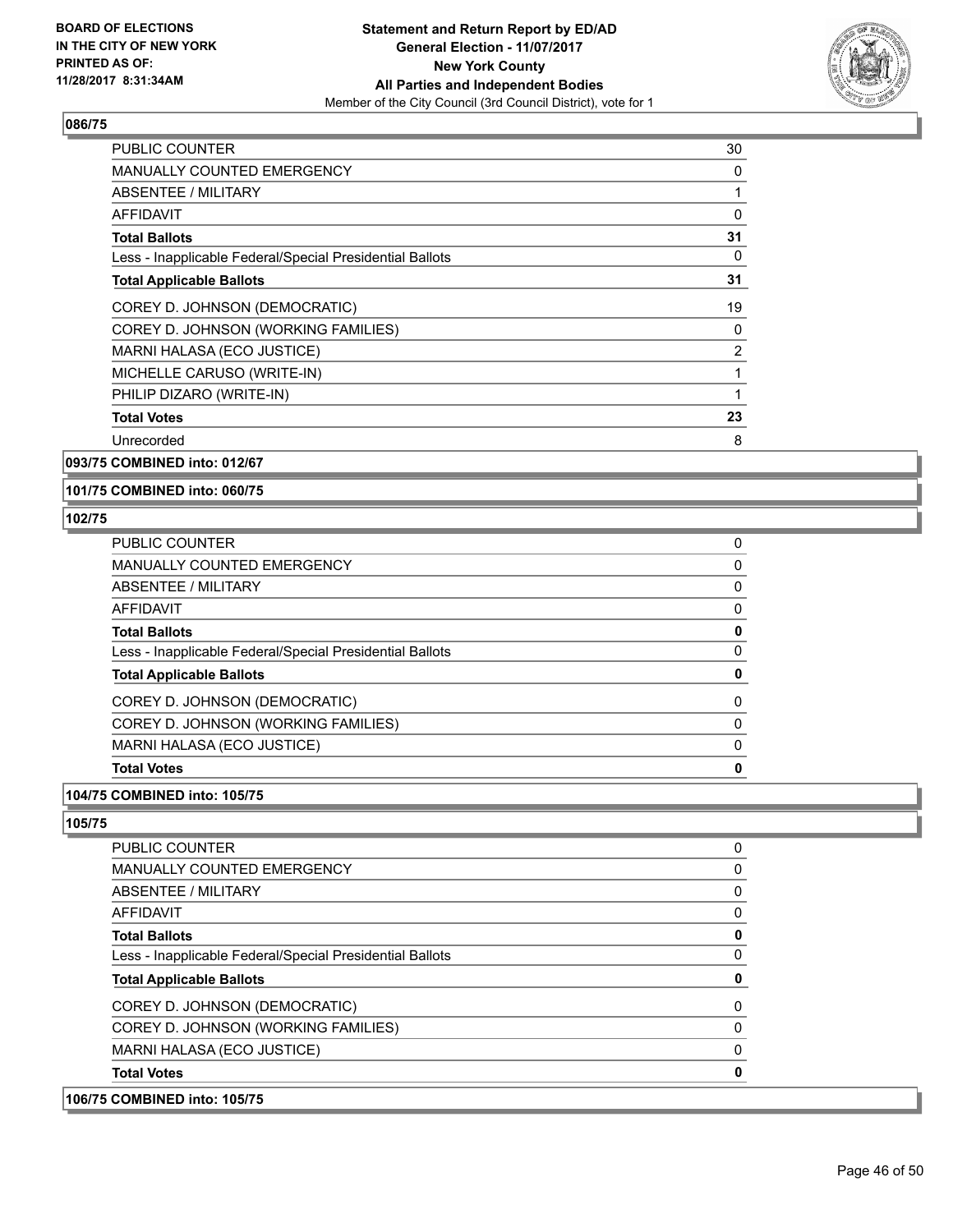

| <b>PUBLIC COUNTER</b>                                    | 173 |
|----------------------------------------------------------|-----|
| MANUALLY COUNTED EMERGENCY                               | 0   |
| ABSENTEE / MILITARY                                      | 7   |
| AFFIDAVIT                                                | 3   |
| <b>Total Ballots</b>                                     | 183 |
| Less - Inapplicable Federal/Special Presidential Ballots | 0   |
| <b>Total Applicable Ballots</b>                          | 183 |
| COREY D. JOHNSON (DEMOCRATIC)                            | 131 |
| COREY D. JOHNSON (WORKING FAMILIES)                      | 21  |
| MARNI HALASA (ECO JUSTICE)                               | 14  |
| JASON S. ABRAMS (WRITE-IN)                               | 1   |
| RAND PAUL (WRITE-IN)                                     | 1   |
| UNATTRIBUTABLE WRITE-IN (WRITE-IN)                       | 2   |
| <b>Total Votes</b>                                       | 170 |
| Unrecorded                                               | 13  |

# **108/75**

| <b>PUBLIC COUNTER</b>                                    | 235 |
|----------------------------------------------------------|-----|
| MANUALLY COUNTED EMERGENCY                               | 0   |
| ABSENTEE / MILITARY                                      | 6   |
| AFFIDAVIT                                                |     |
| <b>Total Ballots</b>                                     | 242 |
| Less - Inapplicable Federal/Special Presidential Ballots | 0   |
| <b>Total Applicable Ballots</b>                          | 242 |
| COREY D. JOHNSON (DEMOCRATIC)                            | 178 |
| COREY D. JOHNSON (WORKING FAMILIES)                      | 24  |
| MARNI HALASA (ECO JUSTICE)                               | 17  |
| ERIK BOTTCHER (WRITE-IN)                                 | 1   |
| <b>Total Votes</b>                                       | 220 |
| Unrecorded                                               | 22  |

| PUBLIC COUNTER                                           | 212            |
|----------------------------------------------------------|----------------|
| <b>MANUALLY COUNTED EMERGENCY</b>                        | 0              |
| ABSENTEE / MILITARY                                      | 8              |
| AFFIDAVIT                                                | $\overline{2}$ |
| <b>Total Ballots</b>                                     | 222            |
| Less - Inapplicable Federal/Special Presidential Ballots | 0              |
| <b>Total Applicable Ballots</b>                          | 222            |
| COREY D. JOHNSON (DEMOCRATIC)                            | 161            |
| COREY D. JOHNSON (WORKING FAMILIES)                      | 29             |
| MARNI HALASA (ECO JUSTICE)                               | 8              |
| HILLARY CLINTON (WRITE-IN)                               | 1              |
| <b>Total Votes</b>                                       | 199            |
| Unrecorded                                               | 23             |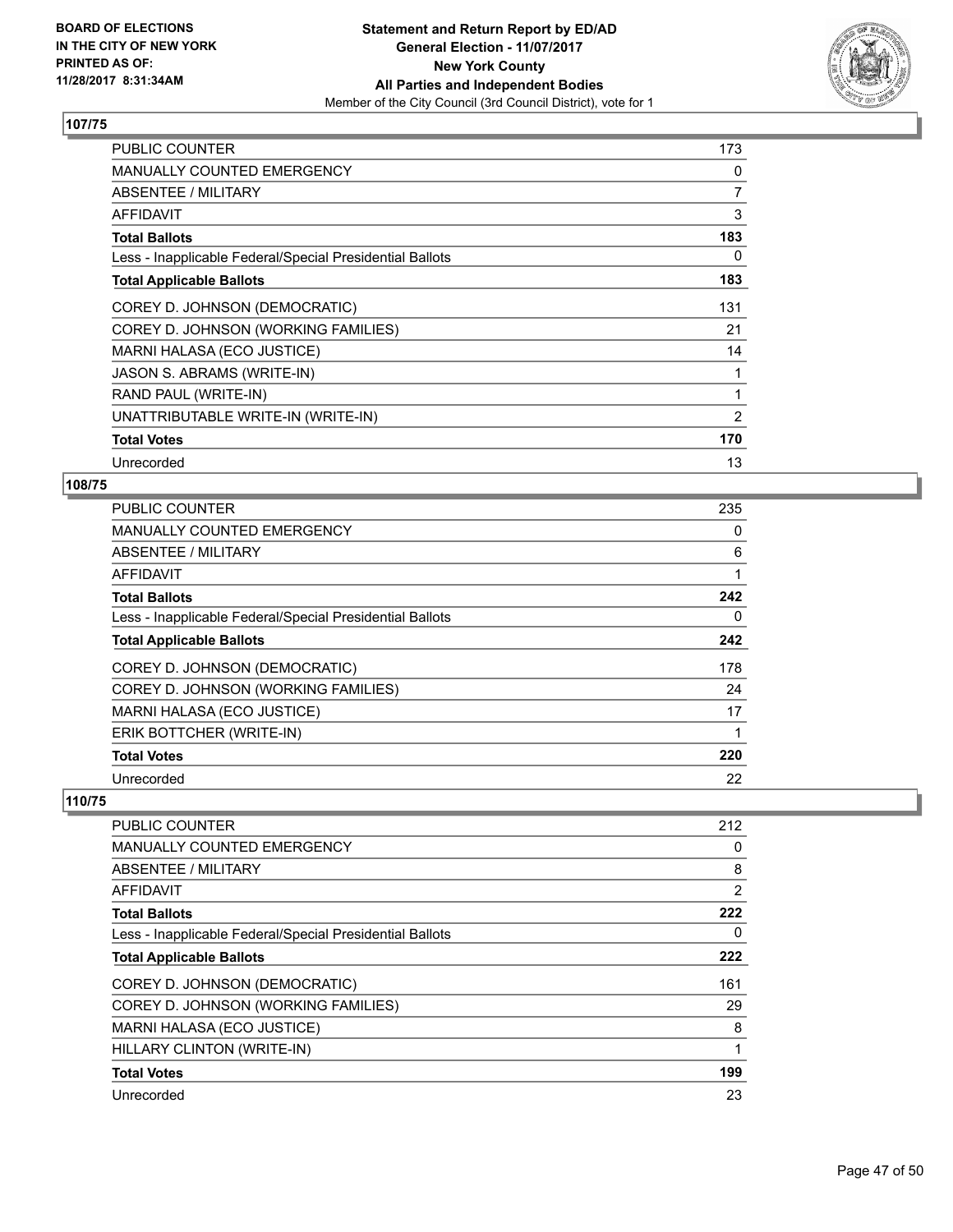

| <b>PUBLIC COUNTER</b>                                    | 225 |
|----------------------------------------------------------|-----|
| <b>MANUALLY COUNTED EMERGENCY</b>                        | 0   |
| ABSENTEE / MILITARY                                      | 11  |
| <b>AFFIDAVIT</b>                                         | 2   |
| <b>Total Ballots</b>                                     | 238 |
| Less - Inapplicable Federal/Special Presidential Ballots | 0   |
| <b>Total Applicable Ballots</b>                          | 238 |
| COREY D. JOHNSON (DEMOCRATIC)                            | 180 |
| COREY D. JOHNSON (WORKING FAMILIES)                      | 20  |
| MARNI HALASA (ECO JUSTICE)                               | 17  |
| ROBERT M. BROWNE (WRITE-IN)                              |     |
| <b>Total Votes</b>                                       | 218 |
| Unrecorded                                               | 20  |

# **112/75**

| <b>PUBLIC COUNTER</b>                                    | 503 |
|----------------------------------------------------------|-----|
| <b>MANUALLY COUNTED EMERGENCY</b>                        | 0   |
| ABSENTEE / MILITARY                                      | 19  |
| AFFIDAVIT                                                | 3   |
| <b>Total Ballots</b>                                     | 525 |
| Less - Inapplicable Federal/Special Presidential Ballots | 0   |
| <b>Total Applicable Ballots</b>                          | 525 |
| COREY D. JOHNSON (DEMOCRATIC)                            | 339 |
| COREY D. JOHNSON (WORKING FAMILIES)                      | 100 |
| MARNI HALASA (ECO JUSTICE)                               | 34  |
| BERNARD R. BLOCK (WRITE-IN)                              | 1   |
| CHRISTINE QUINN (WRITE-IN)                               | 1   |
| MICHAEL GELARDI (WRITE-IN)                               | 1   |
| <b>Total Votes</b>                                       | 476 |
| Unrecorded                                               | 49  |

| <b>PUBLIC COUNTER</b>                                    | 243 |
|----------------------------------------------------------|-----|
| <b>MANUALLY COUNTED EMERGENCY</b>                        | 0   |
| ABSENTEE / MILITARY                                      | 6   |
| AFFIDAVIT                                                | 4   |
| <b>Total Ballots</b>                                     | 253 |
| Less - Inapplicable Federal/Special Presidential Ballots | 0   |
| <b>Total Applicable Ballots</b>                          | 253 |
| COREY D. JOHNSON (DEMOCRATIC)                            | 206 |
| COREY D. JOHNSON (WORKING FAMILIES)                      | 19  |
| MARNI HALASA (ECO JUSTICE)                               | 10  |
| <b>Total Votes</b>                                       | 235 |
| Unrecorded                                               | 18  |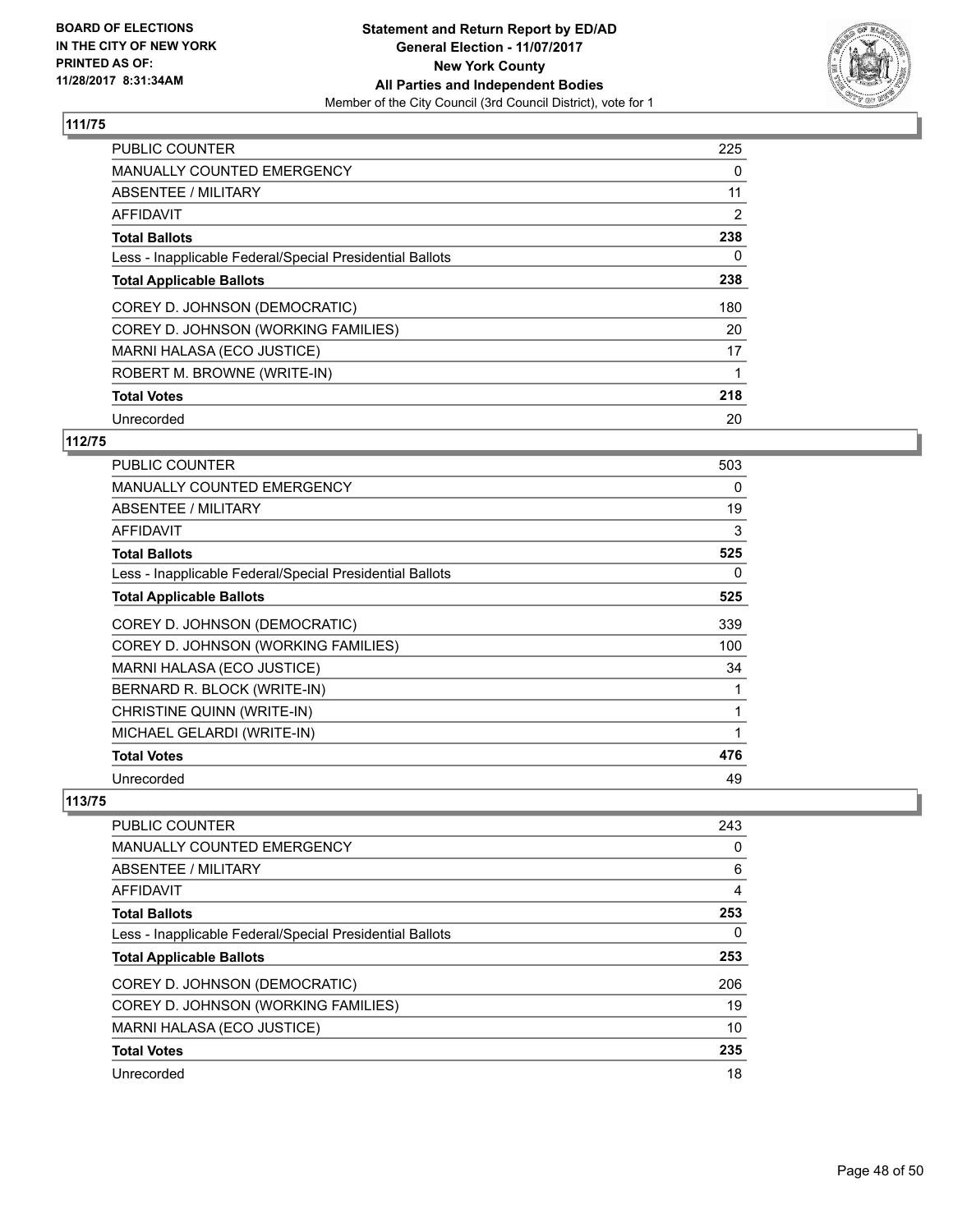

| <b>PUBLIC COUNTER</b>                                    | 445 |
|----------------------------------------------------------|-----|
| <b>MANUALLY COUNTED EMERGENCY</b>                        | 0   |
| ABSENTEE / MILITARY                                      | 22  |
| AFFIDAVIT                                                |     |
| <b>Total Ballots</b>                                     | 468 |
| Less - Inapplicable Federal/Special Presidential Ballots | 0   |
| <b>Total Applicable Ballots</b>                          | 468 |
| COREY D. JOHNSON (DEMOCRATIC)                            | 324 |
| COREY D. JOHNSON (WORKING FAMILIES)                      | 74  |
| MARNI HALASA (ECO JUSTICE)                               | 26  |
| <b>Total Votes</b>                                       | 424 |
| Unrecorded                                               | 44  |

| <b>PUBLIC COUNTER</b>                                    | 226            |
|----------------------------------------------------------|----------------|
| MANUALLY COUNTED EMERGENCY                               | 0              |
| ABSENTEE / MILITARY                                      | 3              |
| <b>AFFIDAVIT</b>                                         | $\overline{7}$ |
| <b>Total Ballots</b>                                     | 236            |
| Less - Inapplicable Federal/Special Presidential Ballots | 0              |
| <b>Total Applicable Ballots</b>                          | 236            |
| COREY D. JOHNSON (DEMOCRATIC)                            | 176            |
| COREY D. JOHNSON (WORKING FAMILIES)                      | 22             |
| MARNI HALASA (ECO JUSTICE)                               | 11             |
| CHRISTOPHER A. LEBRON (WRITE-IN)                         | 1              |
| MARC FLIEDNER (WRITE-IN)                                 | 1              |
| <b>Total Votes</b>                                       | 211            |
| Unrecorded                                               | 25             |